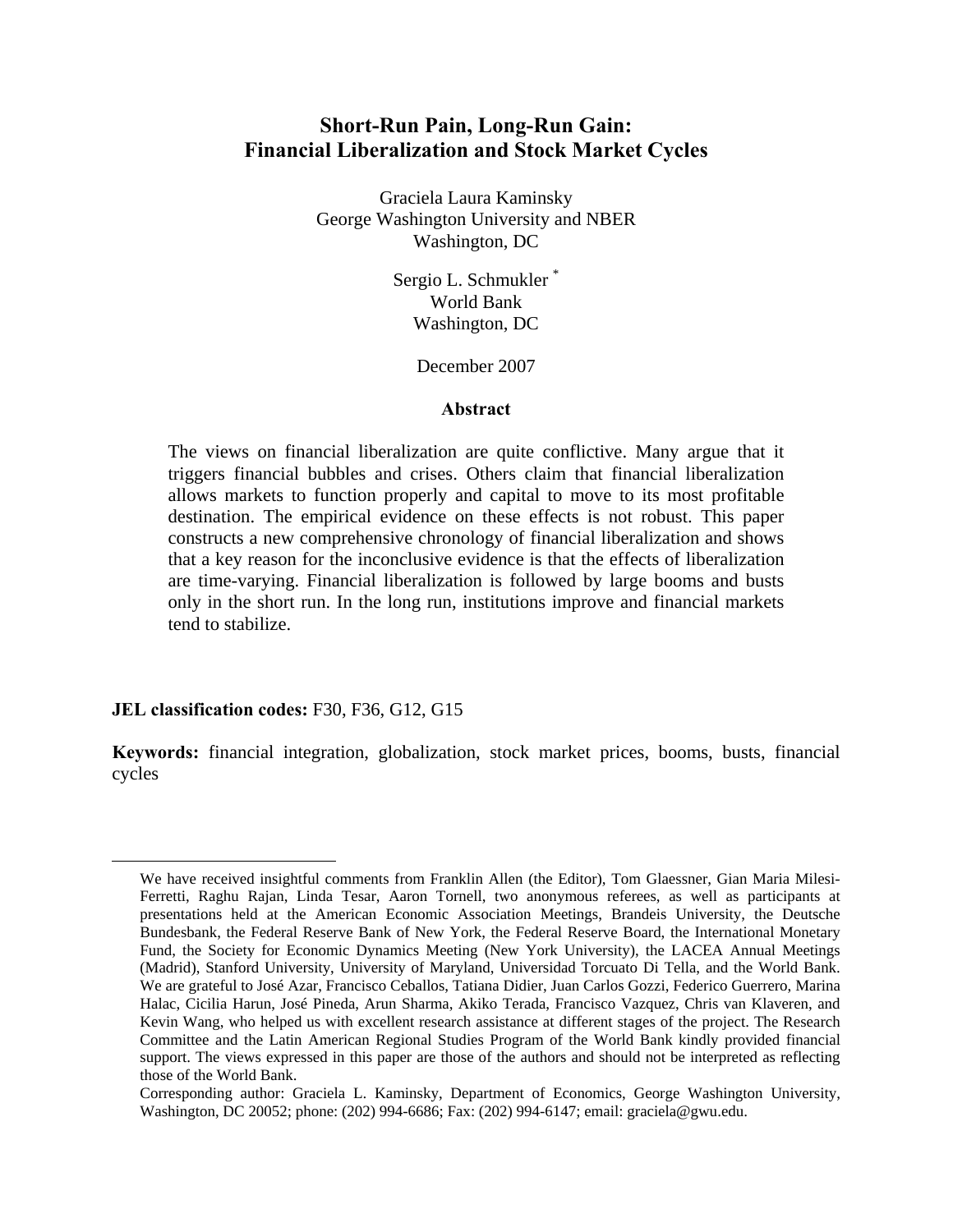# **1. Introduction**

The crises of the 1990s in Asia, Europe, and Latin America have re-ignited the debate on the effects of financial liberalization. Many argue that the deregulation of financial markets was the main trigger of many of the crises observed since the 1970s. The evidence supports this claim. For example, Kaminsky and Reinhart (1999) find that the likelihood of banking crises increases by 40 percent following the deregulation of the domestic banking sector. They also find that crises are preceded by a sharp increase in the bank credit-to-GDP ratio and by a boombust cycle in stock prices, about 50 percent higher than those observed in non-crisis times. A variety of models have been proposed to explain this link. For example, Allen and Gale (1999, 2000), Hellman et al. (2000), and Schneider and Tornell (2004), among others, show that financial liberalization leads to risky behavior by banks. Moreover, Tornell and Westermann (2005) argue that financial liberalization triggers lending boom-bust cycles in economies with credit restrictions and overall imperfections in financial markets. Allen and Gale (2000) further show that these lending booms can feed into stock market bubbles because agency problems generate an incentive for borrowers to use bank loans to buy risky assets, with these bubbles ending up in banking crises and recessions. Overall, these models rest on the idea that market failures and distortions pervade capital markets and are the sources of the boom-bust patterns.<sup>1</sup>

Other authors, in contrast, highlight the benefits of financial liberalization. They claim that financial liberalization allows capital to move to its most attractive destination, increasing productivity and growth and fostering a better functioning of financial markets. For example, Bekaert et al. (2005a, b) find that liberalization leads to a one-percentage point increase in annual

The sum other explanations, see Bachetta and van Wincoop (2000), Krugman (1995, 1998), McKinnon and Pill (1997), The Sachetta and van Wincoop (2000), Krugman (1995, 1998), McKinnon and Pill (1997), and Stulz (2005), among others, as well as the more detailed discussion summarized in Section III.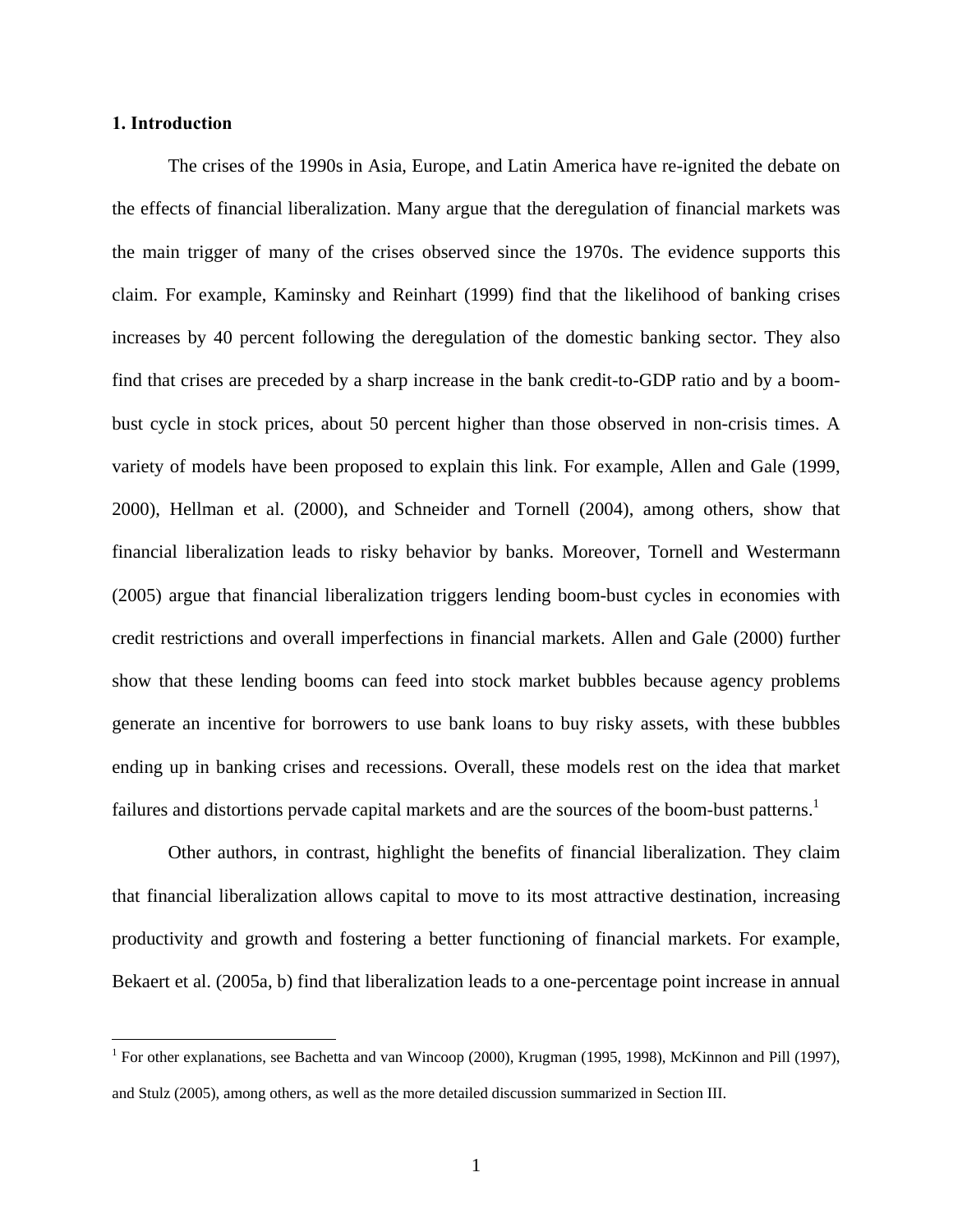economic growth as well as to a decline in output volatility. Also, Henry (2000a, b) finds that liberalization triggers an increase in the investment rate and a substantial revaluation of equity prices in a large number of countries. Traditional neoclassical models provide the theoretical support for these findings. In these models, financial liberalization reduces the cost of capital and fuels a significant boom in lending and stock market prices, but does not trigger a financial crash.

While the empirical research on the effects of financial liberalization has grown significantly during the last two decades, the evidence overall is still quite inconclusive, with some studies supporting the link between liberalization and crises and others backing the traditional neoclassical view. In our view, these seemingly conflicting findings can still be consistent with one another if financial deregulation triggers forces that favor more efficient financial markets over the long run, such as improvements in institutions and accountability of investors. In this case, financial liberalization eventually promotes more stable financial markets and growth. On impact, however, financial liberation may still trigger short-run financial booms and busts and output collapses in economies with distortions in capital markets as protected domestic financial institutions obtain access to new funds.

In this paper, we study the effects of financial liberalization in a varied group of countries. Since the quality of government institutions and general distortions in capital markets are at the core of the conflicting views on the effects of financial liberalization, we cast our net wide and include economies with different degrees of institutional and economic development. Our sample comprises twenty-eight emerging- and mature-market economies. We classify the sample into four (mostly regional) country groupings: the G-7 countries, which are comprised of Canada, France, Germany, Italy, Japan, the United Kingdom, and the United States; the Asian region, which includes Hong Kong, Indonesia, Malaysia, the Philippines, (South) Korea, Taiwan,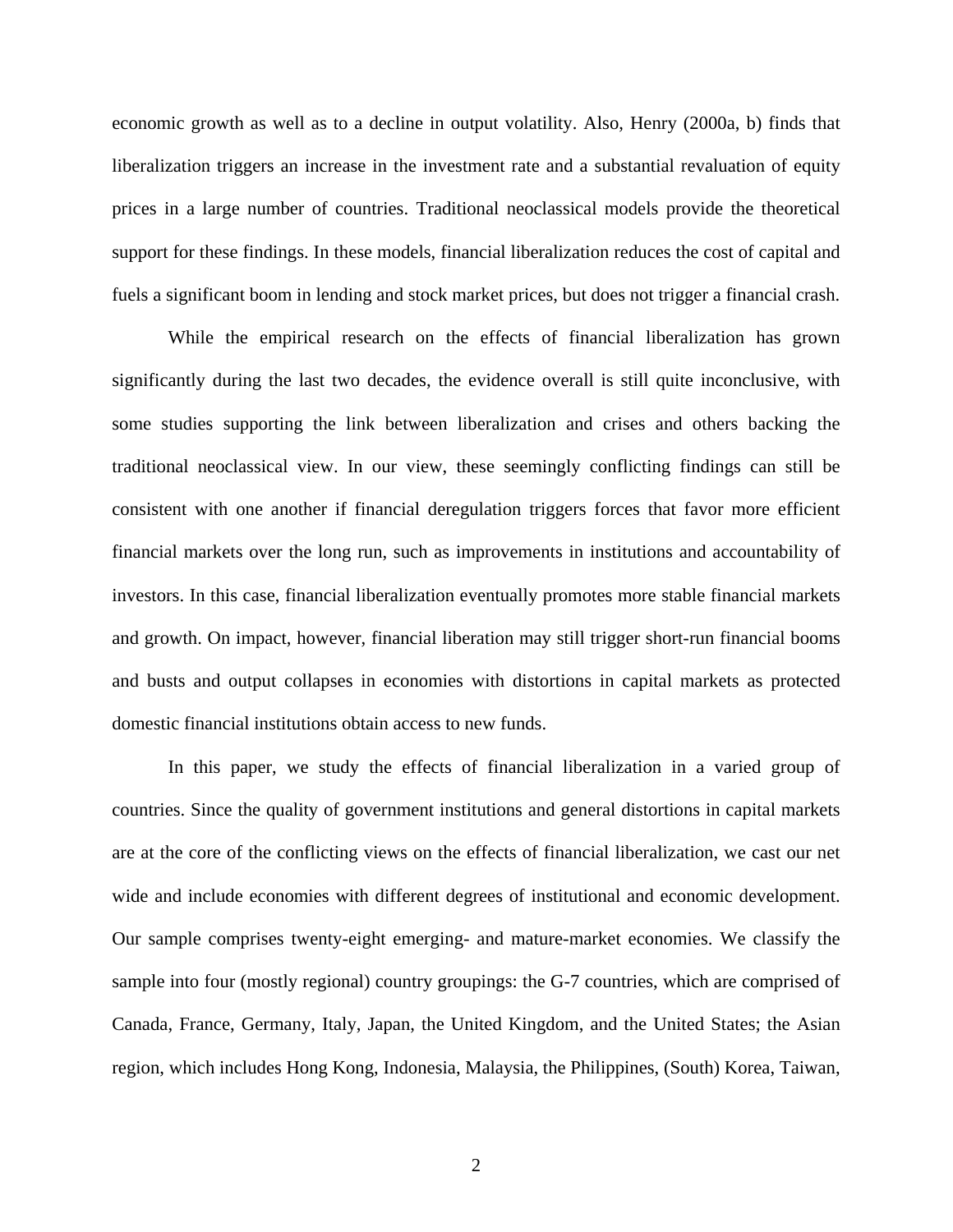and Thailand; the European group, which excludes those countries that are part of the G-7, and includes Denmark, Finland, Ireland, Norway, Portugal, Spain, and Sweden; and the Latin American sample, which consists of the largest economies in the region, Argentina, Brazil, Chile, Colombia, Mexico, Peru, and Venezuela.

Since the chronologies of financial liberalization are still quite fragmented, we construct a new database that captures the main aspects of liberalization (deregulation of the domestic banking industry, removal of controls on international capital flows, and the liberalization of the domestic stock market) for the twenty-eight countries in our sample between 1973 and 2005. This sample gives us the opportunity to study 63 episodes of liberalization of the banking industry, 67 episodes of opening up of the capital account, and 49 episodes of deregulation of the stock market. By itself, this new chronology is an important contribution of this paper.

As suggested by the various families of models in the literature, a natural point of departure of any empirical research on financial liberalization should be capital markets. This is also our focus. Since the research on currency and banking crises indicates that crisis episodes are preceded by booms and crashes in stock markets, we first examine whether stock prices follow in fact boom-bust patterns by using an algorithm that replicates the NBER methodology to identify business cycles. Our results indicate that cycles characterize the behavior of stock prices in our sample. We then look at the magnitude of the upturns and downturns, with particular attention to the possibility that the characteristics of the cycles have changed over time. This sets the groundwork for examining the effects of financial liberalization.

We compare the behavior of financial cycles during repression, in the aftermath of financial liberalization, and (if liberalization persists) in the long run following liberalization. Our results for emerging markets indicate that there is a quite pronounced time-varying relation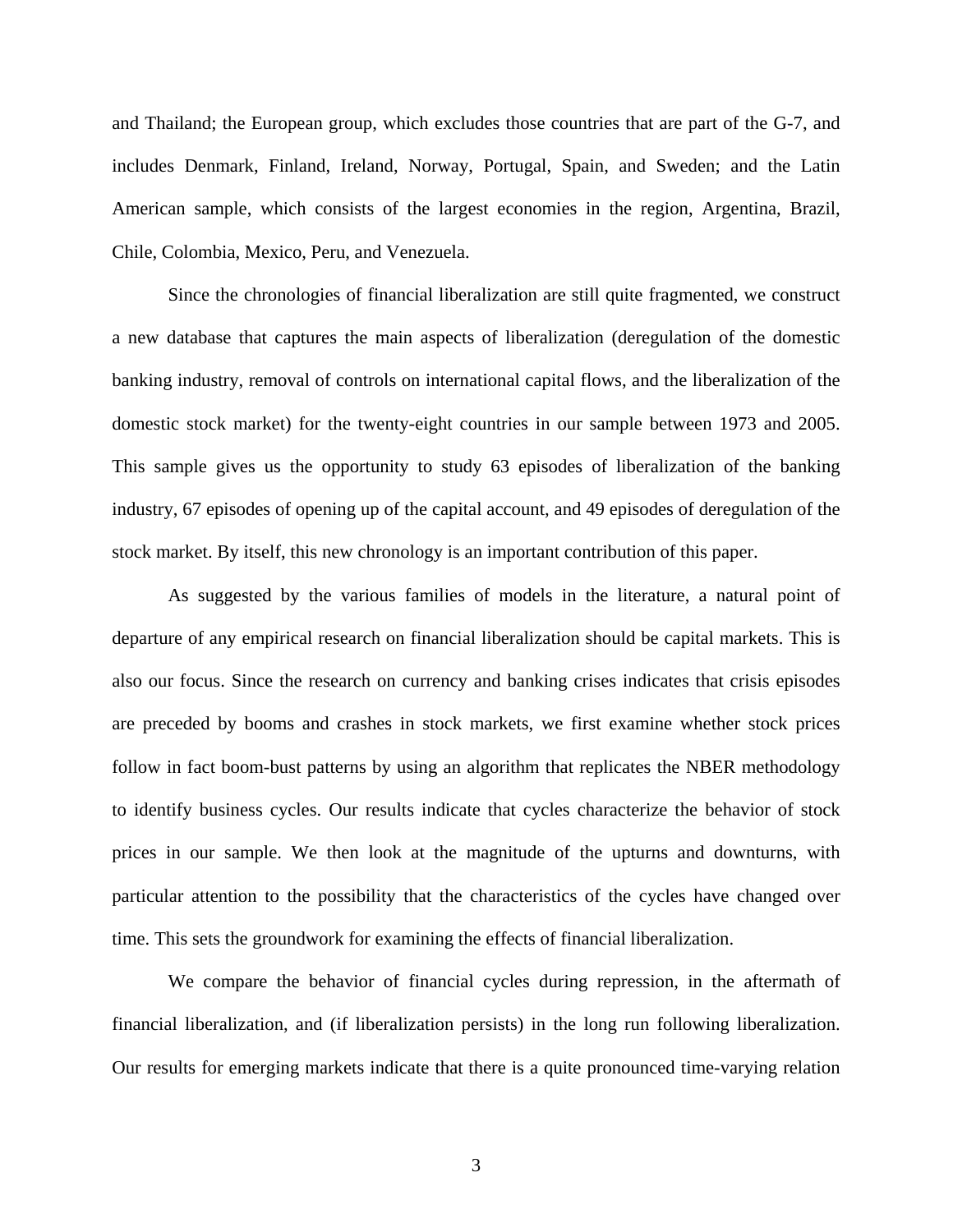between liberalization and financial market cycles. We find that liberalization is followed by substantially more pronounced booms and crashes in the short run, which supports the models in which financial liberalization triggers risky behavior and excesses in financial markets. In contrast, we find that in the long run, financial cycles become less pronounced, perhaps because capital market distortions become less widespread. These results are robust to controls suggested by theory. Our findings for mature markets support the view that liberalization leads to an increase in the value of the firms, but not to larger crashes even in the immediate aftermath of financial liberalization.

Our results on the time-varying pattern on stock market cycles in emerging economies suggest that government reforms may not predate financial liberalization. To examine this issue, we collect data on the quality of government institutions as well as on the laws governing the proper functioning of financial systems and examine the timing of financial liberalization and institutional reforms. Interestingly, we find that government reforms mostly occur following, not before, financial liberalization, suggesting that liberalization sets in motion the reforms needed for markets to operate efficiently, as indicated in Mishkin (2003) and Stultz (2005). Moreover, our results suggest that financial cycles become less pronounced after improvements in property rights, transparency, and overall contractual environment.

The rest of the paper is organized as follows. Section 2 describes the new chronology on financial liberalization for the twenty-eight countries in our sample for the period 1973-2005. Section 3 identifies stock price cycles and studies the relation between financial liberalization and the time-varying behavior of financial cycles. Section 4 examines the dynamics between financial liberalization and institutional reforms. Section 5 concludes.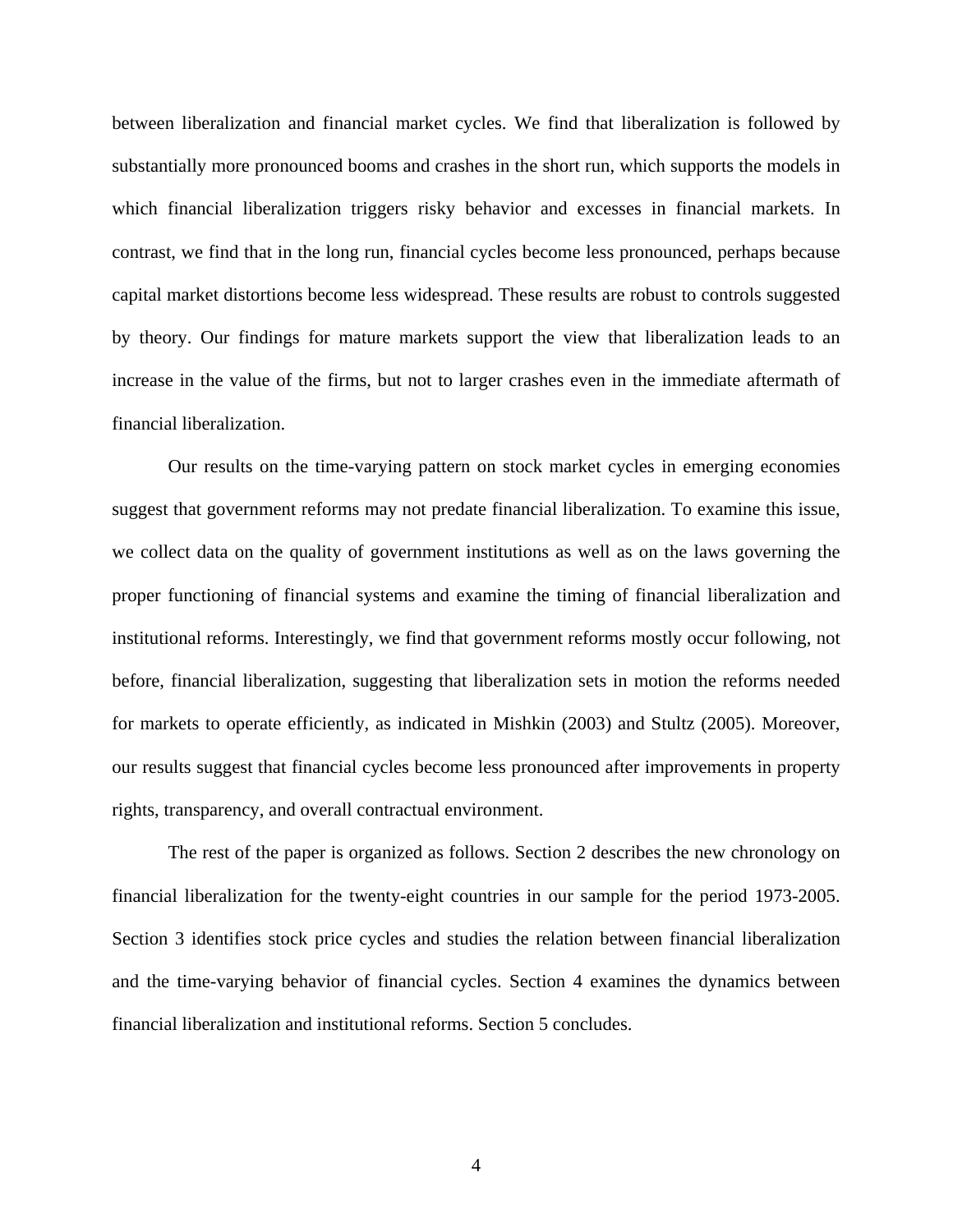# **2. The Evolution of Global Financial Liberalization**

 $\overline{a}$ 

One of the most prolific areas of empirical research in international economics and finance has been the analysis of the effects of capital controls and overall financial liberalization on financial markets, investment, and growth. In spite of the great interest of several disciplines on the effects of deregulation of financial markets, the information on the evolution of financial regulations is still fragmented.

Information on capital account controls is mostly based on indicators published by the International Monetary Fund in *Exchange Arrangements and Exchange Restrictions*. This indicator does not distinguish between controls on capital inflows and controls on capital outflows and only identifies two capital account regimes: a "no controls" regime, which includes episodes with full liberalization of the capital account, and a "controls" regime, which includes episodes with minor restrictions to the free flow of capital as well as episodes with outright prohibition of all capital account transactions.<sup>2</sup> Quinn and Inclan (1997) and Quinn and Toyoda (2003) have improved over the IMF classification creating an index that allows for different intensities of capital account liberalization.

Information on regulations of the domestic financial sector is even more fragmented. There is no institution compiling systematic cross-country information over time and researchers have constructed their own liberalization chronology. For example, Williamson and Mahar

 $2$  Only in 1996 did the IMF begin to publish a more comprehensive report on capital account controls, which still does not capture the intensity of controls The new indicators evaluate restrictions on 11 types of capital account transactions: (1) capital market securities, (2) money market instruments, (3) collective investment securities, (4) derivatives and other instruments, (5) commercial credits, (6) financial credits, (7) guarantees, sureties, and financial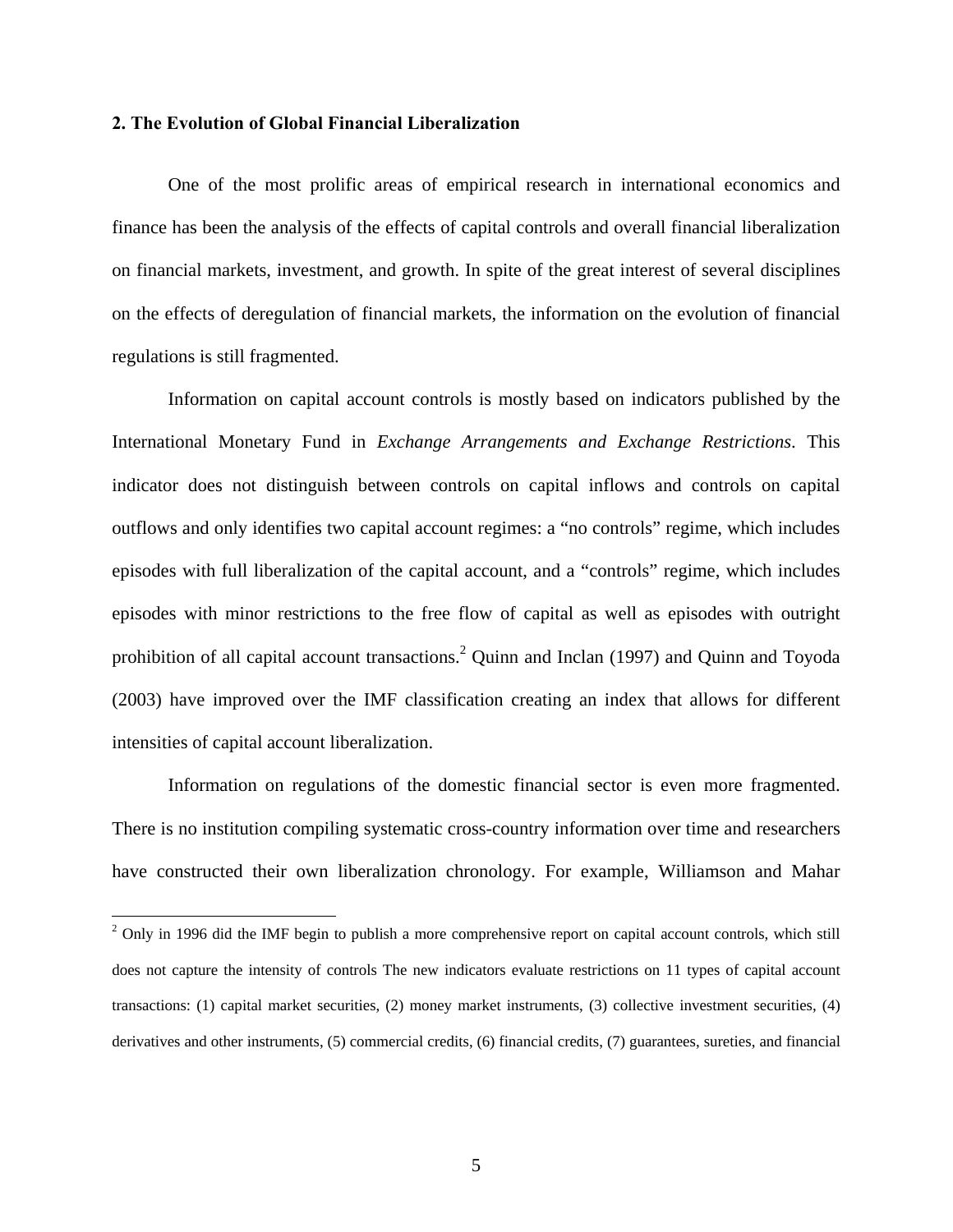(1998) date liberalization based on the existence of credit controls, controls on interest rates, entry barriers to the banking industry, government regulation of the banking sector, and importance of government-owned banks in the financial system. Other efforts include those of Demirguc-Kunt and Detragiache (1999), who date liberalization for fifty-three countries since 1980. In that study, liberalization of the domestic financial sector is interpreted as liberalization of domestic interest rates. More recently, Laeven (2003) constructs an index of domestic financial sector liberalization for 13 developing countries covering the period 1988-1998.

Information on the liberalization of domestic stock markets is also still partial. The International Financial Corporation (IFC) provides this information just for emerging markets. Again, this index only captures two regimes: a "liberalization" regime and a "restricted" regime. The liberalization dates are determined based on whether foreigners are allowed to purchase shares of listed companies in the domestic stock exchange and whether there is free repatriation of capital and remittance of dividends and capital gains. Bekaert and Harvey (2000) improve over the IFC measure by also including other indicators of deregulation of the stock market, such as the establishment of new investment vehicles like country funds and depositary receipts.<sup>3</sup>

Our chronology complements in various ways the previous studies on the evolution of financial liberalization. First, it includes deregulation episodes in both developed and developing countries. Most previous studies focus on emerging markets, perhaps because most concerns are associated with liberalization episodes in those countries, with even the most averse critics of

backup facilities, (8) direct investment, (9) liquidation of direct investment, (10) real estate transactions, and (11) personal capital movements.

<sup>&</sup>lt;sup>3</sup> There is a very large related literature that studies the extent of *de facto* financial and economic integration from observable economic variables, not from *de jure* government regulations. See, for example, Bekaert et al. (2002), Frankel (2000), Obstfeld and Rogoff (2000), and Obstfeld and Taylor (2004).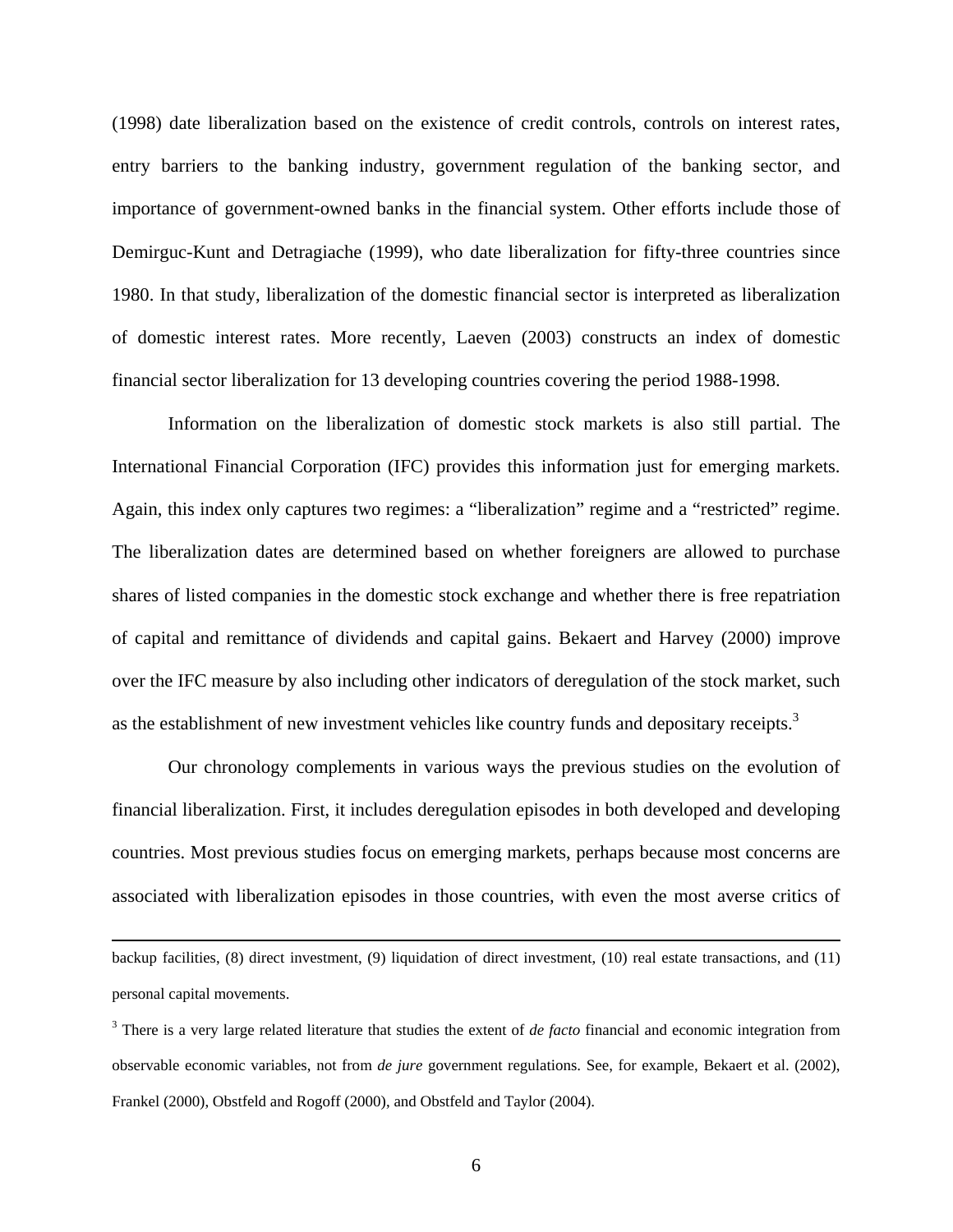capital account liberalization still supporting financial deregulation in mature markets. Second, our chronology deals with the deregulation in the capital account, the domestic financial sector, and stock markets. Most previous studies have tended to focus on the elimination of regulations in just one particular financial sector. This focus on the opening of only one financial market may give an incomplete picture of the effects of regulation because controls in one sector can also affect the behavior of other parts of the financial system, which may or may not be directly under any type of restrictions.<sup>4</sup> Third, our database captures the intensity of financial liberalization. Most chronologies do not tend to distinguish between different intensities of liberalization/repression.<sup>5</sup> Since deregulation usually changes slowly, valuable information might be lost when the indicators try to assess only whether or not the liberalization has occurred. Finally, our database captures reversals of financial liberalization. Most previous chronologies analyze financial liberalization episodes as if they were permanent. Still, many countries have undergone several liberalization reversals, particularly following currency crises.

 $\overline{a}$ 

<sup>5</sup> Quinn (1997) and Quinn and Toyoda (2003) are clear exceptions. These authors construct an index of current account and capital account restrictions that allows for different intensities of repression for 83 countries from 1947 to 1999. Relative to that index, our measure is based on a clearly defined indicator for each type of transaction, allowing us to compare experiences of partial liberalization across countries and time. For example, we classify international borrowing by banks and corporations as partially liberalized when banks and corporations are allowed to borrow abroad but subject to the following restrictions: reserve requirements on foreign loans are between 10 and 50 percent or the required minimum maturity of the loan is between two and five years. Another exception is Edison and Warnock (2003), who measure the degree of stock market integration by estimating the availability of domestic equities to foreigners.

<sup>&</sup>lt;sup>4</sup> This problem may be particularly important because the complete deregulation of financial systems is not accomplished in just one round and the time span between the deregulation of one market and the elimination of controls across the board takes, in most cases, several years, as we examine below.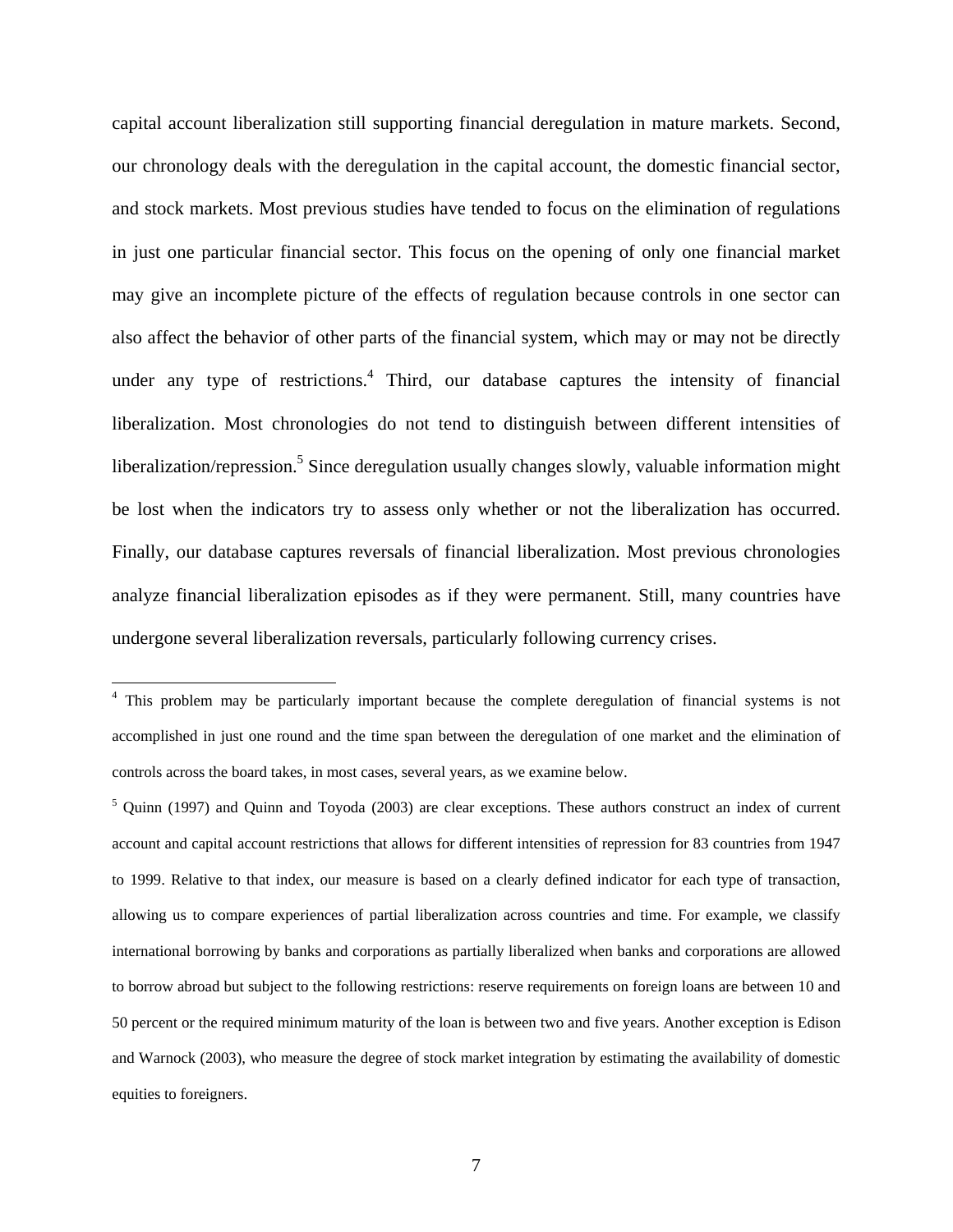# 2.1 NEW MEASURES OF FINANCIAL LIBERALIZATION

 $\overline{a}$ 

To construct the various measures of financial liberalization, we use a wide range of sources, including information provided by both international and domestic institutions. The information comes not only from cross-country reports but also from large number of country studies. Regarding international institutions, we use data from publications of the Bank for International Settlements, the International Finance Corporation, the International Monetary Fund, the Organization for Economic Cooperation and Development, and the World Bank. On the domestic side, we obtain data from annual reports of central banks, finance ministries, and stock exchanges of all the countries in our sample. We also use reports by The Economist's Intelligence Unit. Our new chronology includes information on the regulations of the capital account, the domestic banking sector, and the stock market for the twenty-eight countries in our sample and extends from 1973 until 2005.<sup>6</sup>

To capture the liberalization of the capital account, we evaluate the regulations on offshore borrowing by domestic financial institutions, offshore borrowing by non-financial corporations, multiple exchange rate markets, and controls on capital outflows. The first two

<sup>&</sup>lt;sup>6</sup> We work with these countries because of the availability of rich data covering their processes of financial liberalization and because those countries have a relatively long history of functioning stock markets. We chose a set of countries that allow us to cover different regions of the world. We also chose the largest countries in each region and the ones that have gone through periods of repression and liberalization, to have enough variability in the data (the latter led us to exclude countries like China and India). Due to the large amount of work needed in the data collection, we limit the number of countries. We do not include countries in Africa, Central Asia, Eastern Europe, and the Middle East for lack of long time series. We use the G-7 countries as a benchmark. Of course, we leave out countries that would have been interesting to study, most notably Australia, Israel, New Zealand, South Africa, and Turkey. But we believe that no particular bias was introduced in the selection process.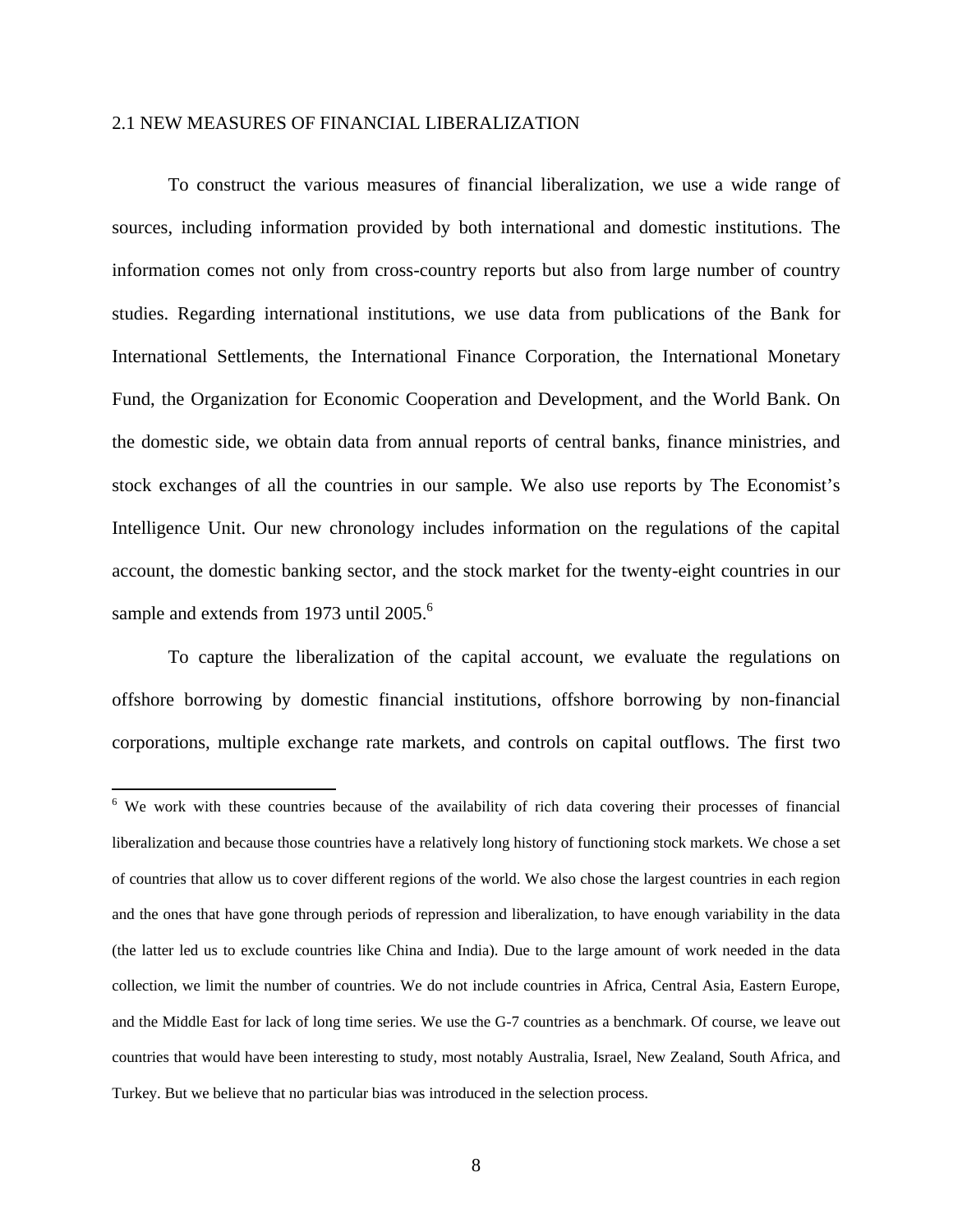indicators reflect restrictions on capital inflows. Restrictions on capital inflows can take various forms, with the most extreme restriction being an outright prohibition to borrow overseas. Milder controls include restrictions of minimum maturity on capital inflows and non-interest reserve requirements on foreign borrowing.

To measure the liberalization of the domestic financial system, we analyze the regulations on deposit interest rates, lending interest rates, allocation of credit, and foreign currency deposits. Since monetary authorities in emerging economies often use changes in reserve requirements to control bank credit, we also collect data on reserve requirements as additional information to evaluate the degree of restrictions imposed on the banking sector. To set the liberalization dates, we focus mainly on the first two variables, the price indicators. However, we complement that information with the regulations on the last three variables, those on quantities, to have a better grasp of the degree of repression of the domestic financial sector. Finally, to track the liberalization of stock markets, we study the evolution of regulations on the acquisition of shares in the domestic stock market by foreigners, repatriation of capital, and repatriation of interest and dividends. Part of these regulations on stock market indicators have already been documented by Bekaert and Harvey (2000) for some of the countries in our sample.

For each sector, our chronology identifies three regimes: "fully liberalized," "partially liberalized," and "repressed." The criteria used to determine whether the capital account, the domestic financial sector, and the stock market are fully or partially liberalized or repressed are described in detail in the Appendix Table I. We established these criteria after collecting all the regulations and studying the range of restrictions implemented in all the countries in the sample since 1973. These criteria seem to characterize well the degrees of financial liberalization. The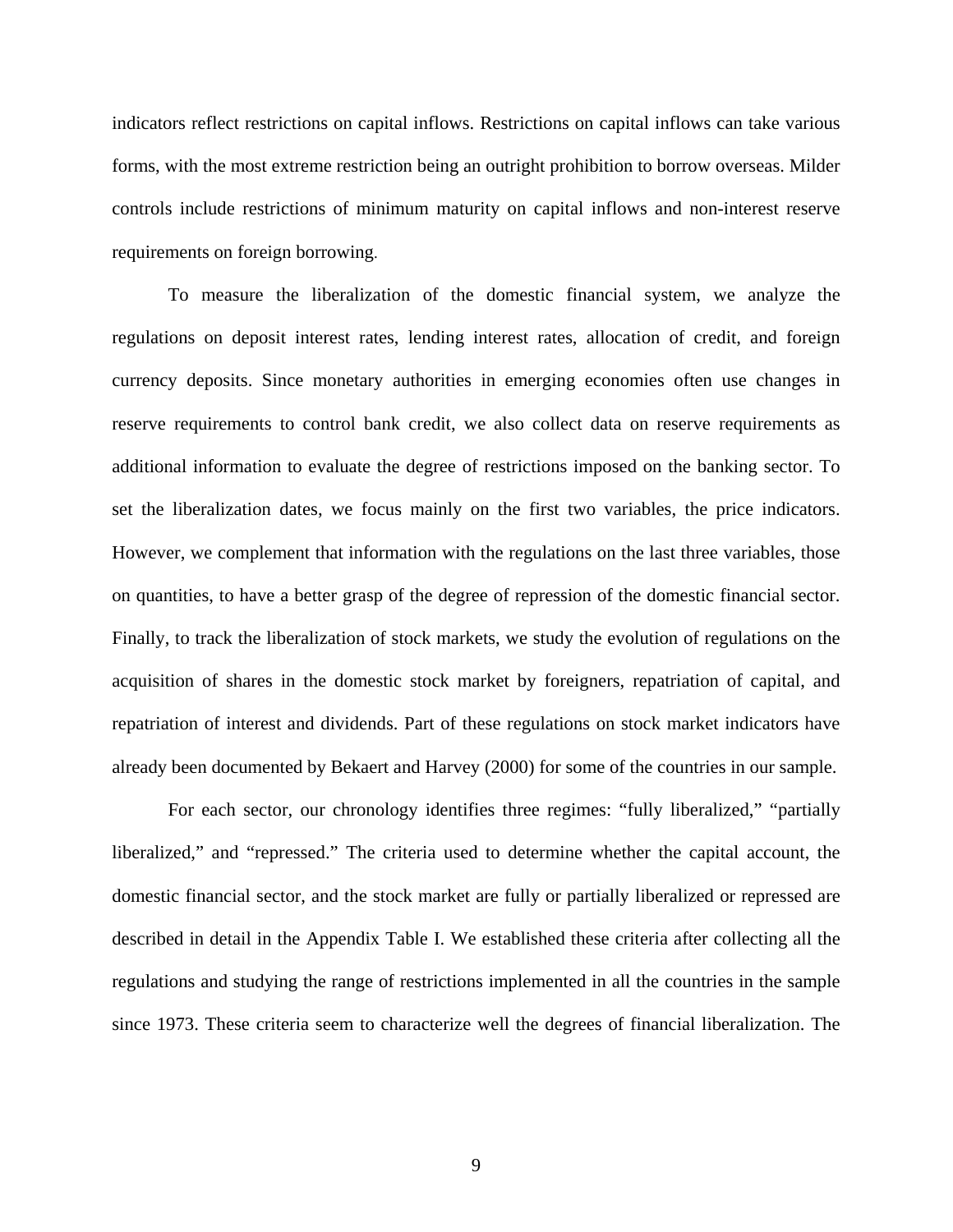chronology of restrictions compiled for each country and sector and the complete list of references used to construct it are detailed in the working paper version of this paper.

Table I reports the dates of partial and full financial liberalization for all the countries in the sample. For each country, the first three columns display the dates of liberalization of the capital account, the domestic financial sector, and the stock market. The last column reports dates of liberalization taking into account the three sectors analyzed. A country is considered to be fully liberalized when at least two sectors are fully liberalized and the third one is partially liberalized. A country is classified as partially liberalized when at least two sectors are partially liberalized.

# 2.2 PACE AND DYNAMICS OF LIBERALIZATION

Figures 1 and 2 and Table II summarize the information in Table I. Figure 1 reports separately the average liberalization index for emerging and mature economies. For each country, the liberalization index is equal to 1 when the economy is fully liberalized, equal to 2 when the economy is partially liberalized, and equal to 3 when the capital account, the domestic banking sector, and the stock market are all repressed. As expected, mature economies are on average less regulated. The index for mature economies averages 1.5, while for emerging economies averages 2.0. Across all regions there was a gradual lifting of restrictions, with the index of liberalization declining from an initial value of 2.6 for mature markets and 2.9 for emerging economies to 1.0 and 1.2, respectively, toward the end of the sample. As shown in this figure, the dynamics of liberalization are different across emerging and mature economies. While the pace of liberalization in mature economies is uninterrupted, reforms in emerging markets suffer a pronounced liberalization reversal in the early 1980s following the debt crisis and other less pronounced reversals following the crises of the late 1990s and early 2000s.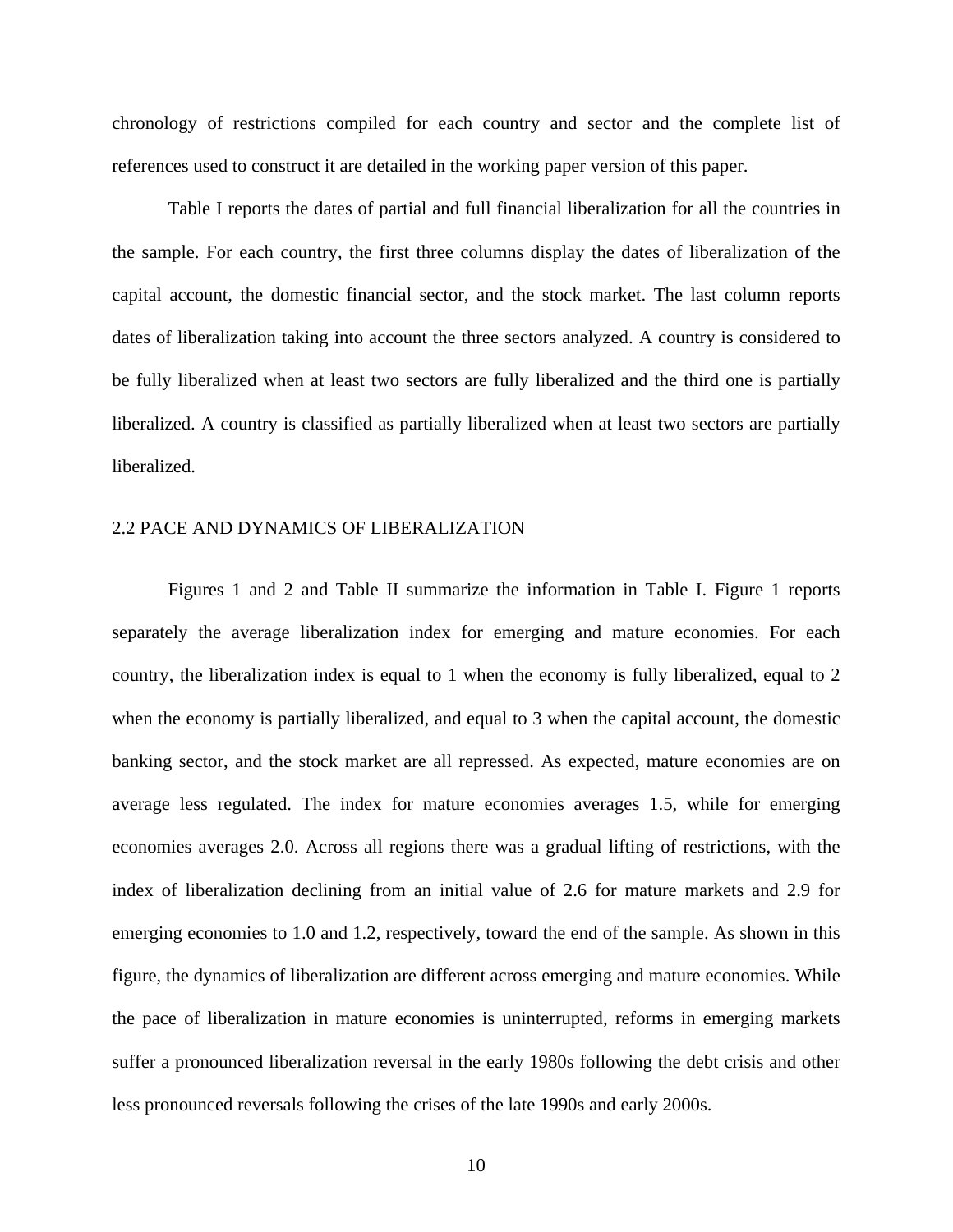Figure 2 examines separately the ordering of liberalization of the capital account, the domestic financial sector, and the stock market for both emerging and mature markets. Stock markets in developed countries were liberalized earlier, with the index for this sector oscillating around 1.5 in the early 1970s. In contrast, both the domestic financial sector and the capital account tended to be severely repressed until the early 1980s. The indexes for both sectors are on average above 2.5 for the early 1970s. Financial markets across the board were heavily repressed in developing countries in the early 1970s. But in the mid and late 1970s, many emerging economies liberalized the domestic sector and the capital account. The liberalization reform was short-lived. Controls were re-imposed in the aftermath of the 1982 debt crisis. Overall, restrictions in stock markets remained in place until the late 1980s, when a liberalization wave occurred in Asia and Latin America.

Table II examines further the ordering and duration of the liberalization process separately for Asia, Europe, the G-7, and Latin America. The top two panels show the proportion of episodes in which the capital account, the domestic financial sector, or the stock market is liberalized first. The top panel focuses on partial liberalization episodes; the panel below examines full liberalization episodes. The bottom two panels display the duration of liberalization episodes; they report the number of months from the time the first market is deregulated until liberalization is implemented in all markets. The top two panels reveal that the paths toward financial reform differ across regions. Basically all the G-7 countries deregulated the stock market first. European countries implemented a somewhat mixed strategy toward deregulation, with 25 percent of the countries liberalizing the domestic financial sector first and the rest deregulating the stock market first. On the other hand, Latin American countries overwhelmingly adopted liberalization of the domestic financial sector first, while Asian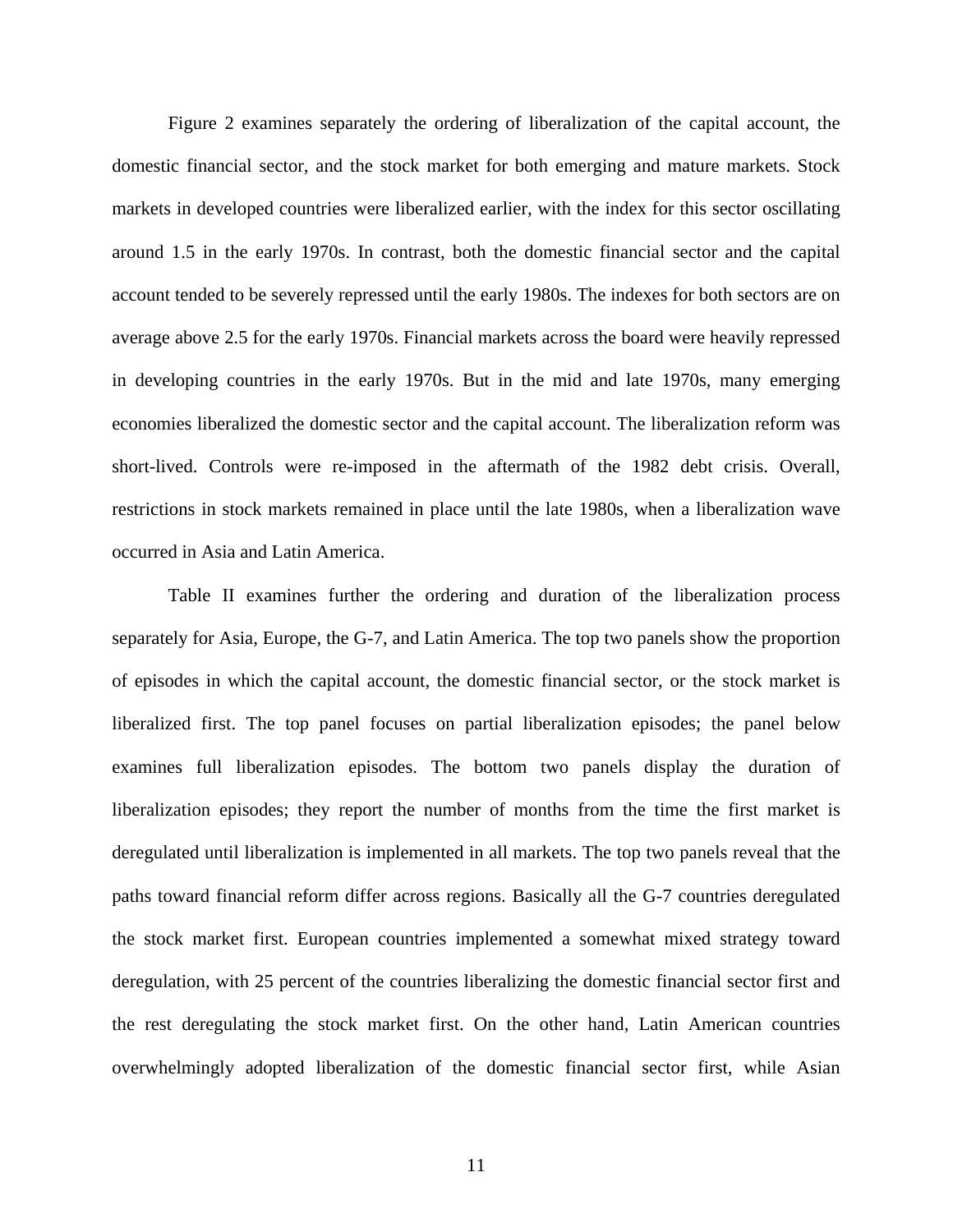countries followed a mixed strategy, with some countries opting for deregulating the domestic sector first and some others focusing on the stock market first. Capital account liberalization in all Asian countries was mostly introduced at a later stage.

The bottom panels in Table II show that liberalization reforms take a long time to be completed. On average, 82 months elapse from the time the first market is liberalized until all markets are deregulated. The time to completion of the liberalization reform was far longer in Asia than in Latin America. Finally, liberalization episodes that are first implemented in the stock market are the ones that become completed the fastest. The variety of experiences in financial reforms allows us to examine not only the effects of financial liberalization across all markets but also the effects of the ordering of deregulation.

# **3. Stock Market Cycles and Financial Liberalization**

As shown above, during the last three decades, countries around the world have liberalized their financial systems. This financial liberalization has been linked to lending booms (e.g., Gourinchas et al., 2001). These lending booms are not intrinsically undesirable; they may just reflect easier access to capital markets, overall lower cost of capital, and higher growth. Despite these potential benefits, there is a large literature that relates financial liberalization to lending booms, bubbles in asset prices, and crises. We briefly review this literature below to show why studying financial cycles is relevant to understanding the effects of financial liberalization.

While the presence of stock market cycles is consistent with prices reflecting fundamental values accurately and markets being efficient, most of the theoretical work that explains the dynamics of liberalization and boom-bust cycles in financial markets incorporates

12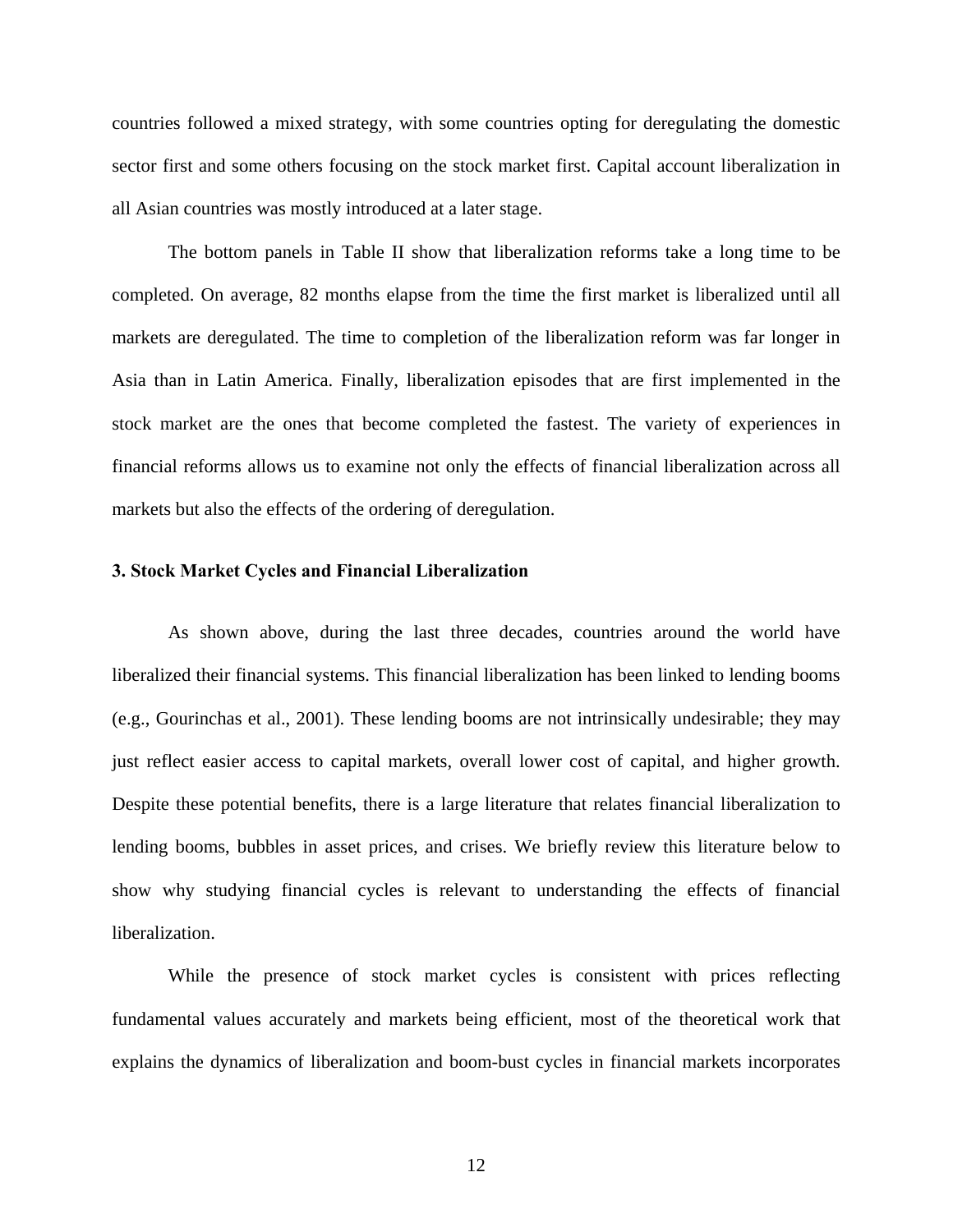some type of market imperfection.<sup>7</sup> For example, Allen and Gorton (1993) develop a model where bubbles can appear if there are agency problems between investors and portfolio managers while Allen et al. (1993) show that absence of common knowledge can lead to bubbles in asset prices.<sup>8</sup>

Other papers emphasize the relation between financial liberalization, the banking system, boom-bust cycles, and financial crises. For example, Hellman et al. (2000) show that financial liberalization fuels competition and reduces bank profits, eroding banks' franchise value, while at the same time it allows banks to take more risk. Since governments cannot commit not to provide bailouts in case of crises, banks have incentives to gamble for resurrection, reaping the benefits in case of success and passing the losses to the government in times of crises. From a different angle, Tornell and Westerman (2005) argue that the boom-bust cycles in lending that occur in middle-income economies following financial liberalization are generated by the interaction of two features of these economies: asymmetric financing opportunities across nontradable and tradable sectors and systemic bailout guarantees. In these countries, the mostly large firms in the tradable sector have access to world capital markets while the smaller firms in the non-tradable sector are heavily dependent on bank credit. In this model, the interaction of systemic bailout guarantees and credit market imperfections can generate a boom-bust cycle phenomenon. When liberalization occurs, capital inflows trigger a real appreciation that reduces

1

 $7$  For models where cycles reflect fundamental values see Basu and Vinod (1994), Cecchetti et al. (1990), and Lucas (1978), among others.

<sup>&</sup>lt;sup>8</sup> Whether it is possible to profit from cycles depends on the underlying model. In the class of models where prices always reflect fundamental values, it is not possible to profit from stock market cycles. However, in several models with heterogeneous agents, such as Abreu and Brunnermeier (2003) and DeLong et al. (1990), sophisticated investors could profit relative to other investors.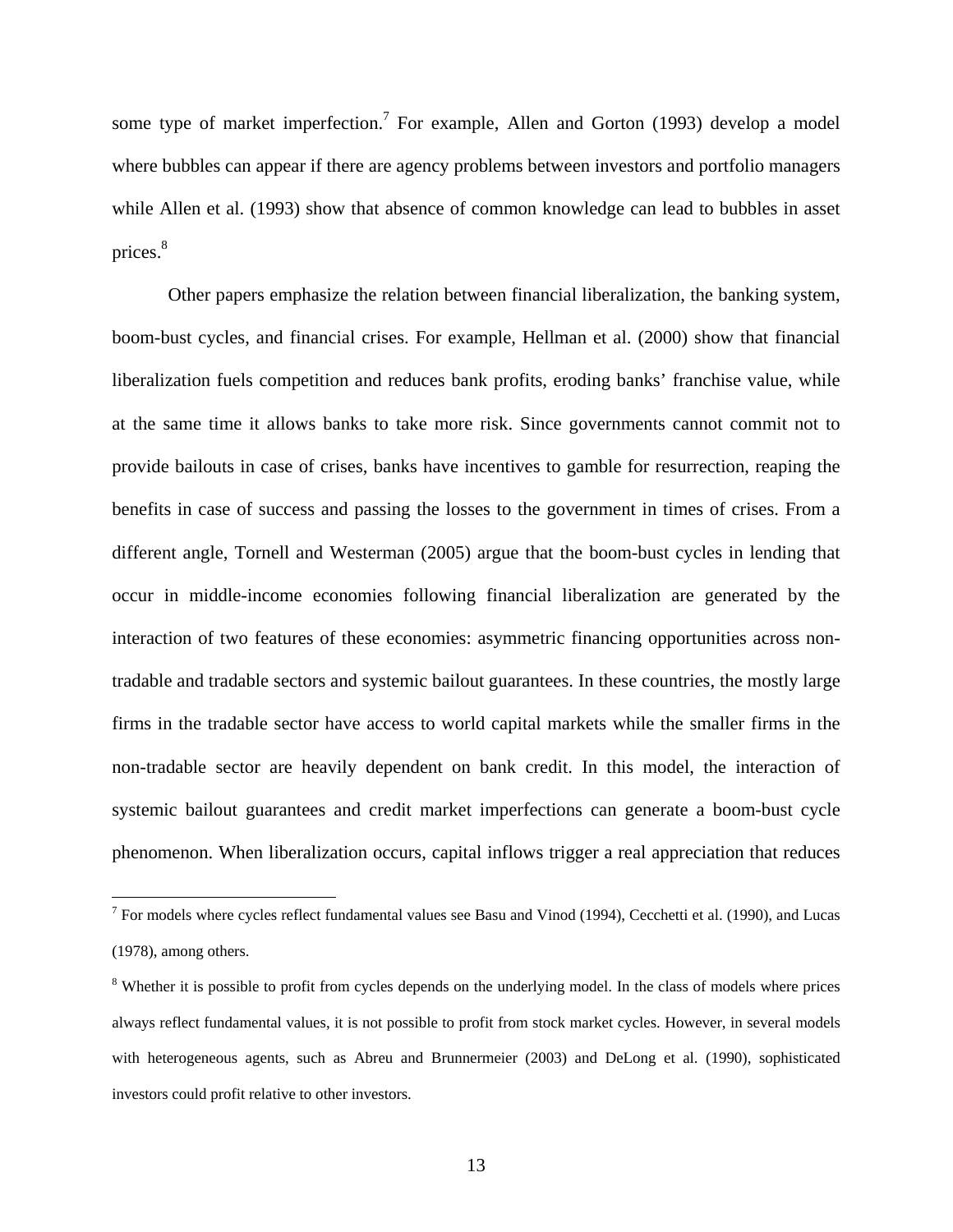the debt burden of the non-tradable sector and relaxes existing credit constraints, leading to more lending, further appreciation, fast growth in these sectors, and further relaxation of credit constraints. Since financial liberalization eliminates regulatory barriers that prevent agents from taking risks, it further fuels borrowing booms and borrowing in foreign currency. When a crisis occurs, the devaluation worsens the balance sheet of the non-tradable sector and generates a recession. With banks heavily exposed to the non-tradable sector, the recession in the nontradable sector leads to a long-lasting credit crunch that is shown to outlive the recession.

While boom-bust financial cycles are mostly triggered in models with a banking sector and explicit or implicit government guarantees (as in Krugman, 1998 and McKinnon and Pill, 1997), Allen and Gale (2000) show that the possibility of bailouts is not necessary for asset price bubbles to appear. They show that it is uncertainty about the future course of credit creation in the economy and its interaction with agency problems that is crucial for determining the extent of asset price bubbles following financial liberalization. In their model, investors use money borrowed from banks to invest in risky assets, which are relatively attractive because investors can avoid losses in low payoff states by defaulting on their loans. This risk shifting leads investors to bid up the prices of risky assets in fixed supply (such as land and equities) above their fundamental value, creating a bubble. While bubbles can be triggered by real shocks, Allen and Gale (2000) also model bubbles being triggered by events in the financial sector. In particular, they model how financial liberalization (by fueling an expansion of credit) generates bubbles in asset prices. In their model, higher prices are supported by the anticipation of further increases in credit and asset prices. Naturally, a collapse in credit may precipitate a crisis. If the collapse of asset prices were perfectly foreseen, the bubble would not be possible in the first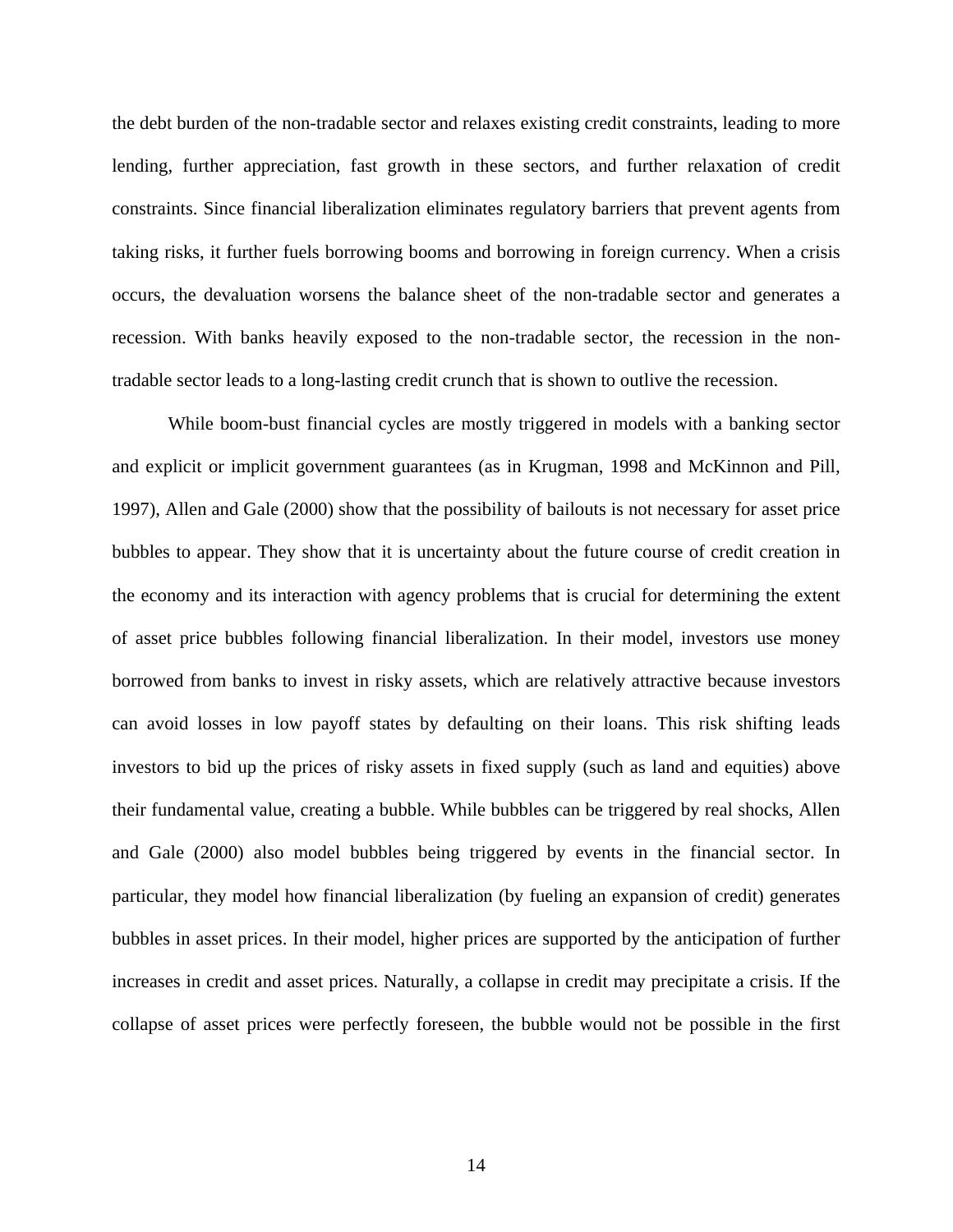place. However, the course of financial liberalization and credit expansion is never perfectly foreseen. Thus, the uncertainty about the extent of credit expansion can fuel a bubble.

The models just described can explain the existence of "excessive" financial cycles in economies with asymmetric information, agency problems, and other distortions in asset markets. Naturally, as argued in Tornell and Westermann (2005), these distortions are more prevalent in emerging markets, suggesting that financial liberalization triggers more lending cycles and asset price bubbles in these economies than in mature financial markets.

As discussed in Section 4, there is also a very rich literature suggesting that financial liberalization triggers reforms and thus reduces distortions in financial markets. For example, Mishkin (2003) and Stultz (1999 and 2005) conclude that when investors are not captive of domestic financial markets, there is pressure for governments to introduce reforms. They also point out that when firms in emerging markets start listing in stock markets in mature economies, they become more subject to accountability and transparency, and corporate governance improves as a result. Overall, as liberalization persists, the message of this literature is that distortions become less prevalent, reducing agency problems and the probability of bubbles in asset prices.

While the theoretical debate about the link between liberalization and financial boombust patterns has advanced significantly, as evident from the previous discussion, the empirical evidence lags behind. To test the hypotheses discussed in the theoretical literature, we examine the evidence from stock markets in emerging and mature economies. The models described above have specific predictions on financial cycles and asset price bubbles, thus this is also the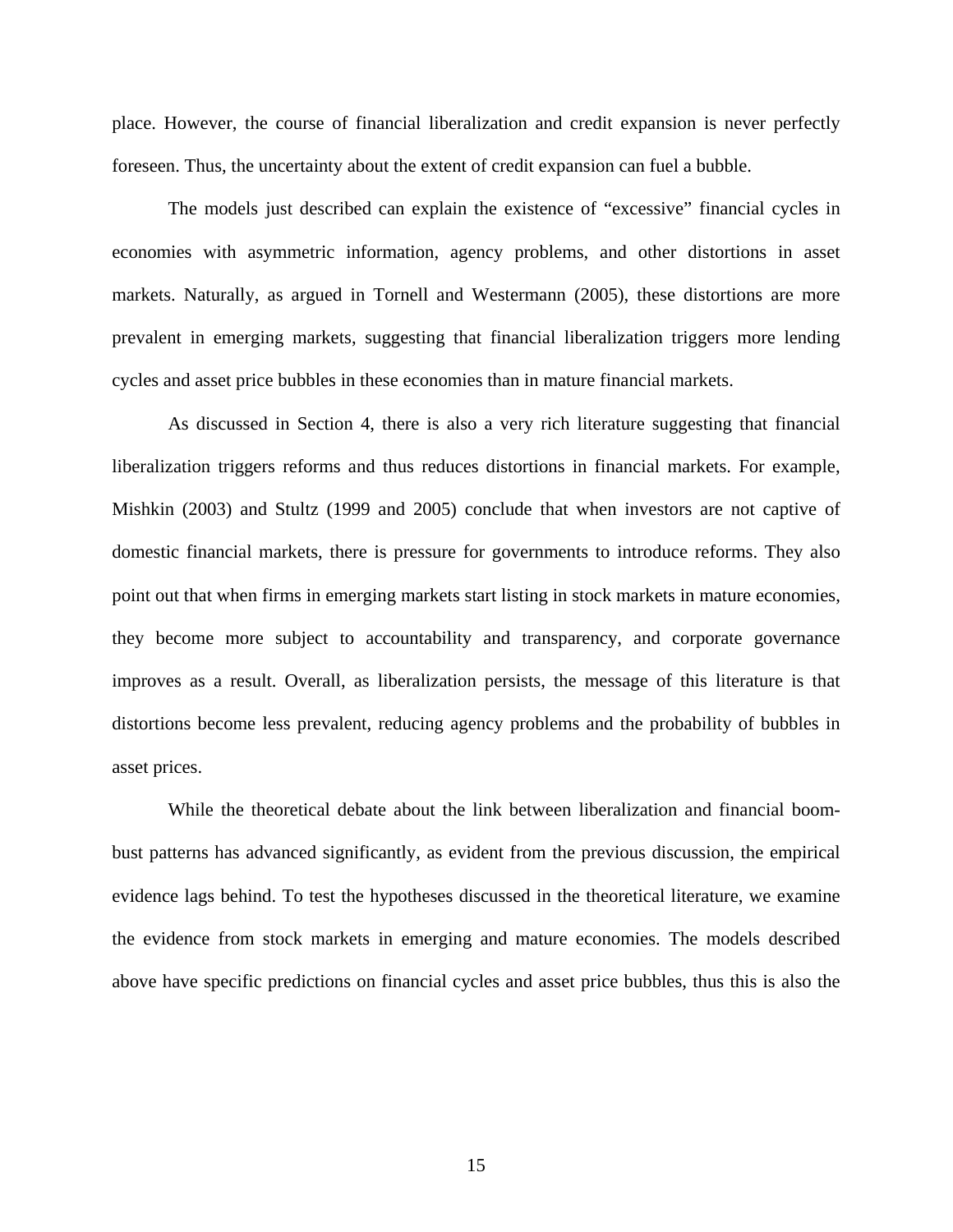focus of our paper.<sup>9</sup> In what follows, we describe the methodology used to identify financial cycles as well as their characteristics.

# 3.1 IDENTIFICATION AND CHARACTERISTICS OF FINANCIAL CYCLES

There are various techniques to extract fluctuations at business cycle frequencies. The most well known are the Hodrick-Prescott (1997) filter, the Baxter and King (1995) band-pass filter, and the NBER methodology, which is associated with the official chronology of expansions and contractions in the United States. In this paper, we use the NBER methodology, which can be replicated using an algorithm that identifies local maxima subject to constraints on the minimum duration of the cycle. This algorithm was first proposed by Bry and Boschan  $(1971)$ <sup>10</sup>. The first step in the determination of cycles is the identification of cyclical turning points. The technique looks for clearly defined swings in stock market prices in each country. We work with the same order of duration as business cycles, i.e., we use a two-year window to identify local maxima. We work with this window since financial crises are associated with boom-bust cycles in financial markets of an intermediate duration. The algorithm isolates local minima and maxima in the time series, subject to the constraint that the duration of each cycle

 $\overline{a}$ 

 $9$  Another important strand of the empirical literature, for example, Grabel (1995), Kassimatis (2002), and Spyrou and Kassimatis (1999), examines the effects of financial liberalization on stock market volatility in developing countries, with mixed conclusions. In the future it would also be important to study the links between liberalization, volatility, and the amplitude of asset price cycles.

<sup>&</sup>lt;sup>10</sup> Pagan and Sossounov (2003) use a similar method to analyze cycles in the U.S. stock market. An alternative methodology is applied by Maheu and McCurdy (2000) who use a Markov switching model.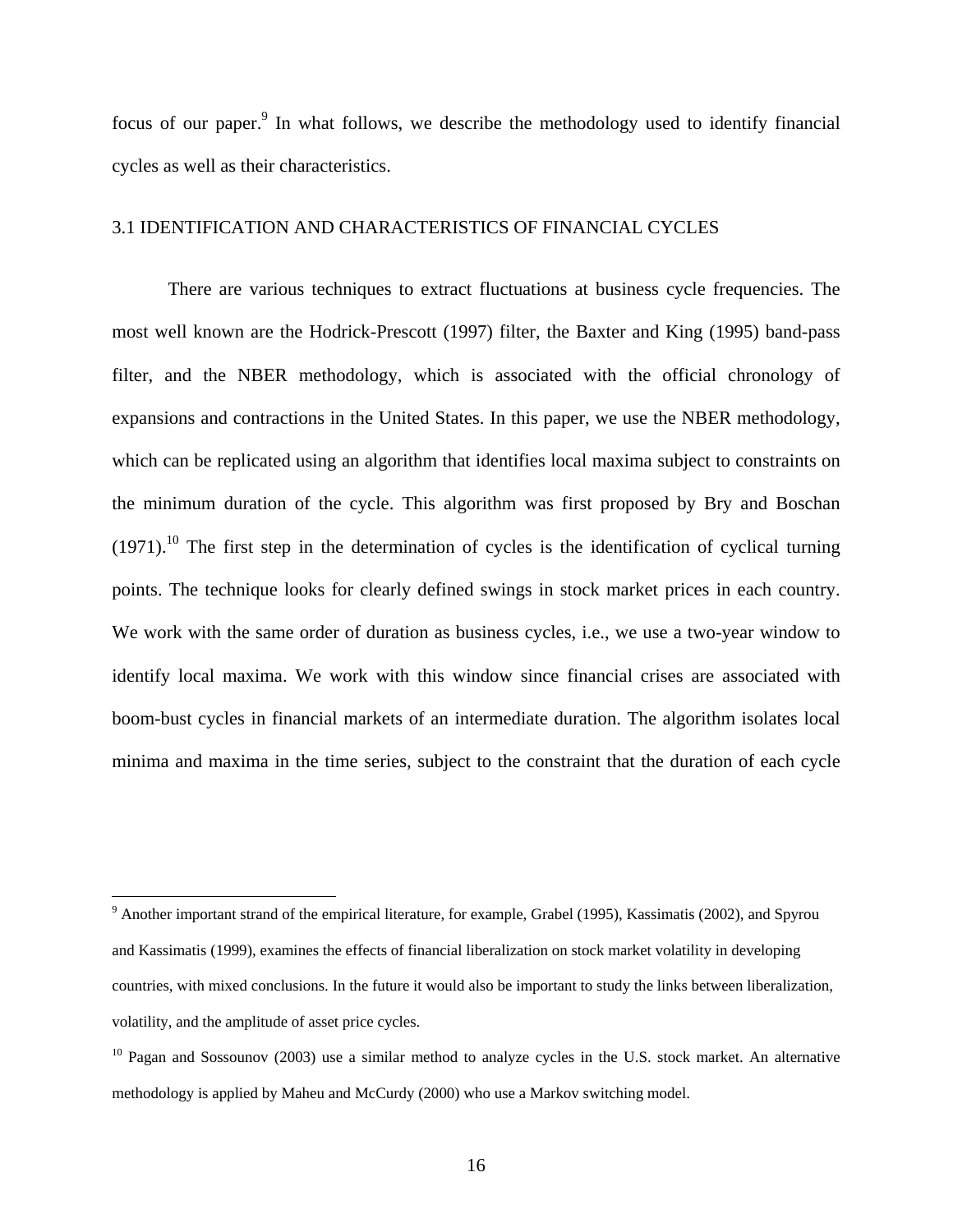cannot be less than 12 months. We do not impose any other restrictions such as minimum amplitude or certain duration of cycles. $^{11}$ 

Naturally, the cycles we identify would be spurious if stock prices followed random walk processes. We thus use Monte Carlo simulations to test that the random walk does not capture the basic properties of our data on stock prices. The description of the methodology and the tests against the random walk hypothesis are described in the working paper version of this article. All our tests reject the random walk hypothesis at all conventional significance levels.<sup>12</sup>

As it is common in the international finance literature, we look at stock prices and returns from the point of view of investors holding assets in various countries. This is why we examine stock prices in one international currency, constant (2000) U.S. dollars. (Appendix Table II reports the indexes used and their sources.) Figure 3 shows the stock prices (in logs) and also identifies the booms and crashes obtained using the algorithm described above. The shaded areas denote expansions. We identify 222 cycles over time and across countries, with an average duration of 42 months.

Figure 4 shows the characteristics of the typical cycle in Asia, Europe, the G-7, and Latin America. The top panel reports the mean amplitude and duration of booms and crashes in the

 $\overline{a}$ 

<sup>&</sup>lt;sup>11</sup> The algorithm dates contractions and expansions using each country's stock price series, rather than the detrended series. Therefore, busts correspond to sequences of absolute declines in stock prices rather than periods of slow growth relative to the trend.

 $12$  For other evidence against the hypothesis that stock markets follow a random, see among others Fama and French (1988), Frennberg and Hansson (1993), Hatgioannides and Mesomeris (2005), Lo and MacKinlay (1988 and 1999), Lunde and Timmermann (2004), and Poterba and Summers (1988).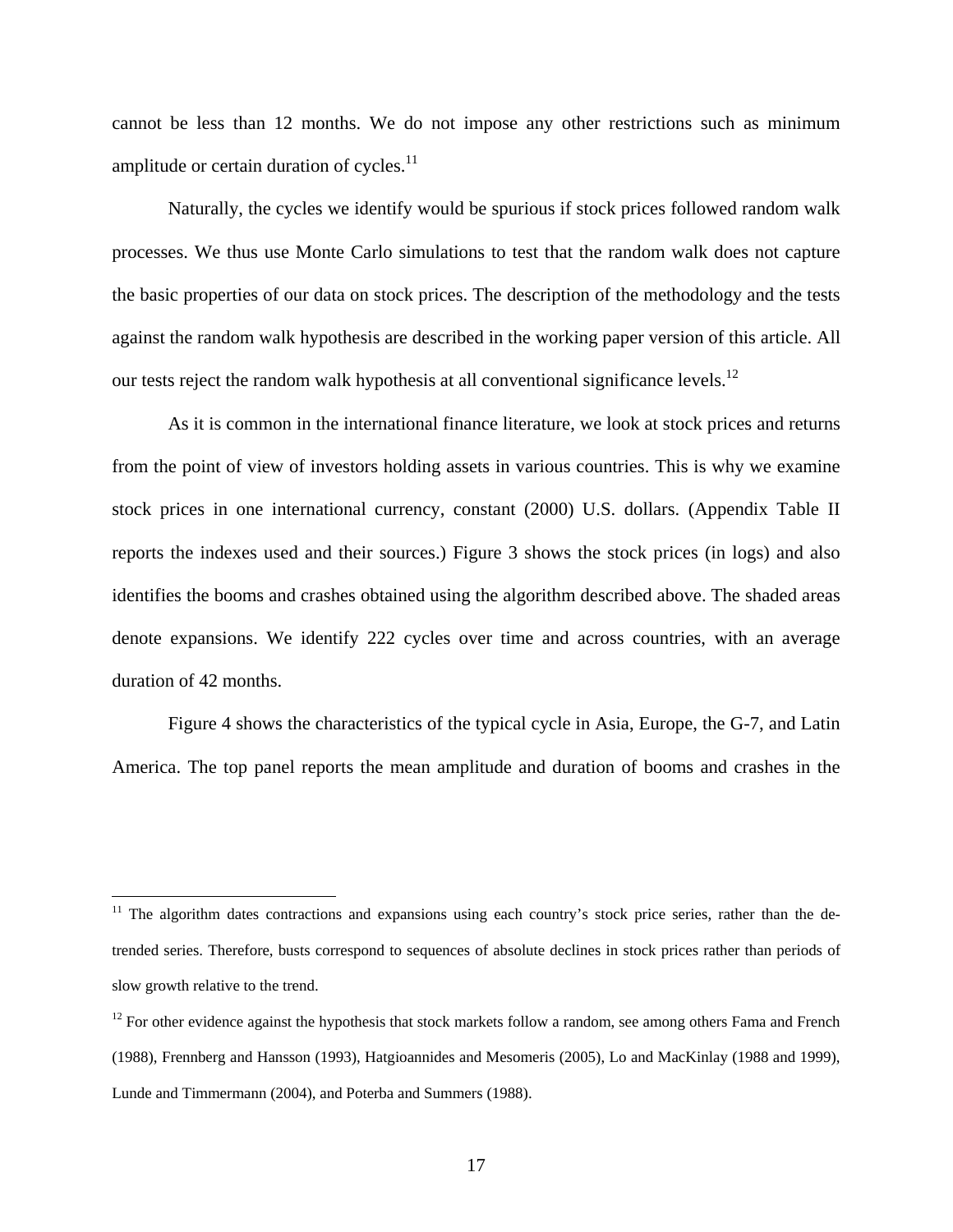four regions, while the bottom panel plots the typical cycle in each region.<sup>13</sup> The horizontal axis in the bottom panel shows the number of months before and after the peak of the cycle. The horizontal axis contains 25 months for expansions and 15 months for contractions. The vertical axis reports the value of the stock index. To obtain the typical cycle, the value of the stock index in each cycle is normalized to 100 at the peak. Each line in this panel represents the average value of the stock index during the 40 months around the peaks of the four regions. Cycles are more pronounced in Latin America. On average, the amplitude of cycles in this region is about twice as large as the amplitude of cycles in the G-7 countries. As expected, the most developed countries, the G-7, have milder stock market cycles, with the Asian and the other European stock market cycles being of intermediate magnitudes.

To examine the effects of financial liberalization on financial cycles, we compare the characteristics of financial cycles in the short and long run following the deregulation of financial markets. Our first approach is in the event study tradition, analyzing the behavior of stock markets in the aftermath of liberalization relative to their functioning in repression times, those years before deregulation occurs. We then report regression results that control for other factors and also examine whether the ordering of the liberalization matters.

### 3.2 EVENT STUDIES

 $\overline{a}$ 

Figure 5 examines the characteristics of financial cycles around the partial liberalization of financial markets, that is, when at least two sectors are partially liberalized. We classify

<sup>&</sup>lt;sup>13</sup> In all figures and tables, the depth of the contraction is measured as the change between the peak and the following trough, as a percent of the mid value of the peak and trough. Similarly, the height of an expansion is measured using the change between the trough and the following peak, as a percent of the mid value of the trough and the following peak. This measure makes the amplitude of expansions and contractions comparable.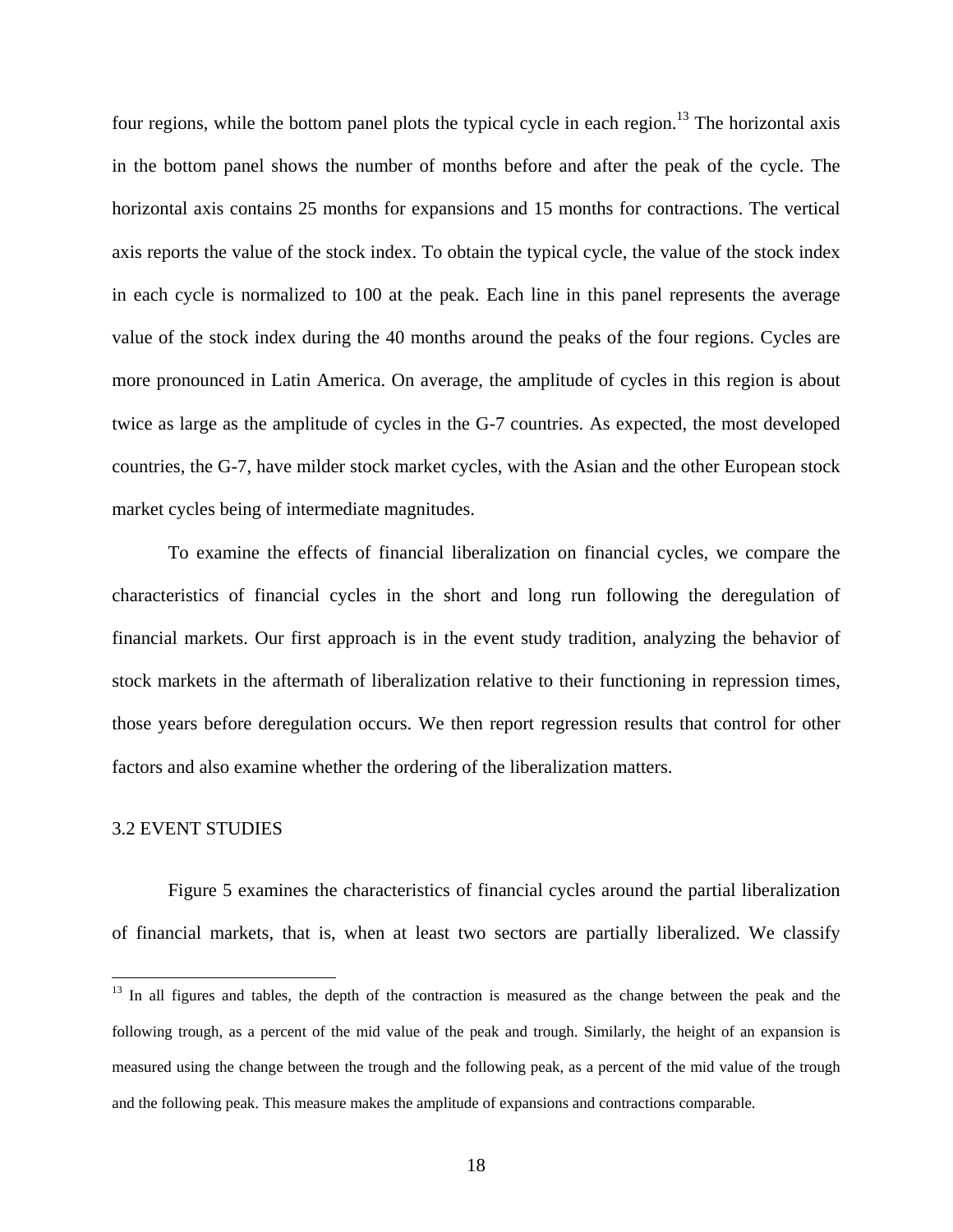financial cycles in three categories, those that occur during repression times, those that occur in the short run after liberalization, and those that occur in the long run following liberalization. The short run is defined as the period of four years after liberalization. The long run includes the fifth year after liberalization and the years thereafter, conditional on the deregulation not being reversed.<sup>14</sup> The top panel in Figure 5 shows the average amplitude of booms and crashes for all countries in our sample during repression times (the striped bars), in the short run following liberalization (the white bars), and in the long run after liberalization (the gray bars). It also reports the characteristics of cycles separately for emerging and mature markets to account for possible heterogeneity in the evidence. The bottom panel examines whether the differences of amplitudes across regimes are statistically significant.

The evidence for the twenty-eight countries in the sample indicates that the amplitude of booms substantially increases in the immediate aftermath of liberalization (about 25 percent higher than during repression times). But equity markets stabilize in the long run if liberalization persists, with the amplitude of booms about 20 percent smaller than in repression times. Similarly, the amplitude of crashes increases in the immediate aftermath of liberalization (about 13 percent higher than during repression times), but declines to about 80 percent of its size during repression times if liberalization persists in the long run. As shown in the bottom panel, basically all these differences are statistically significant at conventional levels.

The evidence for the twenty-eight countries, however, obscures important differences across emerging and mature markets. The short-run effects of liberalization in emerging markets are very pronounced, with booms and crashes in the immediate aftermath of liberalization

 $\overline{a}$ 

 $14$  Since the choice of the short-run window is ad-hoc, we also examine the robustness of the results to different definitions of window size. The results for three- and six-year windows are quite similar.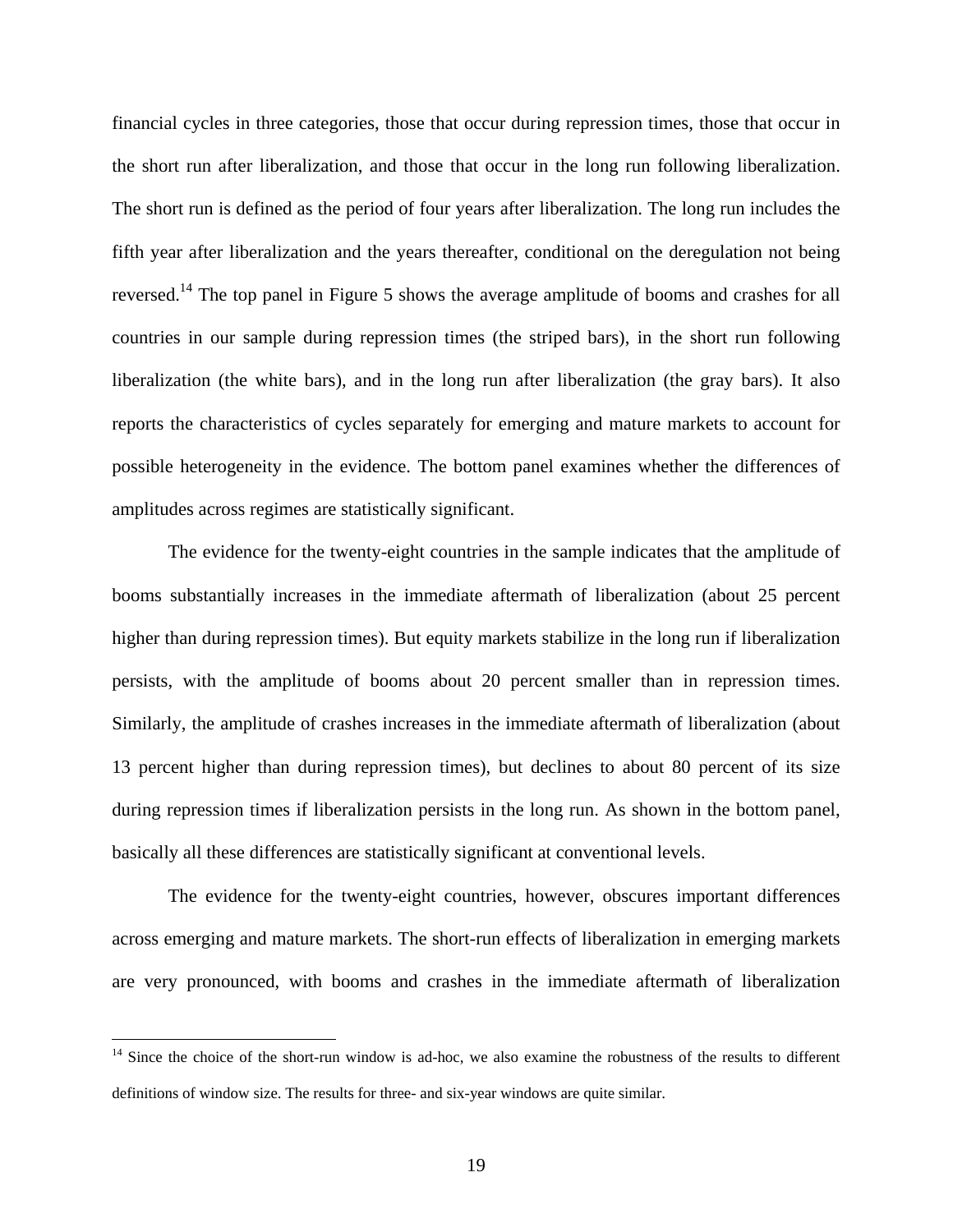increasing by about 35 percent over their size during repression. Still, if liberalization persists, financial cycles become less pronounced, with booms about 20 percent smaller than during repression times and crashes declining to pre-liberalization levels.<sup>15</sup> On the other hand, the evidence from mature markets indicates that liberalization does not trigger more volatile stock markets in the short run, with booms increasing very little and crashes becoming less pronounced even in the short run. Furthermore, liberalization also generates more stable financial markets in mature economies in the long run too, with crashes averaging only about 70 percent of their size in repression times.

# 3.3 ACCOUNTING FOR DOMESTIC AND EXTERNAL SHOCKS

1

While the evidence in Figure 5 suggests that financial liberalization influences the size of expansions and contractions in financial markets, stock price fluctuations also reflect changes in other market fundamentals. For example, stock prices respond to expansions and recessions in the domestic economy. They also react to world economic conditions.<sup>16</sup> The omission of these variables may bias our results, especially since the timing of liberalization may also be affected by these factors. In fact, Latin American countries reintroduced controls on domestic interest rates and credit and re-imposed controls on capital flows following the hikes in interest rates in industrial countries in the early 1980s. Also, many emerging markets liberalized their financial markets in times of abundance of international capital flows, as in the early 1990s. Insofar as

<sup>&</sup>lt;sup>15</sup> The episode of long-run liberalization includes the crashes during the global collapse of stock market in 2000-01. If we exclude those stock market crashes, the amplitude of the downturns in emerging markets declines to about 93 percent of the amplitude of crashes during repression times.

<sup>&</sup>lt;sup>16</sup> For example, Calvo et al. (1993) argue that decreases in U.S. interest rates trigger large capital flows to emerging markets, which in turn fuel increases in asset prices.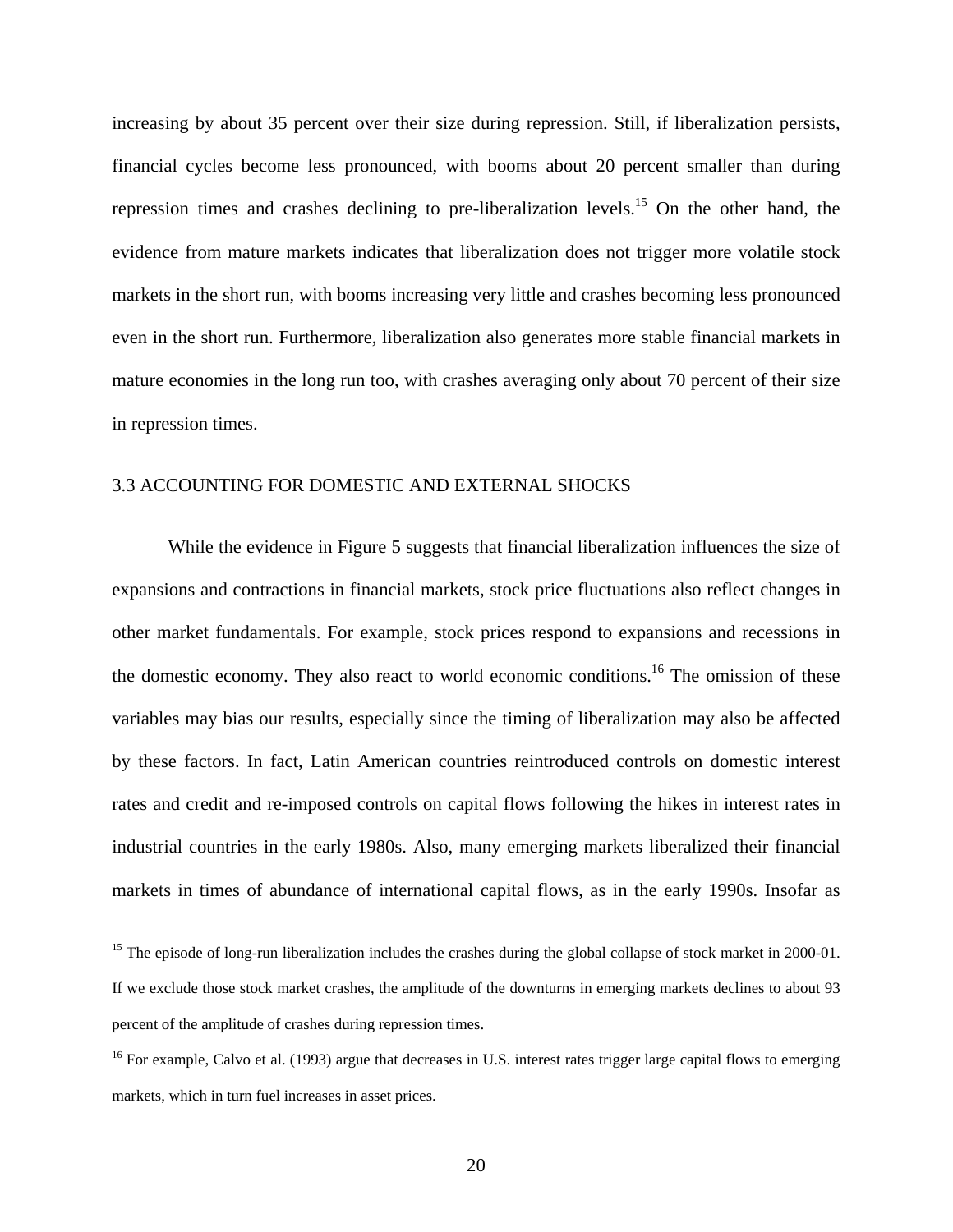countries react to "bad times" by adopting capital controls and to "good times" by relaxing them, there is a danger that we may ascribe the increase in the size of booms to liberalization and the amplification of crashes to capital controls, when in fact stock prices are just responding to changes in world market conditions.

To account for domestic and external factors, the event study analysis is complemented with regressions that control for growth in domestic and world economic activity and changes in world real interest rates. We estimate the following equation by least squares with heteroskedastic-consistent standard errors,

$$
amplitude_i = \mathbf{a}^{\dagger} \mathbf{X}_i + \rho_1 d_i^r + \beta_1 d_i^{sr} + \lambda_1 d_i^{lr} + \varepsilon_i, \qquad (1)
$$

where *amplitude*<sub>*i*</sub> is the amplitude of expansion (contraction) *i*;  $X_i$  is a matrix of control variables that includes an external factors index and the change in domestic output during each expansion (contraction),  $d_i^r$  is a dummy variable equal to one if the cycle occurs during "repression" times and zero otherwise,  $d_i^{\text{sr}}$  is a "short-run liberalization" dummy variable equal to one if the cycle occurs in the immediate aftermath of financial liberalization (four-year window) and zero otherwise,  $d_i^b$  is a "long-run liberalization" dummy variable equal to one if the cycle occurs after four years have elapsed from the time of financial liberalization and zero otherwise.

In the spirit of the currency crisis empirical literature, we capture world market conditions by using a composite index of world output and interest rates. The index is the weighted average of world output growth and the decline in the world average real interest rate, with the weights on world output and interest rates inversely related to the volatility of the series. Since world output enters with a positive sign and the interest rate with a negative sign, an increase in this index reflects better global economic conditions and is expected to fuel larger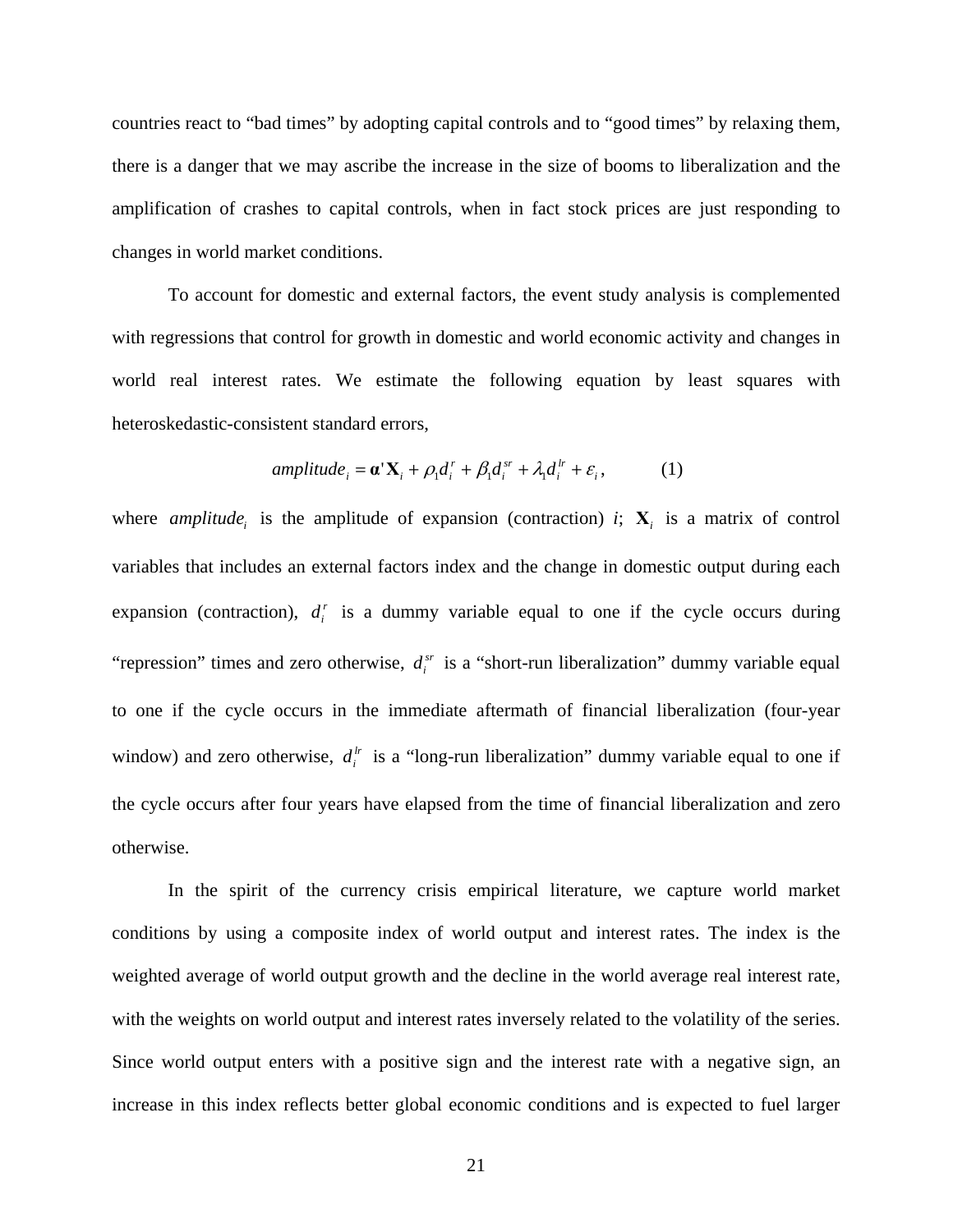booms and smaller crashes. The world average real interest rate is the average of the U.S. federal funds real interest rate, and Japan's and the United Kingdom's real money market rates. World output is captured by the evolution of industrial production in the G-3 countries. Finally, domestic output is captured by the index of industrial production in the domestic economy. All data come from the International Financial Statistics published by the International Monetary Fund.

Table III shows the estimation results. As in Figure 5, the table examines the effects of overall partial financial liberalization (when at least two sectors have been partially liberalized). As expected, an improvement in world market conditions leads to larger booms and smaller crashes. For example, a one-standard deviation increase in the external factors index results in a 10 (11) percentage point increase in the average amplitude of stock market expansions (crashes) across all countries in the sample.<sup>17</sup> Similarly, booms and crashes in stock markets are also related to upturns and recessions in the domestic economy. Even after accounting for these other determinants of fluctuations in stock prices, financial liberalization still matters. Financial liberalization is followed by larger cycles in the short run, while markets stabilize in the long run. For example, in the immediate aftermath of liberalization, booms increase by about 35 percent in emerging markets and by 20 percent in mature markets relative to repression times. Similarly, crashes in emerging markets increase by 30 percent in the immediate aftermath of liberalization vis-à-vis repression times.

Note that the results in Table III suggest two different patterns in the aftermath of liberalization. While larger booms follow liberalization in both emerging and mature markets, it

 $\overline{a}$ 

 $17$  This shock is comparable to a three percentage point decrease of the world average real interest rate or a nine percent growth in the world output during the life of the particular phase of the stock market cycle.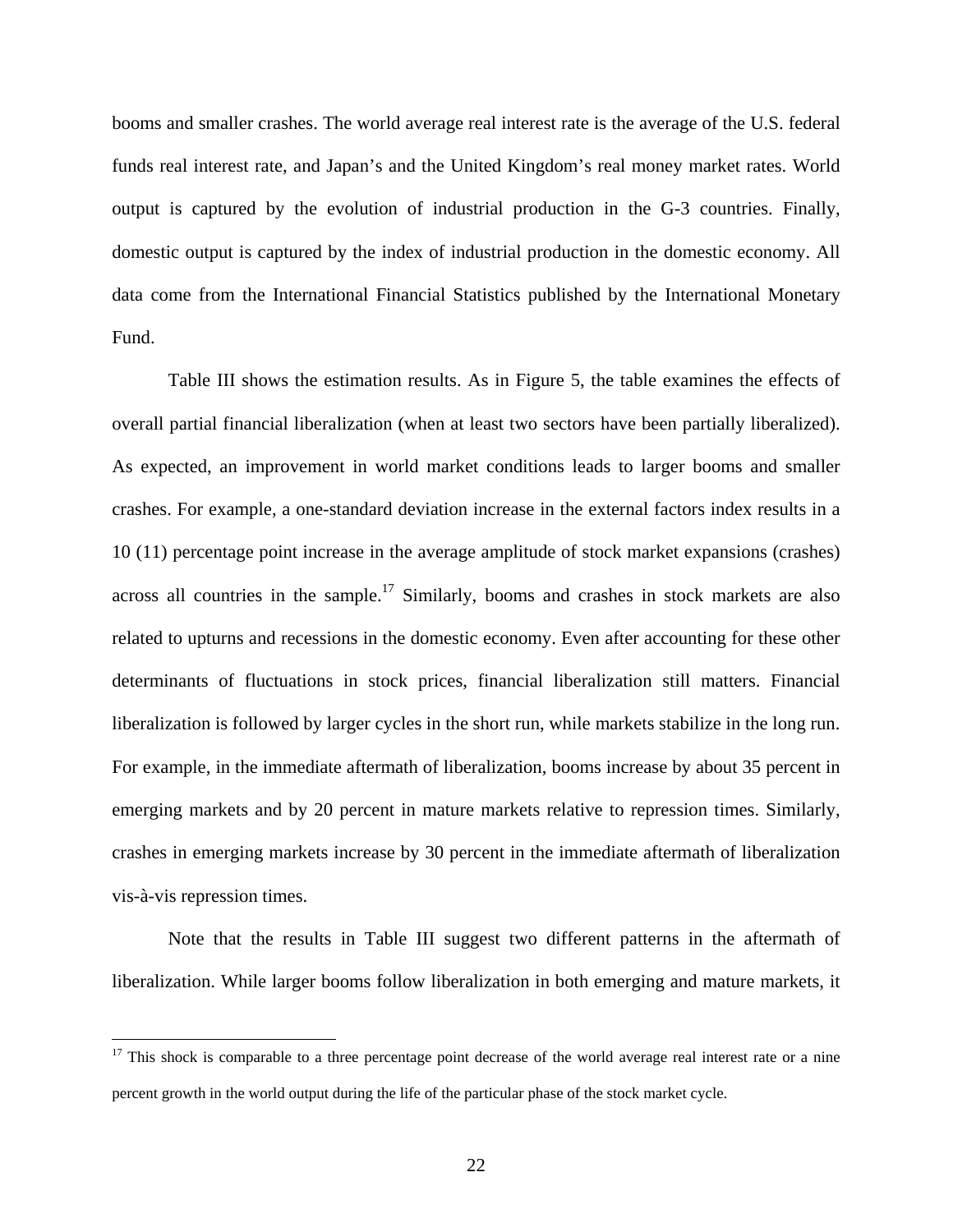is only in emerging markets that crashes are more severe following liberalization. The average short-run experience in emerging markets seems to support the evidence from the crisis literature that concludes that liberalization is associated with excessive financial booms and crashes. Liberalization episodes do not seem to bring (on average) this short-run pain to mature markets. In those economies, larger booms are not followed by larger crashes, suggesting that larger booms may just reflect the reduction in the cost of capital once deregulation takes place, as the neoclassical theory indicates.18 Still, in the long run, financial liberalization is related to more stable financial markets in both emerging and mature market economies.

### 3.4 ORDERING OF LIBERALIZATION

 $\overline{a}$ 

In this section, we examine whether the order of deregulation matters. To do so, we estimate the following regression,

amplitude<sub>i</sub> = 
$$
\mathbf{a}^{\dagger} \mathbf{X}_{i} + \rho_{1} d_{i}^{r} + \beta_{1} d_{i}^{sr} + \beta_{2} d_{i}^{CA} + \beta_{3} d_{i}^{SM} + \lambda_{1} d_{i}^{lr,2} + \varepsilon_{i}
$$
. (2)

The variables  $d_i^{CA}$  and  $d_i^{SM}$  capture the possible differential effects on booms and crashes from opening respectively the capital account or the stock market first. These dummy variables are equal to one if the cycle occurs when that particular sector is liberalized first, and zero otherwise. Thus, the average amplitude of booms (crashes) in the short run following liberalization is captured by  $\beta_1$  if liberalization starts with the deregulation of the domestic banking industry, by  $\beta_1 + \beta_2$  if it starts with the opening of the capital account, and by  $\beta_1 + \beta_3$  if it starts with the deregulation of the stock market.

<sup>&</sup>lt;sup>18</sup> As always, averages may hide exceptions. Denmark, Finland, Norway, and Sweden suffered financial collapses and banking crises in the early 1990s following liberalization.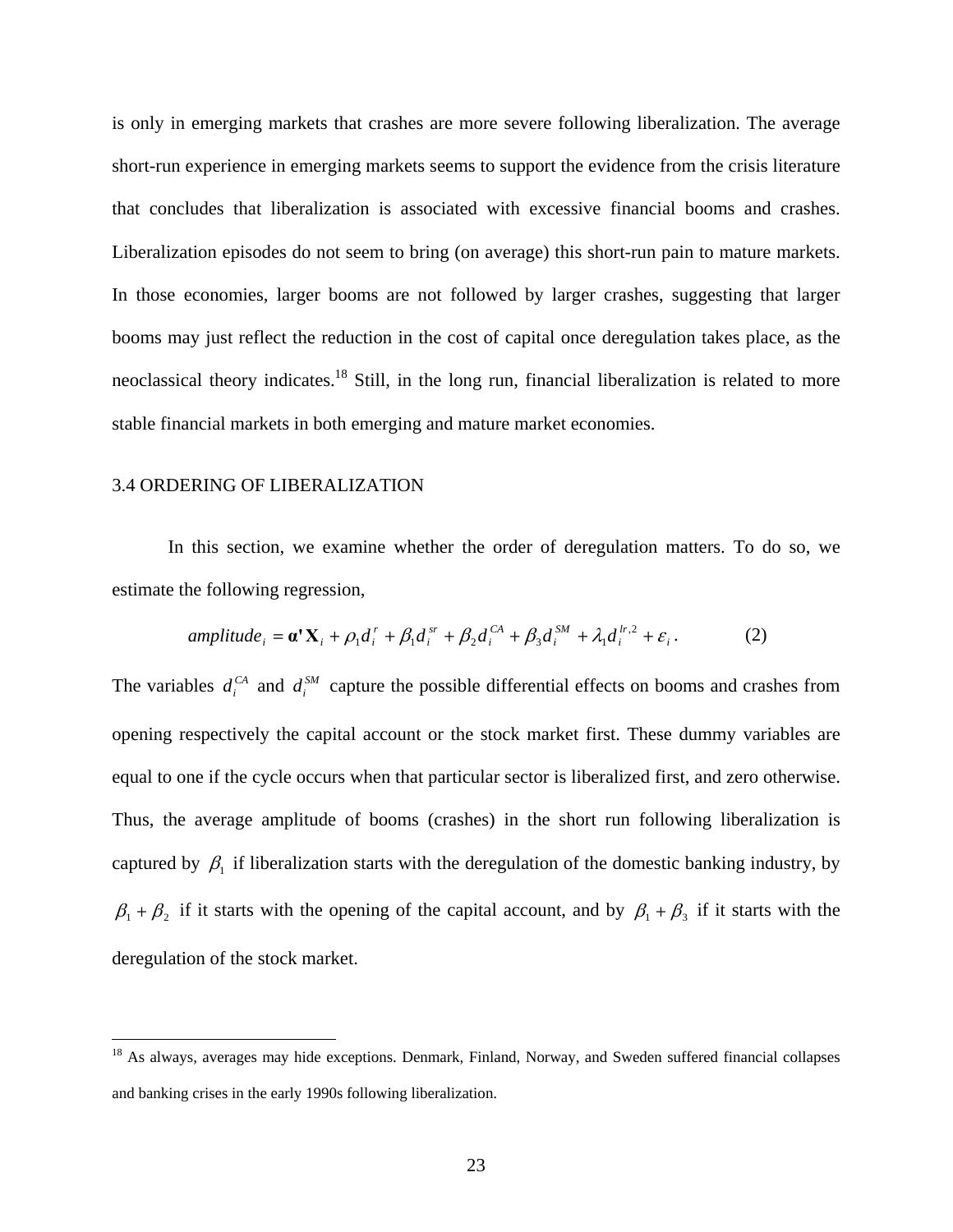Table IV shows that in general the ordering of liberalization does not matter. Opening the capital account or the stock market first does not have a different effect than opening the domestic financial sector first. There is only one exception: The amplitude of crashes almost doubles in emerging markets (compared to their size during repression) if the capital account is opened up first. This finding provides some support to the view that the liberalization of the capital account may trigger risky assets to be priced further away from their fundamental value, perhaps due to problems in international capital markets. This result might provide some mild support to the usual claim that the capital account should be opened last.

# **4. The Sequencing of Financial Liberalization and Institutional Reform**

The strong links between financial liberalization and crises in emerging markets have prompted an intense debate among academics and practitioners about the benefits of financial deregulation and its optimal sequencing. For example, Rodrik (1998) and Stiglitz (2000) claim that unfettered capital flows are disruptive to financial stability and growth, questioning the benefits of financial globalization and supporting calls for capital controls. Overall, there is consensus that at the core of the link between crises and liberalization is the lack of good public and corporate governance and the existence of weak government policies and institutions. The argument goes then to indicate that governments should sequence reforms, first improving government institutions and better regulating domestic financial institutions and only then deregulating the financial industry and opening the capital account. In fact, Calvo (1998) and Fischer (1998) argue that weaknesses in the domestic financial sector before financial liberalization are important in determining the risks associated with financial liberalization. Prasad et al. (2003) add empirical support to the idea that good institutions, governance, and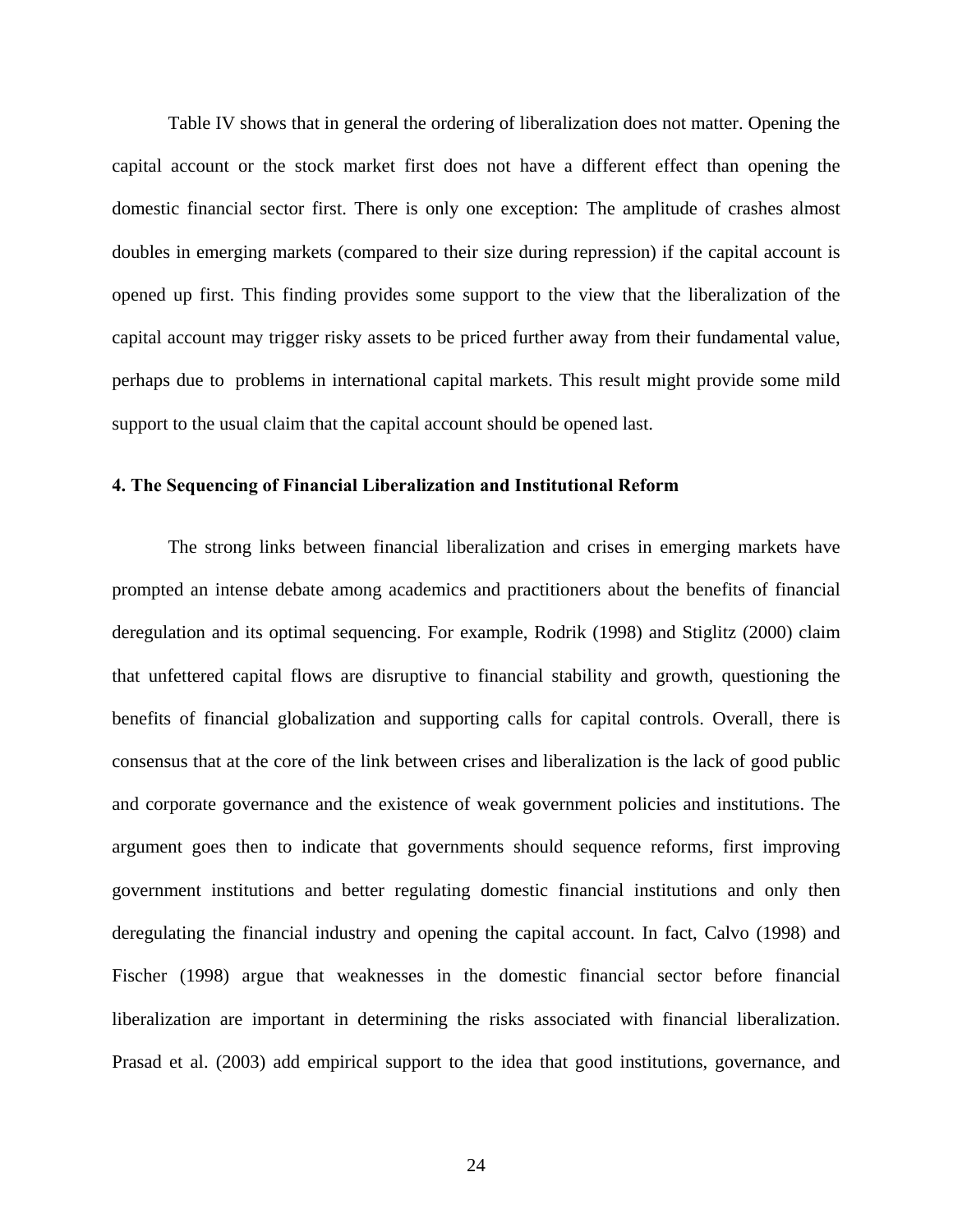macroeconomic fundamentals prior to financial liberalization are crucial to reaping its potential benefits.

Still, the argument that liberalization should be preceded by institutional reforms may be irrelevant if the timing is such that reforms never predate liberalization, with institutional improvements happening mostly as a result of financial deregulation. In other words, governments may have few incentives to promote reforms in countries with repressed financial sectors. For example, Rajan and Zingales (2003a, b) argue that well-established firms (and therefore public officials) may in general oppose reforms that promote financial development because it breeds competition. These firms can even be hurt by financial development and liberalization as they imply better disclosure rules and enforcement (reducing the importance of these firms' collateral and reputation) and permit newcomers to enter and compete away profits. However, opposition to reforms may be weaker in more open economies with abundant trade and cross-border flows. In this case, free access to international capital markets allows the largest and best-known domestic firms to tap foreign markets for funds, with their support for the policies that favor financial development and liberalization becoming stronger.

Once financial liberalization occurs, it can have a positive impact on domestic institutions. For example, Alessandria and Qian (2005) develop a general equilibrium model that endogenizes the efficiency of financial intermediaries after financial liberalization and show that removing restrictions on international capital flows may change the efficiency of intermediaries. Similarly, Gourinchas and Jeanne (2005) present a model in which international capital mobility can enhance the incentives to reform in two ways: (i) capital inflows increase the benefits of reform by expanding the domestic capital base and (ii) the threat of capital flight may dissuade the domestic government from deviating from good policies. Also, Stulz (2005) shows that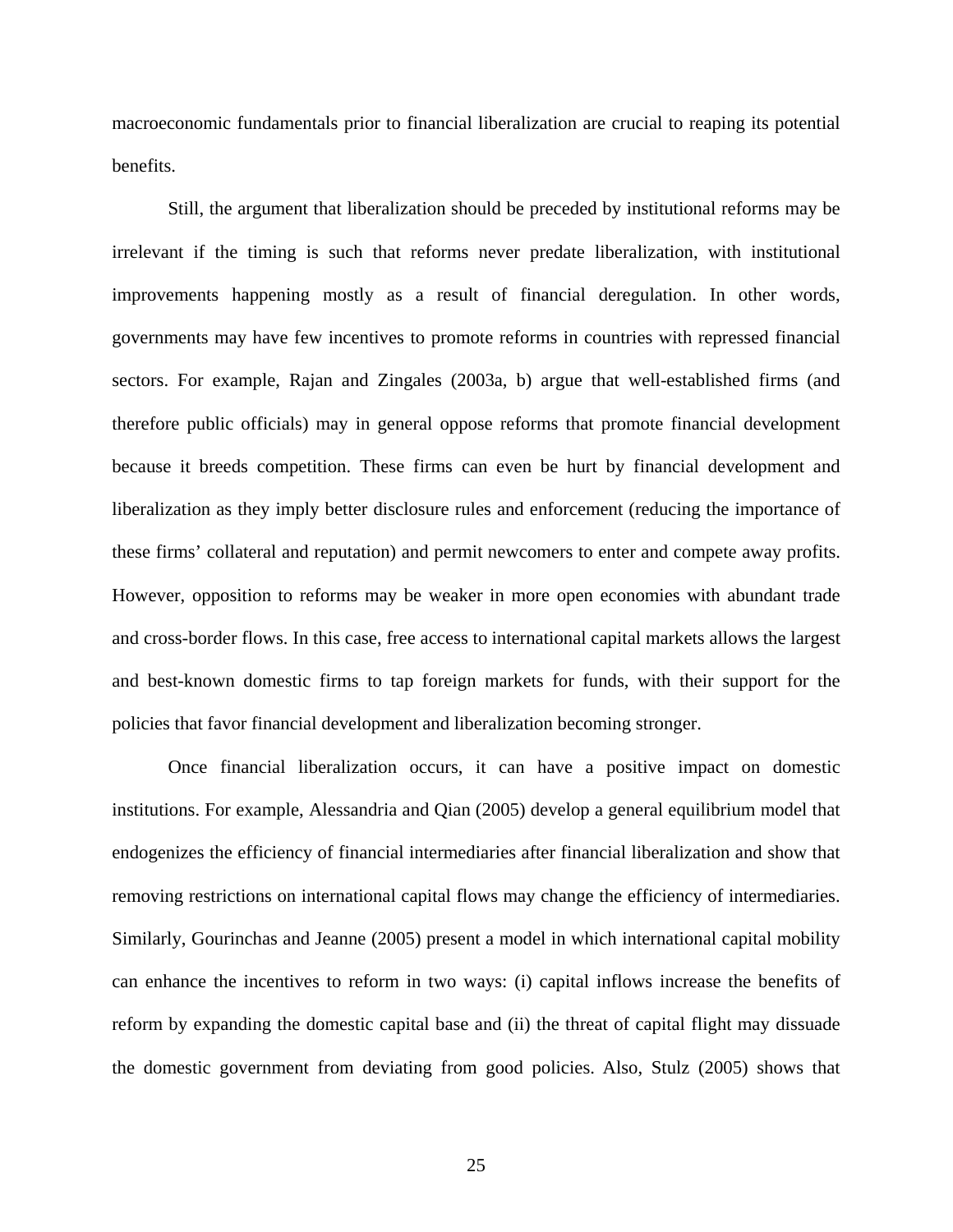international financial integration can improve the functioning of the domestic financial sector by alleviating the "twin agency problems," that is the incentive of governments and corporate insiders to expropriate outside investors.

To shed some new light on this debate, we compare the timing of financial liberalization and institutional reforms.<sup>19</sup> To do so, we collect data on the quality of institutions as well as on the laws governing the proper functioning of financial systems. The information on the quality of institutions is captured by the index of law and order. This index is published in the International Country Risk Guide (ICRG). The law sub-index assesses the strength and impartiality of the legal system, while the order sub-index assesses the popular observance of the law. Each index can take values from one to three, with lower scores for less tradition for law and order. To better assess the functioning of the financial system, we use information on the existence and enforcement of insider trading laws constructed by Bhattacharya and Daouk (2002). Appendix Table III reports the time of improvement in the index of law and order as well as the time in which the insider trading law is passed and the time in which insider trading starts to be prosecuted. We define an improvement in the quality of government institutions when the index of law and order increases by one unit and this change is at least maintained for two years.

The top panel in Table V examines the sequencing of liberalization and reform in our sample of twenty-eight countries. It shows the probabilities that financial liberalization occurs conditional on reforms having already been implemented. In particular, we look at whether reforms to institutions occur prior to the *partial* or *full* liberalization of the financial sector. If governments improve the quality of institutions prior to start deregulating the financial sector,

<u>.</u>

 $19$  Chinn and Ito (2005) and Tornell et al. (2003) study the relation between capital account liberalization and trade liberalization and find that the latter precedes the former.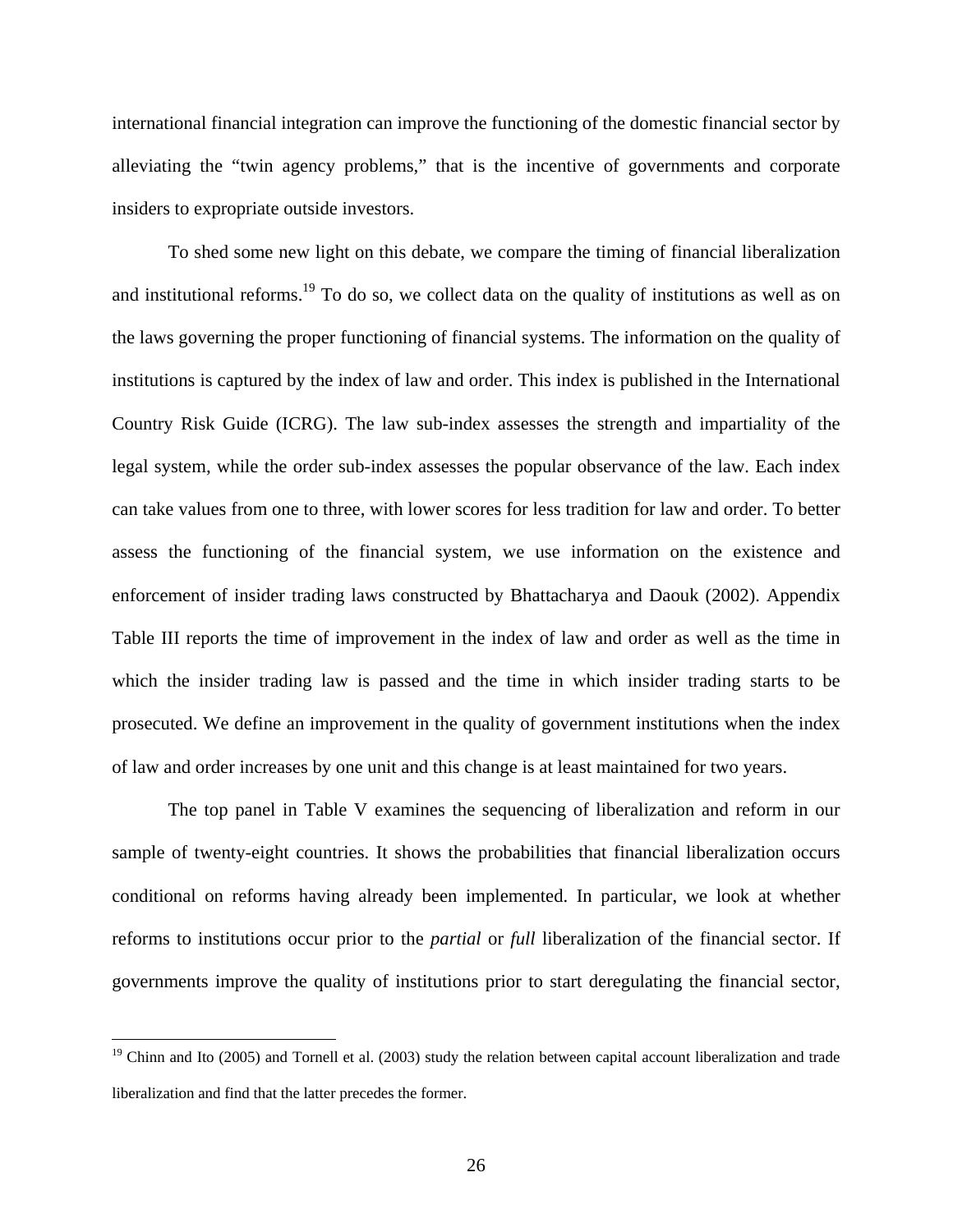one would expect the probability of *partial* liberalization conditional on improvements in institutions to be close to one. In contrast, if liberalization triggers reforms, those probabilities would be close to zero. In this case, we would also expect the probabilities of *full* liberalization conditional on reforms to institutions to be close to one since *full* liberalization on average occurs after five and a half years following the start of financial deregulation.

Table V suggests that the dynamics between reforms and financial liberalization in emerging and mature economies differ. In the case of emerging markets, reforms to institutions occur mostly after financial liberalization starts. Institutions that protect property rights, as captured by the index of law and order, only improve in 18 percent of the cases prior to the partial liberalization of financial markets. Similarly, institutions that facilitate contracting between citizens, as captured by insider trading prosecution laws, seem to improve also after financial liberalization starts. For example, while in 62 percent of the cases laws prosecuting insider trading exist prior to the start of financial liberalization, insider trading starts to be prosecuted in only 11 percent of the cases. Interestingly, both the institutions that protect property rights and those that regulate contracting improve substantially following the partial liberalization of financial markets. By the time the financial sector becomes fully liberalized (on average about five and a half years from the beginning of the deregulation episode), law and order have improved in 64 percent of the cases and insider trading prosecution is enforced in 44 percent of the cases. This evidence casts doubts on the notion that governments in emerging markets tend to implement institutional reforms before they start deregulating the financial sector. On the contrary, the evidence suggests that liberalization fuels institutional reforms, as argued by Mishkin (2003) and Stulz (1999 and 2005).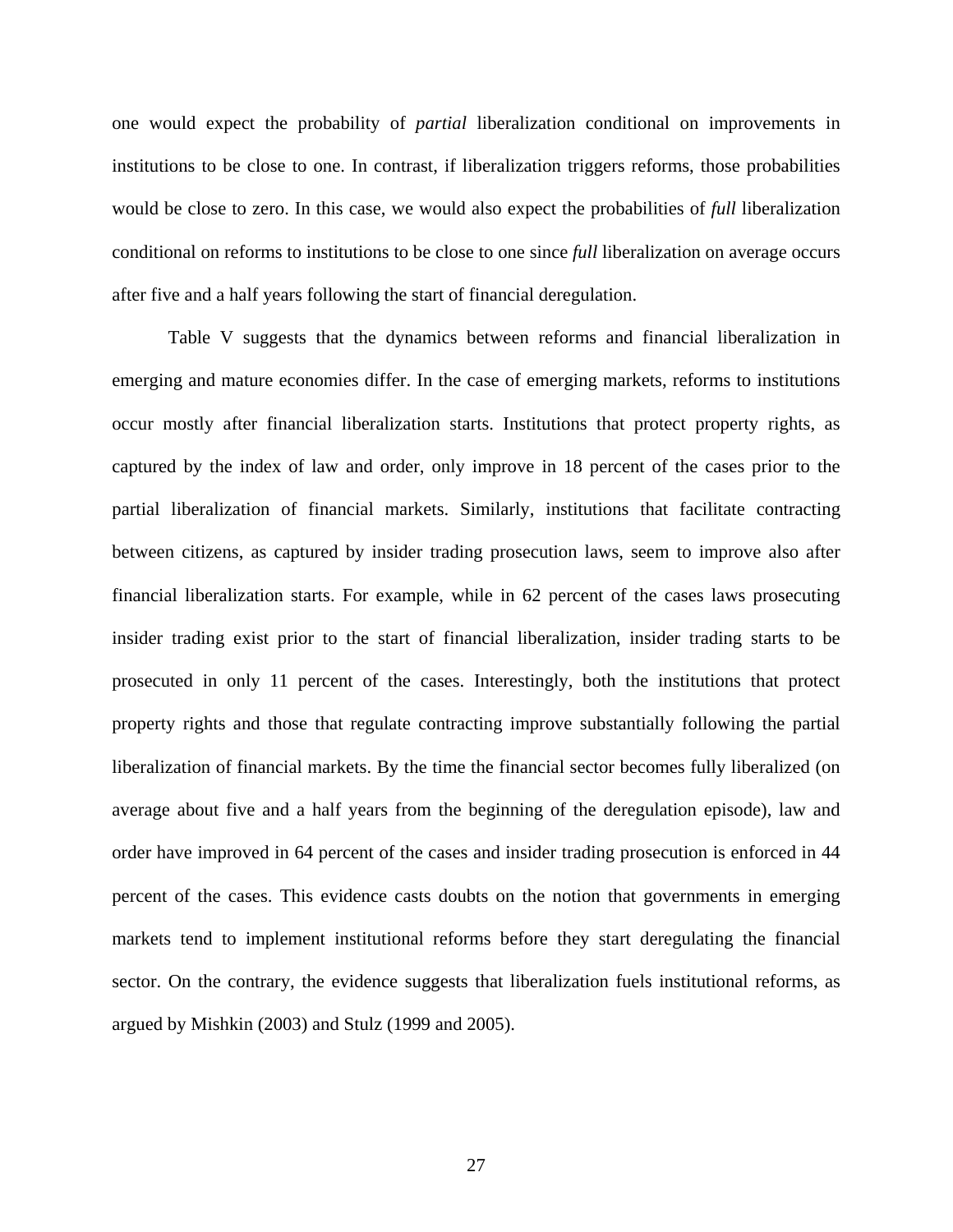The dynamics between reforms and financial liberalization is different in mature economies. By the time that financial liberalization starts, institutions that protect property rights are already in place in 44 percent of the cases. In contrast, reforms that regulate contracting between citizens are not in place when liberalization begins. In only 17 percent of the cases is prosecution of insider trading implemented prior to the partial liberalization of the financial sector. In statistical terms, financial liberalization does not seem to lead to further improvements in institutions in those countries still lacking good property rights protection or prosecution of insider trading.

These varied intrinsic dynamics between institutional reform and financial liberalization in developed and developing countries may be the key to explaining our findings on financial cycles following financial liberalization. As financial liberalization predates improvements in institutions in emerging markets, it may trigger excessive booms and busts in financial markets (in the short run) due to a variety of distortions that pervade these markets. But liberalization triggers reforms, with capital markets becoming more stable in the long run. In contrast, distortions in financial markets in developed economies may be less pervasive at the time of liberalization because institutional reforms precede deregulation. With more efficient financial markets, liberalization fuels increases in productivity and in the value of firms, but not financial collapses.20

To capture the effects of changes in institutions on financial booms and busts, we estimate the following regression,

 $\overline{a}$ 

 $20$  Aside from institutional improvements, liberalization could also increase liquidity, which in turn stabilizes stock markets. However, the effects of liberalization (and more generally international financial integration) on liquidity are ambiguous. Liberalization might as well reduce domestic stock market liquidity, exacerbating cycles (Levine and Schmukler, 2006).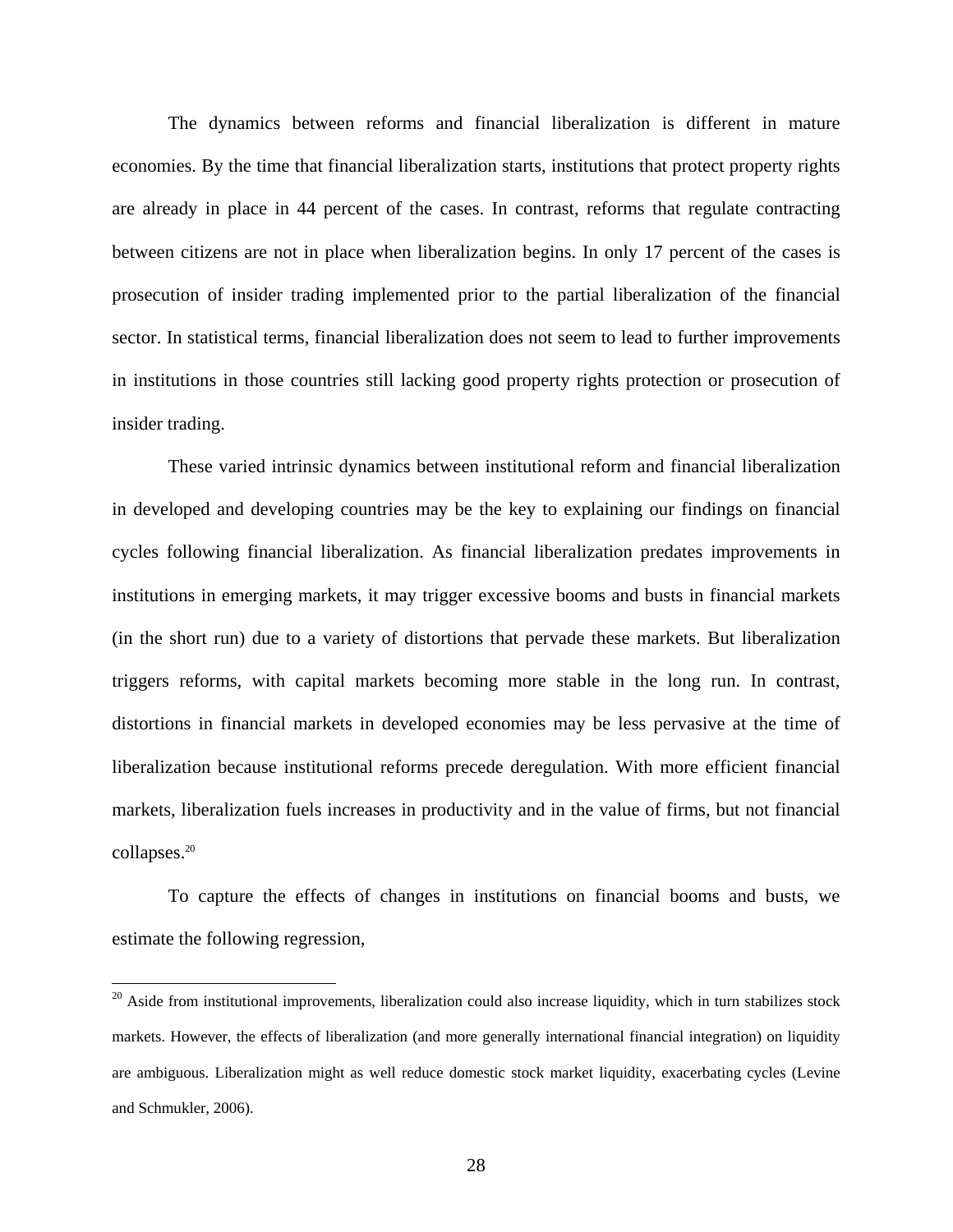amplitude<sub>i</sub> = 
$$
\mathbf{a}^{\dagger} \mathbf{X}_i + \rho_1 d_i^r + \beta_1 d_i^{sr} + \lambda_1 d_i^{lr} + \tau_1 d_i^{L\&O} + \tau_2 d_i^{ITA} + \tau_2 d_i^{ITE} + \varepsilon_i
$$
. (3)

This regression is the same as the one in Equation (1) but also evaluates the possible effects of changes in government institutions.  $d_i^{L\&O}$  is a dummy variable equal to one if the boom (crash) occurs when the "law and order" index has improved or is at its highest level and zero otherwise,  $d_i^{ITA}$  is a dummy variable equal to one if the boom (crash) occurs following the approval of the "law prosecuting insider trading" and zero otherwise,  $d_i^{ITE}$  is a dummy variable equal to one if the boom (crash) occurs when "insider trading prosecution is enforced" and zero otherwise.

The results reported in the bottom panel in Table V indicate that improvements in law and order are indeed associated with more stable financial markets, with the amplitude of booms and crashes declining about 17 and 5 percentage points (respectively) following government reforms.21 This result suggests one possible explanation to why mature markets, with better government institutions, do not experience the larger crashes observed in emerging markets in the aftermath of liberalization. In contrast, insider trading laws (existence or prosecution) do not seem to have any impact on the amplitude of financial cycles.

# **5. Conclusions**

As discussed in the introduction, the views on financial liberalization are quite conflictive, with many arguing that liberalization triggers financial crises and bubbles while others claiming that it allows markets to function properly and capital to move to its best destination. Previous empirical evidence on these effects is not robust. This paper reconciles these apparently contradictory views and empirical findings by studying the time-varying relationship between financial liberalization, government institutions, and financial markets. We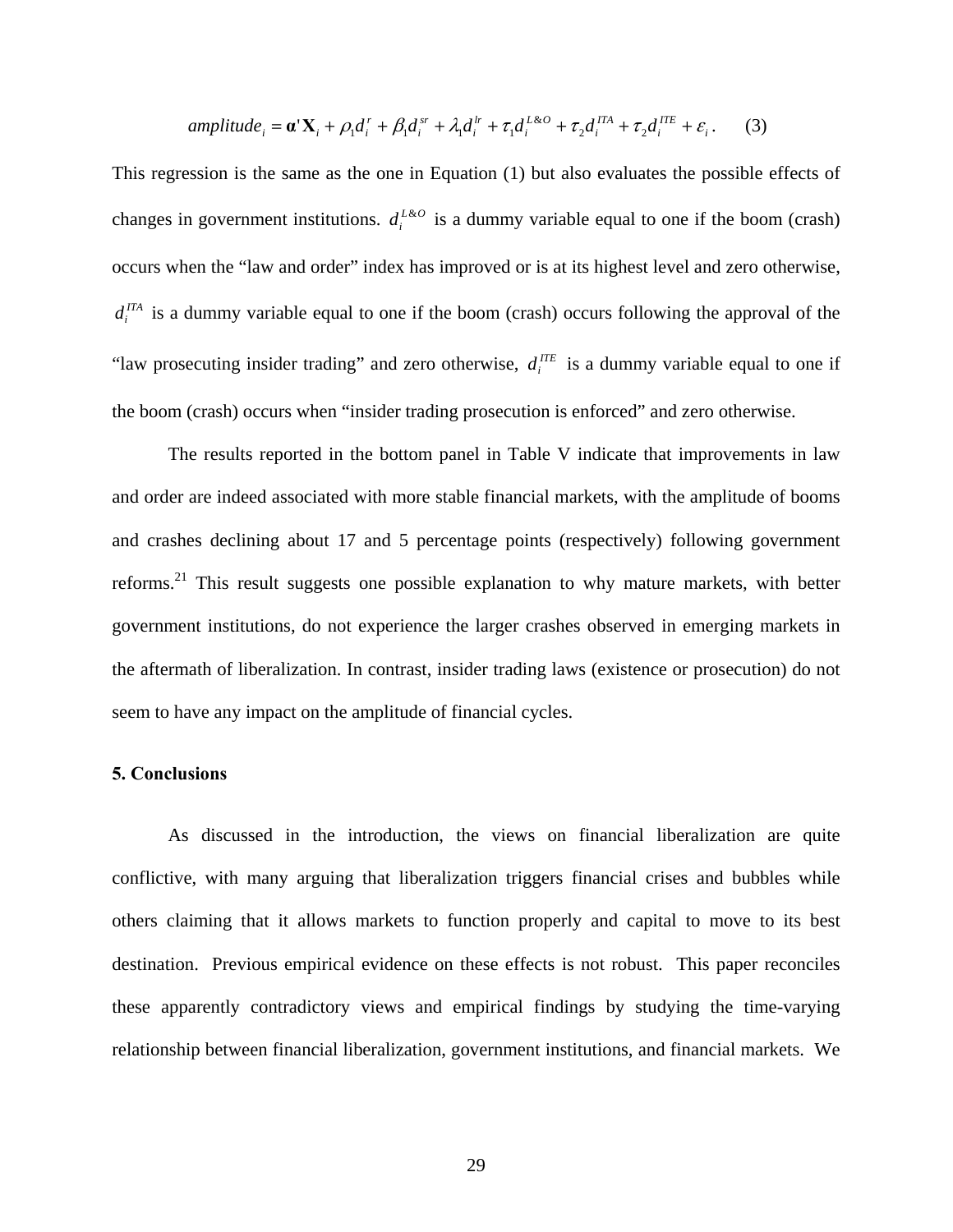find that financial liberalization in emerging markets only fuels financial instability in the short run while markets stabilize in the long run. At the core of this time-varying relationship is the interaction between financial deregulation and the reform of government institutions. We find that institutions tend to improve following the deregulation of financial markets, not before. Since deregulation takes place in economies with weak institutions, agency problems fuel risky behavior and crises following liberalization: Short-run pain. As liberalization persists and institutions improve, markets start to stabilize: Long-run gain. Another important contribution of the paper is a new chronology of financial liberalization for emerging and mature markets, with indexes capturing the deregulation of the domestic financial sector, opening of the capital account, and opening of stock markets. In contrast to previous chronologies, these indexes clearly identify the intensity of financial liberalization and capture reversals in liberalization attempts. This comprehensive chronology is available to other researchers and might help to further our understanding of the real and financial effects of market deregulation.

While we have made progress in our understanding of financial liberalization, much more theoretical and empirical work is needed. First, although we have constructed a chronology of financial liberalization/repression for twenty-eight countries up to 2005, further evidence is needed for a much larger number of countries. Second, by looking at the evidence starting in the 1970s, we have found that liberalization proceeds smoothly in mature economies but reverses on average in developing economies. But by analyzing evidence starting in the early 1900s, Rajan and Zingales (2003a) find that the development of the financial sector did not improve monotonically over time in the case of mature economies. This raises the question of why the dynamics of financial development and reforms in mature markets seems to have changed. Is it

 $21$  Still, the effects on financial crashes are more imprecisely estimated than those on financial booms.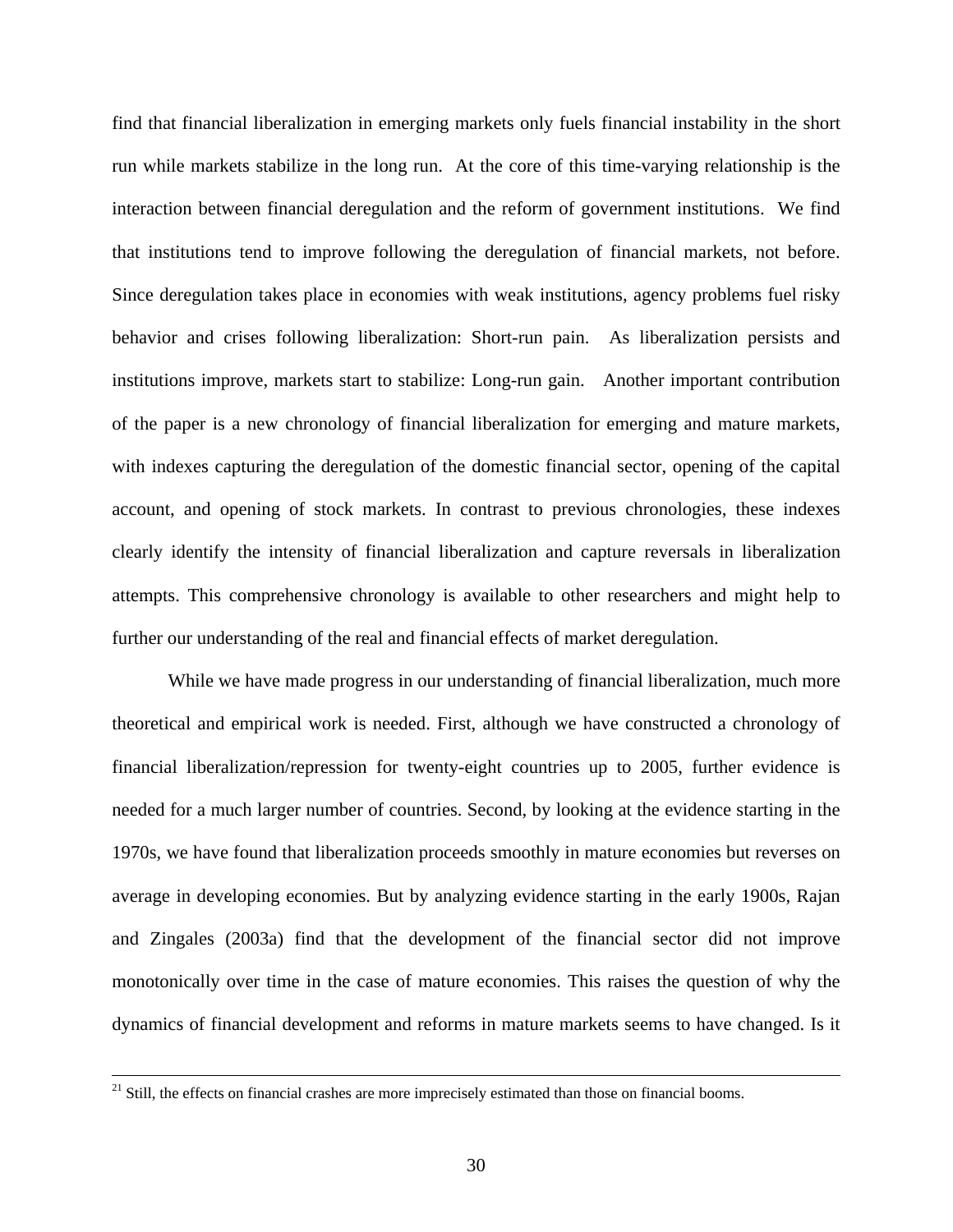due to the development of certain basic institutions? If so, how far are emerging markets from developing them? Third, we have established a time-varying link between financial liberalization and financial markets, but we have left unanswered whether there is also a time-varying link between financial liberalization, economic fluctuations, and growth. Further research should examine whether financial liberalization triggers more pronounced real cycles and crises in the short run while promoting higher growth in the long run. Recent studies suggest that different short- and long-run effects exist when analyzing the relation between financial openness and development and growth (see Fratzscher and Bussiere, 2006 and Loayza and Ranciere, 2004). Last, but not least, the relation between financial liberalization and reforms leaves unanswered the question of whether countries can deregulate financial systems without becoming vulnerable to crises. Since the costs of crises have been quite large, this last question deserves significant attention.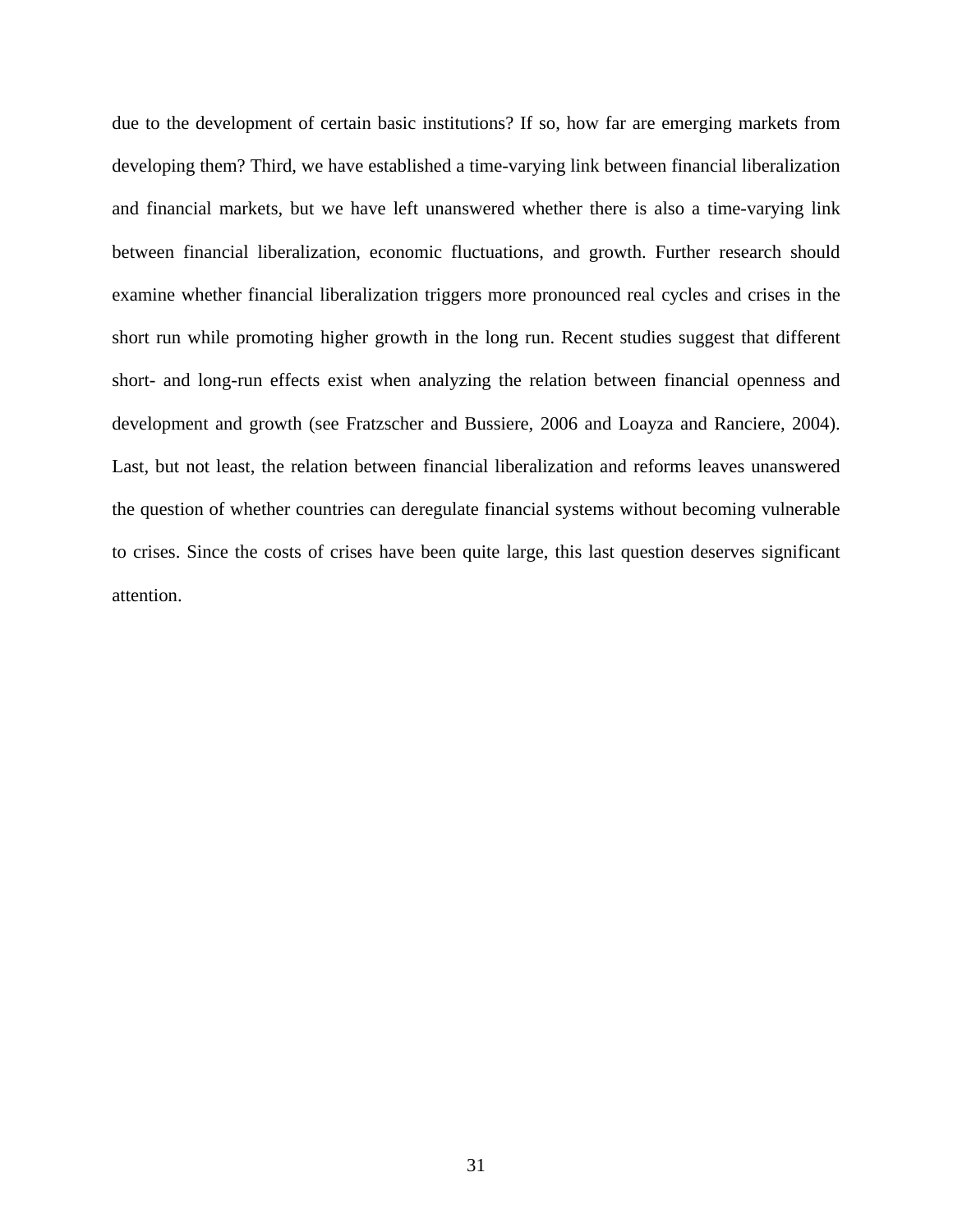# **References**

Abreu, D. and Brunnermeier, M. (2003) Bubbles and Crashes, *Econometrica* 71(1), 173-204.

- Alessandria, G. and Qian, J. (2005) Endogenous Financial Intermediation and Real Effects of Capital Account Liberalization, *Journal of International Economics* 67(1), 97-128.
- Allen, F. and Gale, D. (1999) Bubbles, Crises, and Policy, *Oxford Review of Economic Policy* 15(3), 9-18.
- Allen, F. and Gale, D. (2000) Bubbles and Crises, *Economic Journal* 110, 236-255.
- Allen, F. and Gorton, G. (1993) Churning Bubbles, *Review of Economic Studies* 60(4), 813-836.
- Allen, F., Morris, S., and Postelwaite, A. (1993) Finite Bubbles with Short Sales Constraints and Asymmetric Information, *Journal of Economic Theory* 61(2), 206-229.
- Bacchetta, P. and van Wincoop, E. (2000) Capital Flows to Emerging Markets: Liberalization, Overshooting and Volatility, in: S. Edwards (ed.), *Capital Flows and the Emerging Economies–Theory, Evidence, and Controversies,* University of Chicago Press, Chicago, pp. 61-98.
- Basu, P. and Vinod, H. (1994) Mean Reversion in Stock Prices: Implications from a Production Based Asset Pricing Model, *Scandinavian Journal of Economics* 96(1), 51-65.
- Baxter, M. and King, R. (1995) Measuring Business Cycles: Approximate Band-Pass Filters for Economic Time Series, *Review of Economics and Statistics* 81(4), 575-593.
- Bekaert, G. and Harvey, C. (2000) Foreign Speculators and Emerging Equity Markets, *Journal of Finance* 55(2), 565-613.
- Bekaert, G., Harvey, C., and Lumsdaine, R. (2002) Dating the Integration of World Equity Markets, *Journal of Financial Economics* 65(2), 203-248.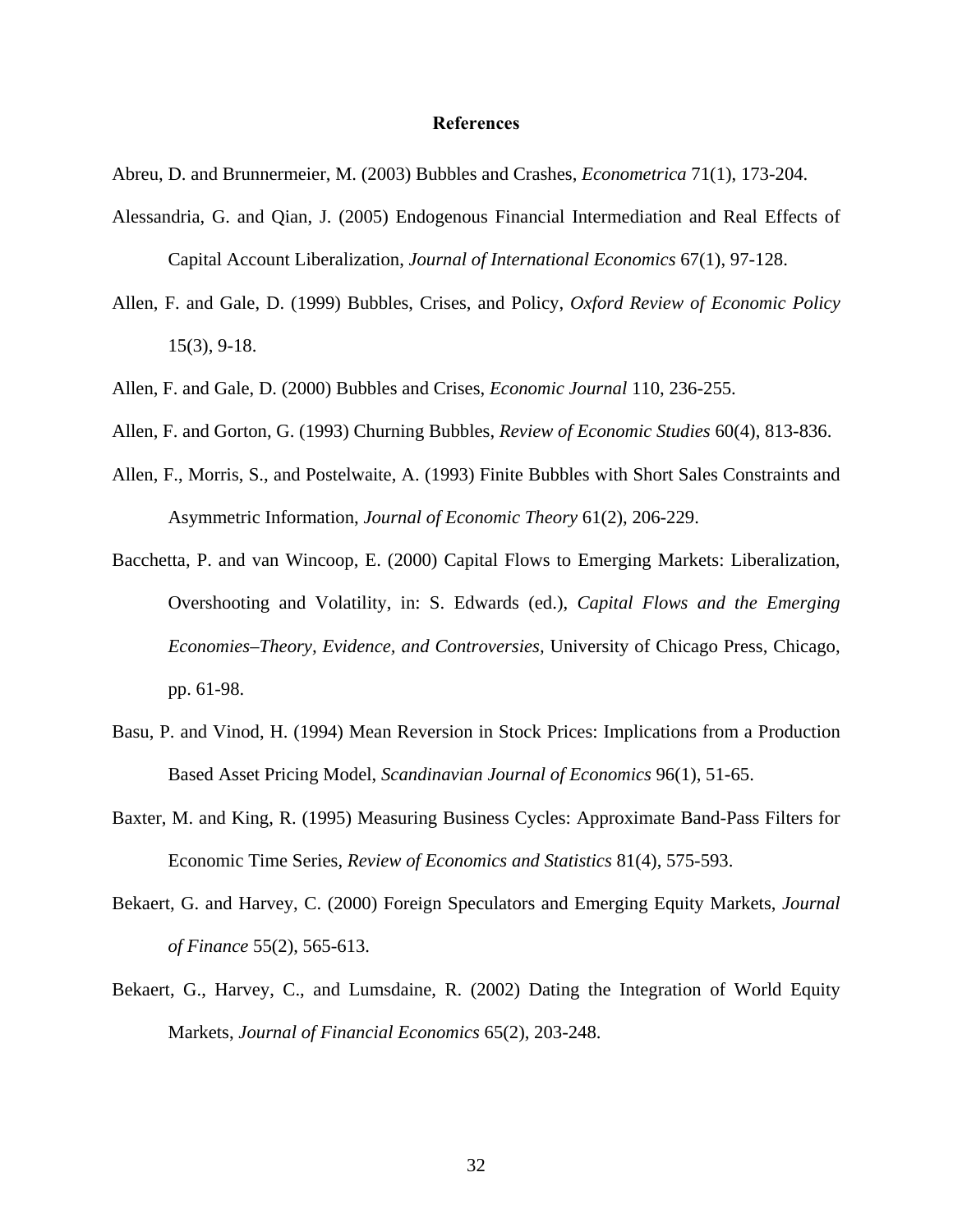- Bekaert, G., Harvey, C., and Lundblad, C. (2005a) Does Financial Liberalization Spur Growth? *Journal of Financial Economics* 77(1), 3-55.
- Bekaert, G., Harvey, C., and Lundblad, C. (2005b) Growth Volatility and Financial Liberalization, *Journal of International Money and Finance* 25(3), 370-403.
- Bhattacharya, U. and Daouk, H. (2002) The World Price of Insider Trading, *Journal of Finance* 57(1), 75-108.
- Bry, G. and Boschan, C. (1971) *Cyclical Analysis of Time Series: Selected Procedures and Computer Programs*, Columbia University Press, New York.
- Calvo, G. (1998) The Simple Economics of Sudden Stops, *Journal of Applied Economics* 1(1),  $35 - 54$ .
- Calvo, G., Leiderman, L., and Reinhart, C. (1993) Capital Inflows and Real Exchange Rate Appreciation in Latin America: The Role of External Factors, *IMF Staff Papers* 40, 108- 151.
- Cecchetti, S. G., Lam, P., and Mark, N. C. (1990) Mean Reversion in Equilibrium Asset Prices, *American Economic Review* 80(3), 398-418.
- Chinn, M. D. and Ito, H. (2005) What Matters for Financial Development? Capital Controls, Institutions, and Interactions, *Journal of Development Economics* 81(1), 163-192.
- DeLong, J.B., Shleifer, A., Summers, L.H., and Waldmann, R.J. (1990) Noise Trader Risk in Financial Markets, *The Journal of Political Economy* 98(4), 703-738.
- Demirguc-Kunt, A. and Detragiache, E. (1999) Financial liberalization and financial fragility, in: *Annual World Bank Conference on Development Economics*, World Bank, DC, pp. 303- 331.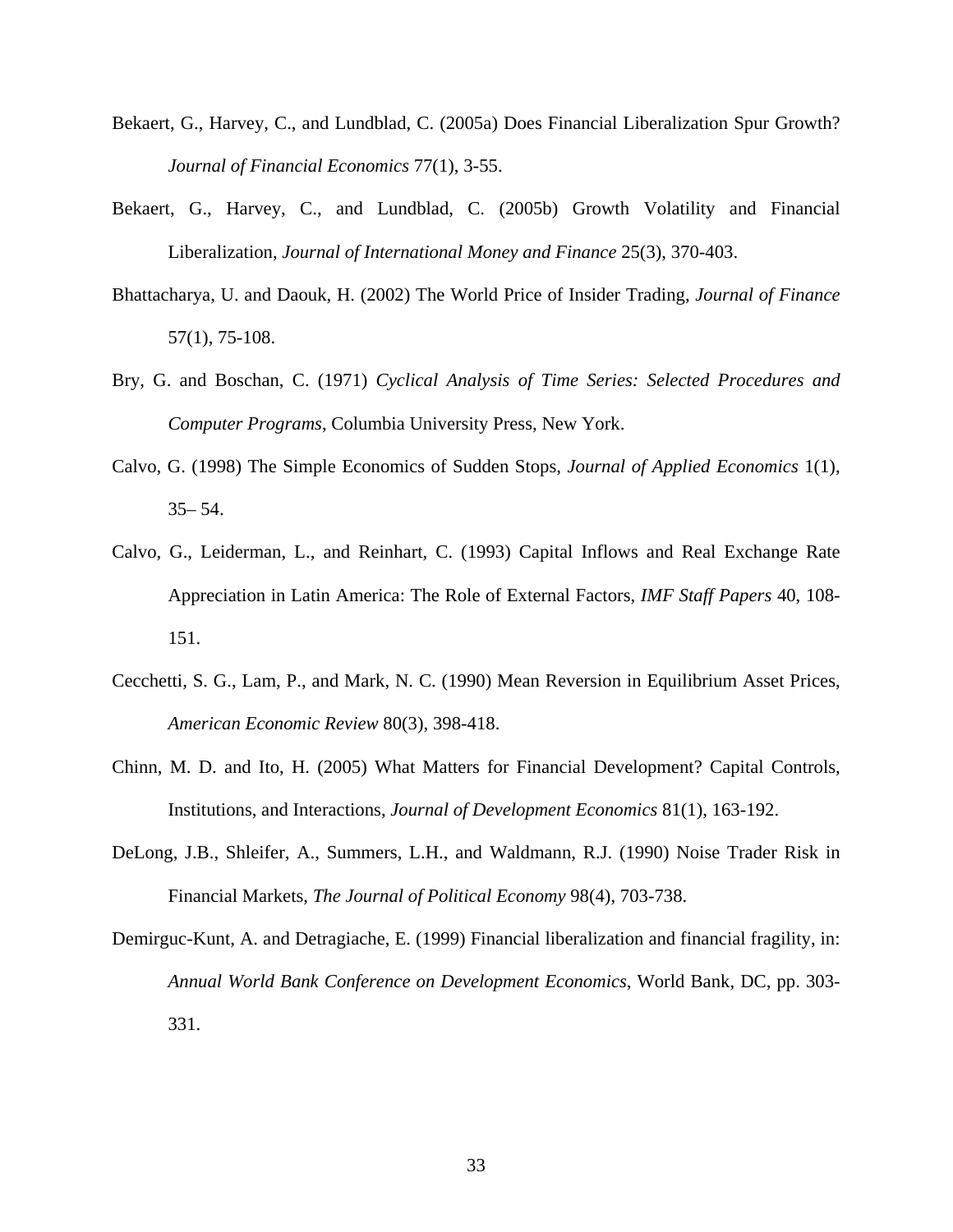- Edison, H. and Warnock, F. (2003) A Simple Measure of the Intensity of Capital Controls, *Journal of Empirical Finance* 10(1-2), 81-103.
- Fama, E. and French, K. (1988) Permanent and Temporary Components of Stock Prices, *Journal of Political Economy* 96(2), 246-273.
- Fischer, S. (1998), Capital account liberalization and the role of the IMF, Essays on International Finance No. 207, Department of Economics, Princeton University.
- Frankel, J. (2000). Globalization of the economy, in: J. Nye and J. Donahue (eds.), *Governance in a Globalizing World*, Brookings Institution Press, Washington, DC, pp. 45-70.
- Fratzscher, M. and Bussiere, M. (2006) Financial Openness and Growth, Working Paper, Dresden University.
- Frennberg, P. and Hansson, B. (1993) Testing the Random Walk Hypothesis on Swedish Stock Prices: 1919-1990, *Journal of Banking and Finance* 17(1), 175-191.
- Gourinchas, P and Jeanne, O. (2005) Capital Mobility and Reform, mimeo, University of California, Berkeley.
- Gourinchas, P., Valdés, R., and Landerretche, O. (2001) Lending Booms: Latin America and the World, *Economia* 1(2), 47-99.
- Grabel, I. (1995) Assessing the Impact of Financial Liberalization on Stock Market Volatility in Selected Developing Countries, *Journal of Development Studies* 31(6), 903-917.
- Hatgioannides, J. and Mesomeris, S. (2005) Mean Reversion in Equity Prices: The G-7 Evidence, mimeo, Cass Business School, London.
- Hellman, T., Murdock, K., and Stiglitz, J. (2000) Liberalization, Moral Hazard in Banking, and Prudential Regulation: Are Capital Requirements Enough? *American Economic Review*  90(1), 147-165.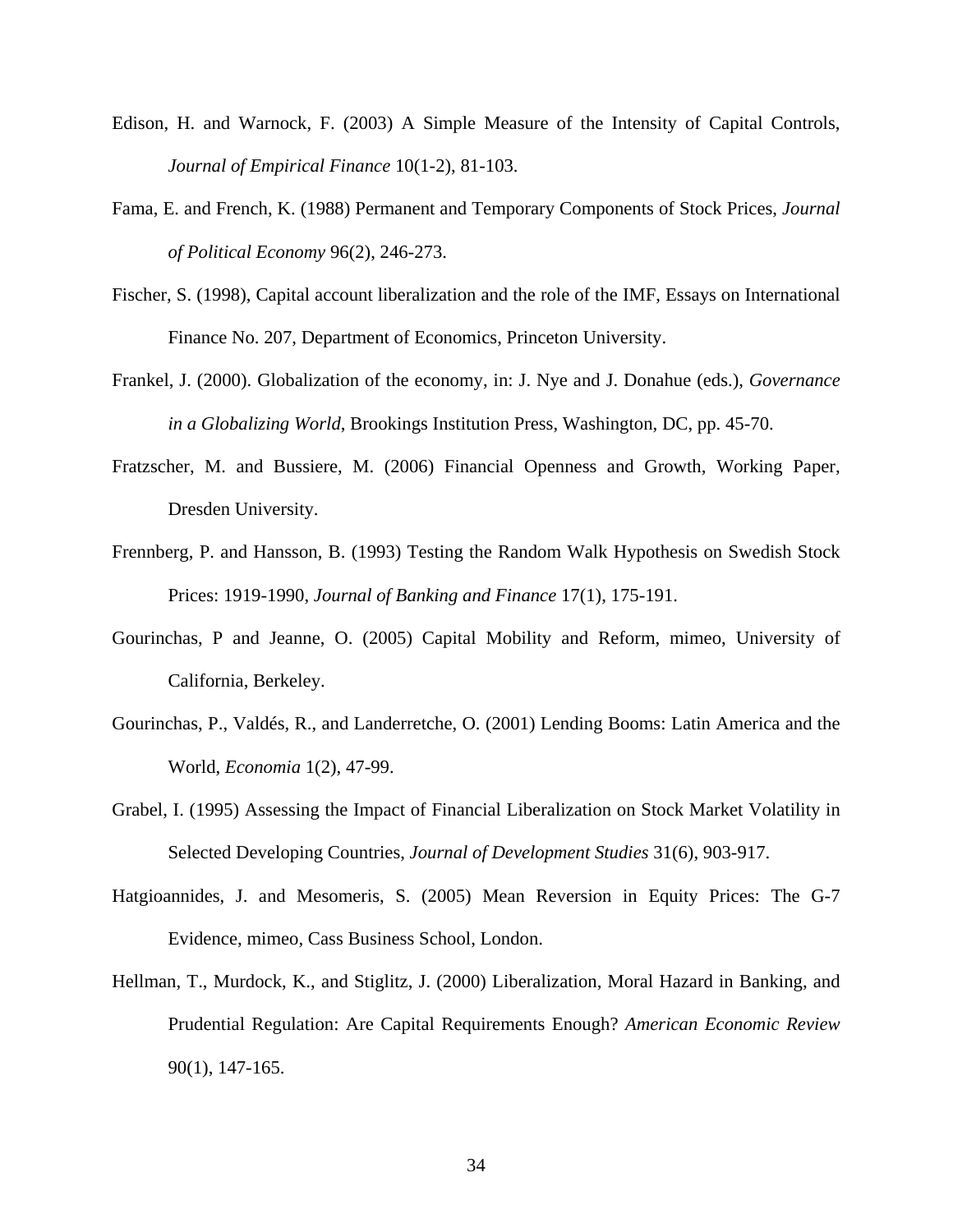- Henry, P. (2000a) Stock Market Liberalization, Economic Reform, and Emerging Market Equity Prices, *Journal of Finance* 55(2), 529-563.
- Henry, P. (2000b) Do Stock Market Liberalizations Cause Investment Booms? *Journal of Financial Economics* 58(1-2), 301-334.
- Hodrick, R. and Prescott, E. (1997) Post-War U.S. Business Cycles: An Empirical Investigation, *Journal of Money, Credit, and Banking* 29(1), 1-16.
- Kaminsky, G., Lizondo, S., and Reinhart, C. (1998) Leading Indicators of Currency Crisis, *IMF Staff Papers* 45(1), 1-48.
- Kaminsky, G. and Reinhart, C. (1999) The Twin Crises: The Causes of Banking and Balance-of-Payments Problems, *American Economic Review* 89(3), 473-500.
- Kassimatis, K. (2002) Financial Liberalization and Stock Market Volatility in Selected Developing Countries, *Applied Financial Economics* 12(6), 389-394.
- Krugman, P. (1995) Dutch Tulips and Emerging Markets: Another Bubble Bursts, *Foreign Affairs* 74(4), 28-44.
- Krugman, P. (1998) Bubble, Boom, Crash: Theoretical Notes on Asia's Crisis, Working Paper, MIT, Cambridge, Massachusetts.
- Laeven, L. (2003) Does Financial Liberalization Reduce Financing Constraints? *Financial Management* 32(1), 5-34.
- Levine, R. and Schmukler, S. (2006) Internationalization and Stock Market Liquidity, *Review of Finance* 10(1), 153-187.
- Lo, A. and MacKinlay, C. (1988) Stock Market Prices Do Not Follow Random Walks: Evidence from a Simple Specification Test, *Review of Financial Studies* 1(1), 41-66.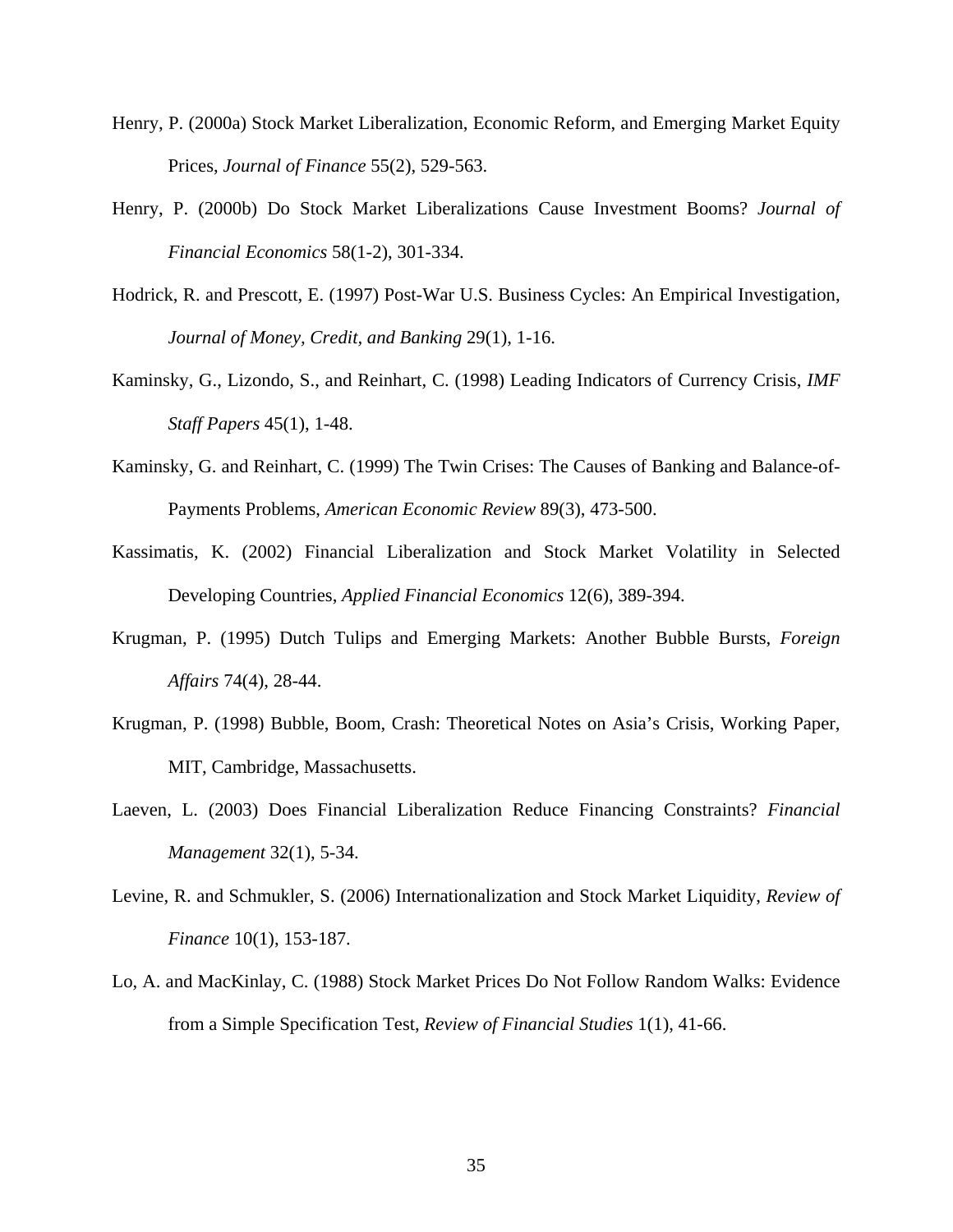- Lo, A. and MacKinlay, C. (1999) *A Non-Random Walk Down Wall Street*, Princeton University Press, Princeton.
- Loayza, N. and Ranciere, R. (2004) Financial Development, Financial Fragility, and Growth, *Journal of Money, Credit, and Banking* 38(4), 1051-1076.

Lucas, R. (1978) Asset Prices in an Exchange Economy, *Econometrica* 46(6), 1429-1445.

- Lunde, A. and Timmermann, A. (2004) Duration Dependence in Stock Prices: An Analysis of Bull and Bear Markets, *Journal of Business & Economic Statistics* 22(1), 253-273.
- Maheu, J. M. and McCurdy, T. H. (2000) Identifying Bull and Bear Markets in Stock Returns, *Journal of Business & Economic Statistics* 18(1), 100–112.
- McKinnon, R. and Pill, H. (1997) Credible Economic Liberalizations and Overborrowing, *American Economic Review* 87(2), 189-193.
- Mishkin, F. (2003) Financial Policies and the Prevention of Financial Crises in Emerging Market Countries, in: M. Feldstein (ed.), *Economic and Financial Crises in Emerging Market Countries*, University of Chicago Press, Chicago, 93-130.
- Obstfeld, M. and Rogoff, K. (2000) The Six Major Puzzles in International Macroeconomics: Is There a Common Cause? *NBER Macroeconomics Annual* 15, 339-390.
- Obstfeld, M. and Taylor, A. (2004) *Global Capital Markets: Integration, Crisis, and Growth*, Cambridge University Press, New York.
- Pagan, A. R. and Sossounov, K. A. (2003) A Simple Framework for Analyzing Bull and Bear Markets, *Journal of Applied Econometrics* 18(1), 23–46.
- Poterba, J. M. and Summers, L. H. (1988) Mean-Reversion in Stock Prices: Evidence and Implications, *Journal of Financial Economics* 22(1), 7-59.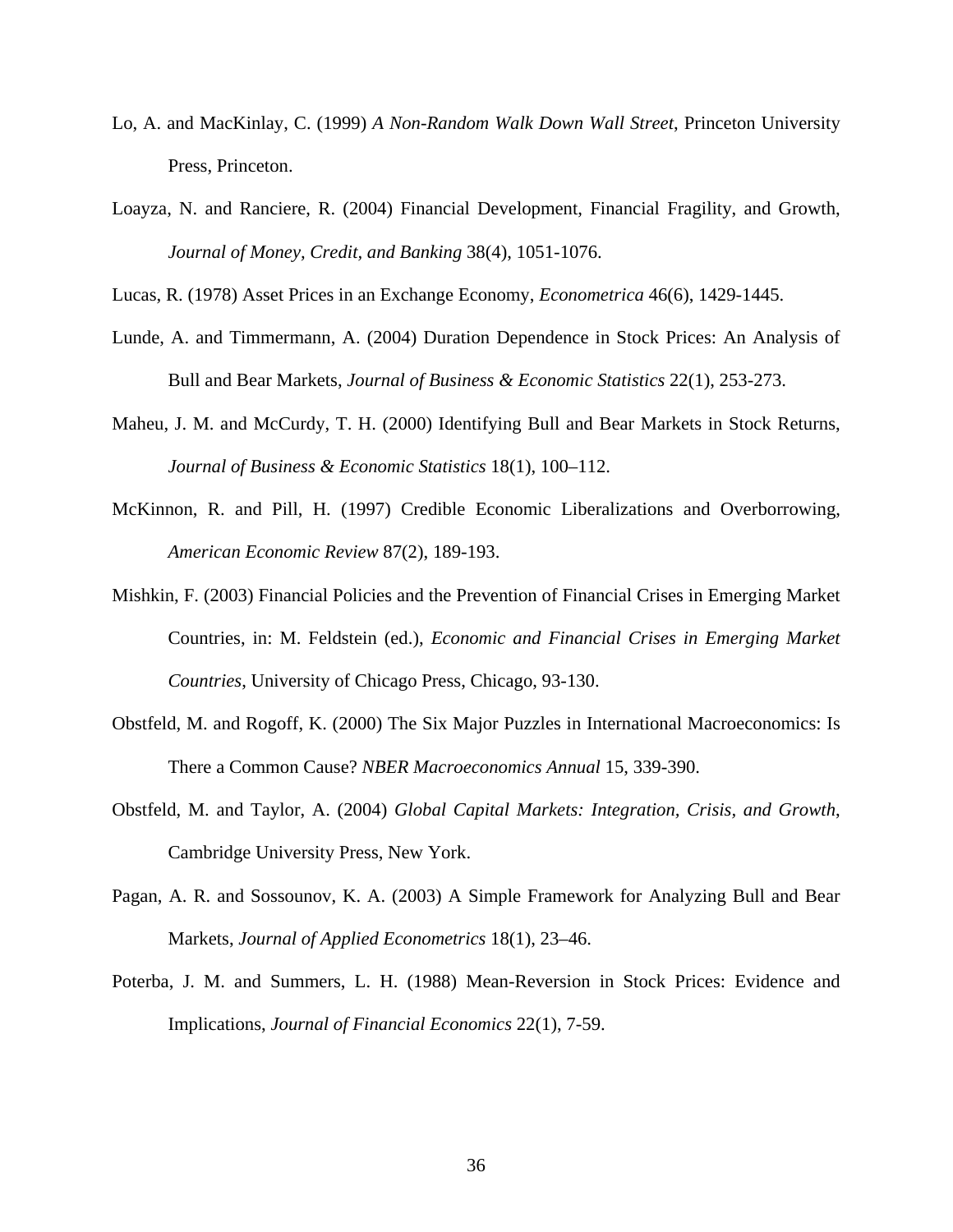- Prasad, E., Rogoff, K., Wei, S., and Kose, A. (2003) The Effects of Financial Globalization on Developing Countries: Some Empirical Evidence, Occasional Paper 220, International Monetary Fund.
- Quinn, D. P. (1997) The Correlates of Change in International Financial Regulation, *American Political Science Review* 91(3), 531-551.
- Quinn, D. P. and Inclán, C. (1997) The Origins of Financial Openness: A Study of Current and Capital Account Liberalization, *American Journal of Political Science* 41, 771-813.
- Quinn, D. P. and Toyoda, A. M. (2003), Does Capital Account Liberalization Lead to Economic Growth? An Empirical Investigation, mimeo, Georgetown University.
- Rajan, R. G. and Zingales, L. (2003a) The Great Reversals: The Politics of Financial Development in the Twentieth Century, *Journal of Financial Economics* 69(1), 5-50.
- Rajan, R. G. and Zingales, L. (2003b) *Saving Capitalism from the Capitalists*, Random House, New York.
- Rodrik, D. (1998) Who Needs Capital-Account Convertibility?, Essays in International Finance No. 207, Department of Economics, Princeton University.
- Schneider, M. and Tornell, A. (2004) Balance Sheet Effects, Bailout Guarantees, and Financial Crises, *Review of Economic Studies* 71, 883-913.
- Spyrou, S. and Kassimatis, K. (1999) Did Equity Market Volatility Increase Following the Opening of Emerging Markets to Foreign Investors? *Journal of Economic Development* 24(1), 39-51.
- Stiglitz, J. (2000) Capital Market Liberalization, Economic Growth, and Instability, *World Development* 28(6), 1075-1086.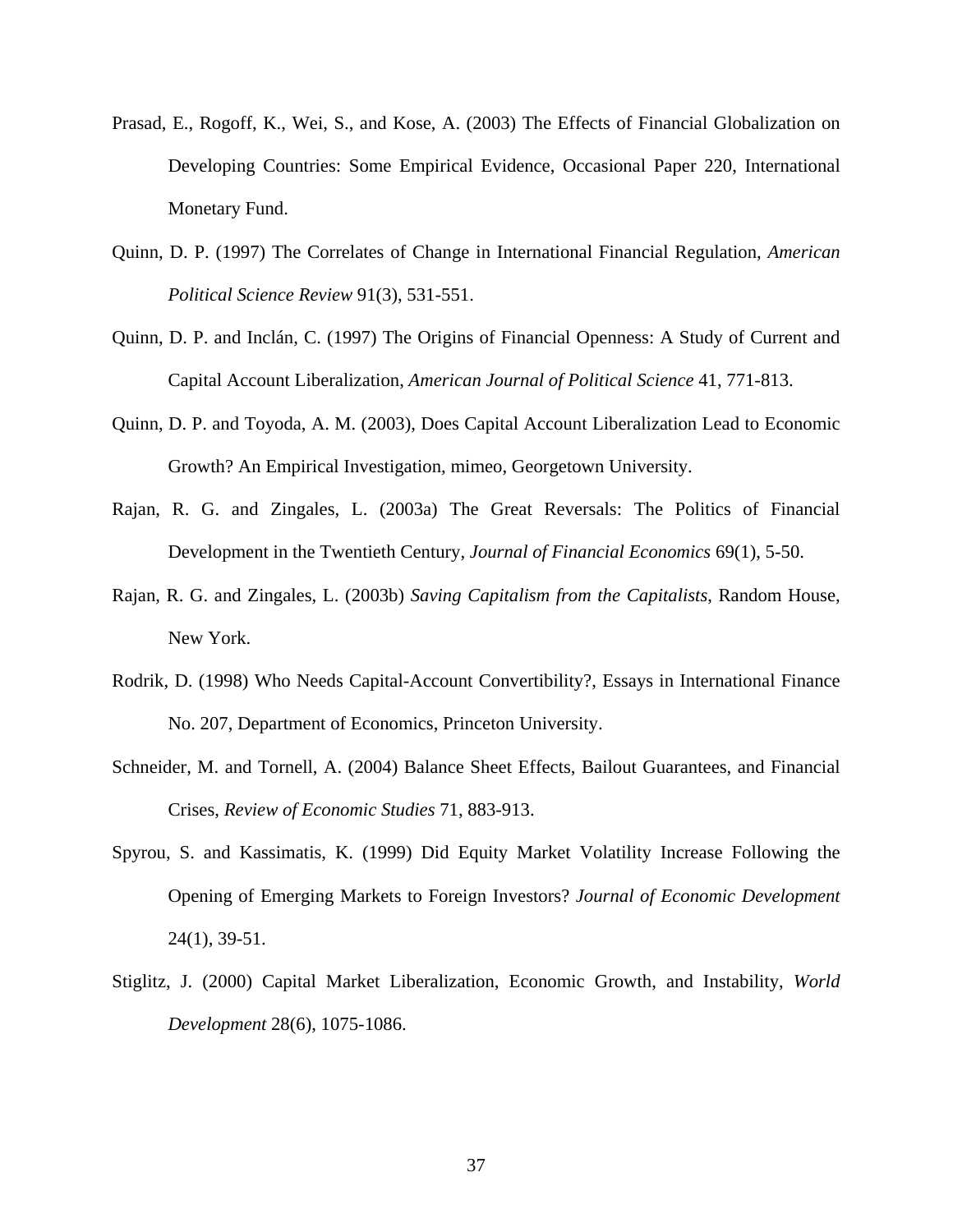- Stulz, R. (1999) Globalization of Capital Markets and the Cost of Capital, *Journal of Applied Corporate Finance* 12(3), 8-25.
- Stulz, R. (2005) The Limits of Financial Globalization (Presidential Address to the American Finance Association), *Journal of Finance* 60(4), 1595-1638.
- Tornell, A., Westermann, F., and Martinez, L. (2003) Liberalization, Growth, and Financial Crises: Lessons from Mexico and the Developing World, *Brookings Papers on Economic Activity* 2, 1-88.
- Tornell, A. and Westermann, F. (2005) *Boom-Bust Cycles and Financial Liberalization*, MIT Press, Cambridge, Massachusetts.
- Williamson, J. and Mahar, M. (1998) A Survey of Financial Liberalization, Essays in International Finance No. 211, Department of Economics, Princeton University.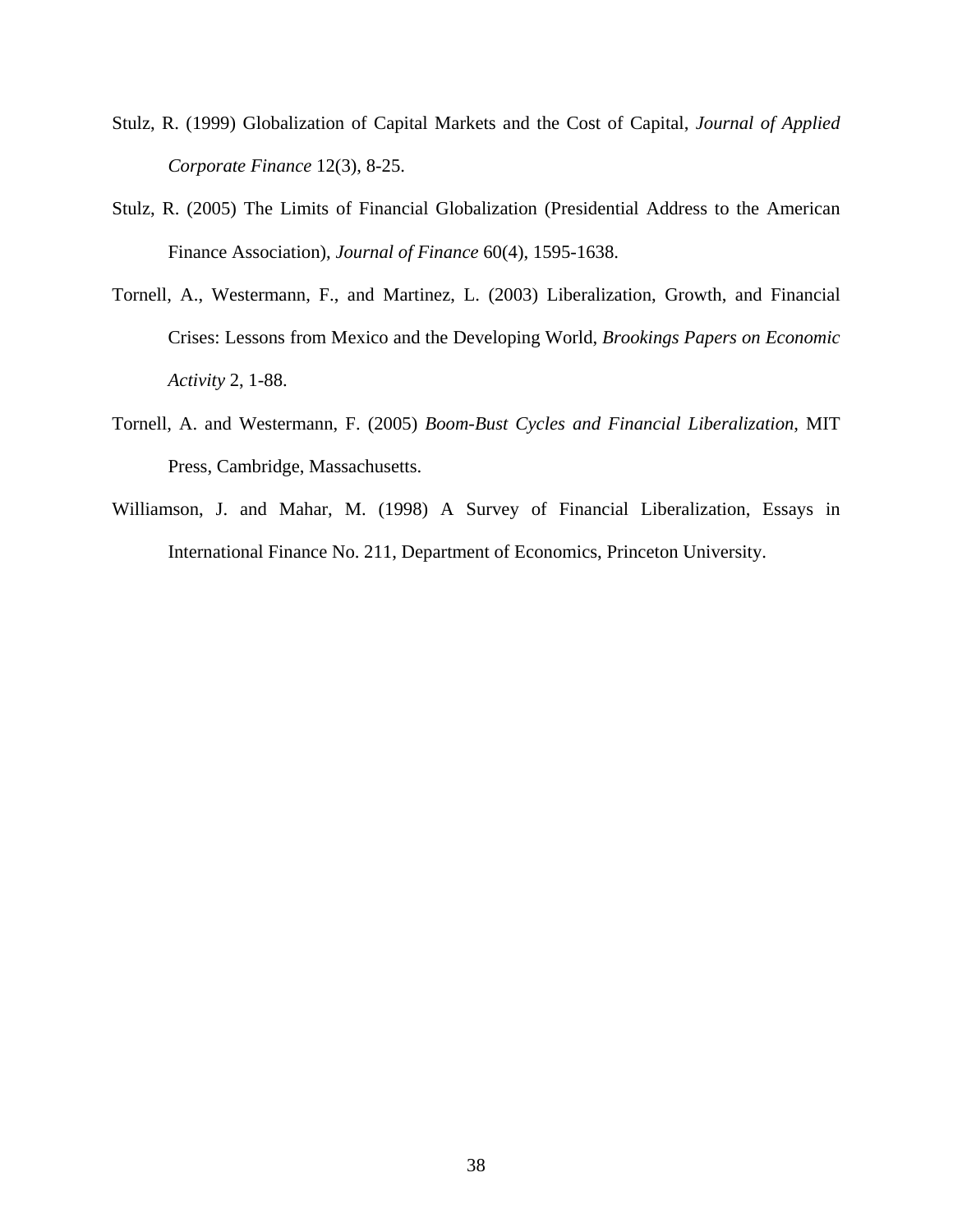| Table I                                                                                                    |
|------------------------------------------------------------------------------------------------------------|
| Periods of Financial Repression (R), Partial Liberalization (PL), and Full Liberalization (FL) - 1973-2005 |

| $G-7$ (cont.)<br>Asia<br>Hong Kong<br>Jan 73 -<br>FL Aug 94 - Jun 01<br>PL Jan 73 -<br>FL Jan 73 - Jul 94<br>PL<br>Italy<br>May 87 - Dec 91 PL Jan 74 - Nov 74<br>FL Jan 73 -<br>FL Jan 74 - Nov 74<br>Jul 01 -<br>FL<br>Aug 94 -<br>FL<br>Jan 92 -<br>FL Dec 74 - Dec 80<br>R<br>Dec 74 - Dec 80<br>R<br>$\mathbf{FL}$<br>Indonesia<br>Jan 78 - Dec 87<br>PL Jan 78 - Dec 82<br>PL Dec 88 - Jul 89<br>PL Jan 83 - Nov 88<br>PL<br>Jan 81 -<br>Jan 81 - Apr 87<br>PL<br>Jan 88 - Jan 91<br>FL<br>Jan 83 -<br>FL Aug 89 -<br>FL Dec 88 - Jan 91<br>FL<br>May 87 -<br>FL<br>$\mathbb R$<br>$\mathbb R$<br>PL<br>Feb 91 -<br>Feb 91 -<br>Jan 79 - Jun 80<br>PL Jan 79 - Nov 91<br>PL Jan 85 -<br>FL Jul 80 - Dec 84<br>Japan<br>PL<br>Jul 80 -<br>FL<br>Jan 93 - Dec 95<br>PL Jan 88 - Dec 94<br>PL Jan 91 - Apr 98<br>PL Jan 93 - Dec 95<br>FL Dec 91 -<br>Jan 85 -<br>Korea<br>FL<br>Jan 96 -<br>FL Jan 95 -<br>FL May 98 -<br>FL Jan 96 -<br>Oct 73 - Sep 79<br>PL<br>FL Jan 73 -<br>FL Oct 73 - Dec 80<br>United Kingdom<br>Jan 81 -<br>FL<br>Malaysia<br>Jun 79 - Nov 93<br>Oct 78 - Aug 85<br>PL Jul 73 - Dec 74<br>FL Jun 79 - Jan 91<br>PL<br>Oct 79 -<br>FL<br>PL<br>Jan 81 -<br>Dec 93 - Aug 94<br>$\mathbb{R}$<br>Sep 85 - Jan 91<br>R<br>Jan 75 - Dec 83<br>PL Feb 91 - Nov 93<br>FL<br><b>United States</b><br>Jul 73 -<br>FL Jan 73 - Dec 81<br>PL Jan 73 -<br>FL Jan 73 - Jun 73<br>FL<br>FL<br>Feb 91 - Mar 04<br>PL<br>Jan 84 - Nov 97<br>FL Dec 93 - Aug 94<br>PL<br>Jan 82 -<br>Jul 73 -<br>Sep 94 - Jul 98<br>FL<br>Aug 98 - Mar 04 R<br>Apr 04 -<br>FL Dec 97 - Jan 99<br>$\mathbb{R}$<br>Sep 94 - Nov 97<br>- FL<br>PL<br>PL<br><b>Latin America</b><br>Apr 04 -<br>Feb 99 - Apr 01<br>PL Dec 97 - Jul 98<br>R<br>May 01 -<br>FL Aug 98 - Jan 99<br>Argentina<br>Apr 76 - Nov 78<br>PL Jan 77 - May 82<br>FL Jan 77 - Feb 82<br>PL Jan 77 - Nov 78<br>PL<br>Feb 99 - Mar 04<br>PL<br>Dec 78 - Feb 82<br>FL<br>Jun 82 - Sep 87<br>R<br>Mar 82 - Dec 88<br>R<br>Dec 78 - Feb 82<br>Apr 04 -<br>FL<br>Mar 82 - Nov 89<br>$\mathbb{R}$<br>Oct 87 - Oct 01<br>FL Jan 89 - Oct 01<br>FL<br>Mar 82 - Dec 88<br>$\mathbb{R}$<br>PL Jul 81 - Nov 82<br>PL Mar 86 - Dec 93<br>PL Mar 86 - Dec 93<br>PL<br>Dec 89 - Oct 01<br>FL Nov 01 - Nov 02<br>$\mathbb{R}$<br>Nov 01 - Jun 04<br>Jan 89 - Nov 89<br>Philippines<br>Jan 76 - Nov 82<br>R<br>PL<br>Dec 82 - Dec 93<br>R<br>Dec 82 -<br>FL Jan 94 -<br>FL Jan 94 -<br>FL<br>Nov 01 - Jan 02<br>R<br>Dec 02 -<br>FL Jul 04 -<br>FL Dec 89 - Oct 01<br>FL<br>Jan 94 -<br>PL<br>Feb 02 - Mar 03<br>PL<br>Nov 01 - Nov 02<br>$\mathbb{R}$<br>Jan 87 - Dec 96<br>PL Sep 84 - Jun 89<br>PL Jan 87 - Mar 98<br>PL Jan 87 - Dec 96<br>PL<br>Apr 03 - May 05 FL<br>Dec 02 - Jun 04<br>PL<br>Taiwan<br>FL<br>Jan 97 -<br>FL Jul 89 -<br>FL Apr 98 -<br>FL Jan 97 -<br>FL<br>Jun 05 -<br>PL<br>Jul 04 -<br>Jan 79 - Nov 81<br>PL<br>PL Jan 90 - Dec 91<br>PL<br>Jan 90 - Nov 93<br>Jan 76 - Dec 78<br>PL<br>Thailand<br>Jun 89 - May 92<br>PL Jan 88 - Dec 89<br>Brazil<br>PL<br>Jan 76 - Nov 78<br>FL Jan 73 - May 91<br>PL<br>R<br>Jun 92 -<br>FL Jan 90 -<br>FL Jan 92 - Mar 97<br>FL<br>Dec 78 - Dec 87<br>R<br>Jun 91 -<br>FL Jan 79 - Dec 88<br>R<br>Dec 81 - Dec 91<br>Dec 93 - Feb 95<br>R<br>FL<br>PL<br>Jan 92 - Jul 95<br>Apr 97 - Dec 97<br>R<br>Mar 95 - Dec 99<br>PL<br>Jan 88 - Dec 88<br>Jan 89 - May 91<br>PL<br>FL<br>FL<br>Aug 95 - Mar 97 PL<br>Jan 98 -<br>Jan 00 -<br>FL Jan 89 -<br>Jun 91 - Nov 93<br>FL<br>Apr 97 - Dec 97<br>Dec 93 - Feb 95<br>R<br>$\mathbb{R}$<br>$\mathbf{FL}$<br>Mar 95 -<br>FL<br>Jan 98 -<br>Chile<br><b>Europe</b><br>Jun 79 - Nov 82<br>PL Jan 74 - Apr 75<br>PL Jan 87 - Dec 91<br>PL<br>Jun 79 - Oct 82<br>PL<br>FL Jan 73 - Nov 75<br>Denmark<br>Oct 88 -<br>FL Jan 73 - Dec 74<br>PL Jan 73 -<br>PL<br>Dec 82 - Mar 90<br>R<br>May 75 - Oct 82<br>FL Jan 92 -<br>FL Nov 82 - Dec 86<br>R<br>Jan 75 - Feb 79<br>R<br>Dec 75 - Feb 79<br>R<br>Apr 90 - May 91 FL Nov 82 - Dec 83<br>R<br>Jan 87 - Mar 90<br>PL<br>Mar 79 - Dec 80<br>PL<br>Mar 79 - Sep 88<br>PL Jan 84 - Dec 84<br>PL<br>PL<br>Jun 91 - Aug 98<br>Apr 90 - Apr 91<br>FL<br>$\mathbf{FL}$<br>Jan 81 -<br>FL<br>Oct 88 -<br>FL<br>Sep 98 -<br>FL Jan 85 -<br>May 91 - Dec 91 R<br>Jan 87 - May 89<br>PL<br>Jan 86 - Dec 89<br>PL Jan 73 - Dec 89<br>Jan 87 - Dec 89<br>PL<br>Jan 92 -<br>FL<br>Finland<br>PL<br>FL<br>Jun 89 -<br>FL<br>Jan 90 -<br>FL Jan 90 -<br>FL Jan 90 -<br>Jan 91 - Aug 98<br>PL Aug 74 - Aug 80<br>PL Jan 91 -<br>FL Jan 91 - Aug 98<br>PL<br>Colombia<br>FL<br>Jan 79 - Dec 91<br>PL Jan 73 - Dec 91<br>PL May 85 - Dec 91 PL<br>Sep 98 -<br>FL Sep 80 - Nov 85<br>FL<br>Sep 98 -<br>Ireland<br>PL May 85 - Jan 86<br>FL<br>Jan 92 -<br>FL<br>FL Jan 92 -<br>FL Jan 92 -<br>Dec 85 - Jun 86<br>R<br>Feb 86 -<br>FL Jan 84 - Dec 88<br>PL Sep 85 - Dec 87<br>PL<br>Jul 86 -<br>FL<br>Norway<br>Jan 80 - Nov 81<br>PL Jan 79 - Nov 79<br>Jan 89 -<br>Dec 81 - Dec 84<br>$\mathbb{R}$<br>Dec 79 - Aug 85<br>R<br>FL Jan 88 -<br>FL<br>Mexico<br>Jan 73 - Jun 82<br>FL Jan 74 - Jul 82<br>PL Jan 89 - Dec 90<br>PL Jan 74 - Jun 82<br>PL<br>PL<br>Jan 85 - Dec 87<br>PL Sep 85 - Dec 87<br>Jul 82 - Oct 91<br>Aug 82 - Sep 88<br>R<br>Jan 91 -<br>FL Jul 82 - Mar 89<br>R<br>R<br>FL Jan 88 -<br>Nov 91 -<br>FL Oct 88 - Mar 89<br>PL<br>PL<br>Jan 88 -<br>FL<br>Apr 89 - Oct 91<br>PL<br>FL<br>FL<br>Portugal<br>Sep 89 - Jul 92<br>PL Jan 84 - Feb 90<br>PL Jan 73 - Nov 75<br>FL<br>Jan 86 - Feb 90<br>Apr 89 -<br>Nov 91 -<br>Mar 90 -<br>Aug 92 -<br>FL Mar 90 -<br>FL Dec 75 - Dec 85<br>$\mathbb{R}$<br>FL.<br>Peru<br>PL Jan 73 - Nov 81<br>PL Jan 92 -<br>FL Jan 91 - Dec 91<br>PL<br>Jan 73 - Nov 86<br>FL<br>Dec 86 - Dec 90<br>Dec 81 - Dec 90<br>$\mathbb{R}$<br>Jan 92 -<br>FL<br>Jan 86 -<br>R<br>PL<br>Jan 75 - Dec 79<br>PL Jan 74 - Dec 80<br>PL<br>Jan 73 -<br>FL Jan 74 - Dec 79<br>Jan 91 -<br>FL<br>Jan 91 -<br>FL<br>Spain<br>FL<br>$\mathbf{FL}$<br>FL<br>Jan 81 -<br>Jan 80 -<br>Jan 73 - Dec 82<br>Jan 80 - May 88<br>Venezuela<br>FL<br>Aug 81 - Dec 83<br>FL Jan 77 - Nov 87<br>FL Jan 77 - Jul 81<br>PL<br>Jun 88 - Nov 92<br>PL<br>Jan 83 - Feb 89<br>R<br>Jan 84 - Dec 88<br>R<br>Dec 87 - Dec 89<br>R<br>Aug 81 - Dec 82<br>FL<br>FL<br>Dec 92 -<br>Mar 89 - Nov 93<br>FL<br>Jan 89 - Jul 94<br>FL Jan 90 - May 93<br>FL<br>Jan 83 - Dec 83<br>PL<br>Jan 84 - Dec 88<br>PL Jan 78 - Dec 84<br>PL Jan 73 - Dec 79<br>PL Jan 80 - Dec 84<br>PL<br>Dec 93 - Mar 96<br>Aug 94 - Mar 96<br>$\mathbb{R}$<br>Jun 93 - May 95<br>Jan 84 - Feb 89<br>R<br>Sweden<br>R<br>R<br>Jan 89 -<br>FL Jan 85 -<br>FL Jan 80 -<br>FL Jan 85 -<br>FL<br>Apr 96 - Jan 03<br>FL Jun 95 - Jan 03<br>Mar 89 - Dec 89<br>Apr 96 - Jan 03<br>FL<br>FL<br>PL<br>PL<br>G-7<br>Feb 03 -<br>R<br>Feb 03 - Apr 05<br>Feb 03 -<br>Jan 90 - May 93<br>FL<br>R<br>PL Jan 73 -<br>$\mathbb R$<br>Jan 73 - Feb 75<br>FL Jan 73 -<br>FL Jan 73 -<br>FL<br>May 05 -<br>Jun 93 - Nov 93<br>PL<br>Canada<br>FL<br>Mar 75 -<br>Dec 93 - Mar 96<br>R | Country | <b>Capital Account</b> | <b>Domestic Financial</b><br><b>Sector</b> | <b>Stock Market</b> | <b>Liberalization Index</b> | Country | <b>Capital Account</b> | <b>Domestic Financial</b><br><b>Sector</b> | <b>Stock Market</b> | <b>Liberalization Index</b> |               |
|-------------------------------------------------------------------------------------------------------------------------------------------------------------------------------------------------------------------------------------------------------------------------------------------------------------------------------------------------------------------------------------------------------------------------------------------------------------------------------------------------------------------------------------------------------------------------------------------------------------------------------------------------------------------------------------------------------------------------------------------------------------------------------------------------------------------------------------------------------------------------------------------------------------------------------------------------------------------------------------------------------------------------------------------------------------------------------------------------------------------------------------------------------------------------------------------------------------------------------------------------------------------------------------------------------------------------------------------------------------------------------------------------------------------------------------------------------------------------------------------------------------------------------------------------------------------------------------------------------------------------------------------------------------------------------------------------------------------------------------------------------------------------------------------------------------------------------------------------------------------------------------------------------------------------------------------------------------------------------------------------------------------------------------------------------------------------------------------------------------------------------------------------------------------------------------------------------------------------------------------------------------------------------------------------------------------------------------------------------------------------------------------------------------------------------------------------------------------------------------------------------------------------------------------------------------------------------------------------------------------------------------------------------------------------------------------------------------------------------------------------------------------------------------------------------------------------------------------------------------------------------------------------------------------------------------------------------------------------------------------------------------------------------------------------------------------------------------------------------------------------------------------------------------------------------------------------------------------------------------------------------------------------------------------------------------------------------------------------------------------------------------------------------------------------------------------------------------------------------------------------------------------------------------------------------------------------------------------------------------------------------------------------------------------------------------------------------------------------------------------------------------------------------------------------------------------------------------------------------------------------------------------------------------------------------------------------------------------------------------------------------------------------------------------------------------------------------------------------------------------------------------------------------------------------------------------------------------------------------------------------------------------------------------------------------------------------------------------------------------------------------------------------------------------------------------------------------------------------------------------------------------------------------------------------------------------------------------------------------------------------------------------------------------------------------------------------------------------------------------------------------------------------------------------------------------------------------------------------------------------------------------------------------------------------------------------------------------------------------------------------------------------------------------------------------------------------------------------------------------------------------------------------------------------------------------------------------------------------------------------------------------------------------------------------------------------------------------------------------------------------------------------------------------------------------------------------------------------------------------------------------------------------------------------------------------------------------------------------------------------------------------------------------------------------------------------------------------------------------------------------------------------------------------------------------------------------------------------------------------------------------------------------------------------------------------------------------------------------------------------------------------------------------------------------------------------------------------------------------------------------------------------------------------------------------------------------------------------------------------------------------------------------------------------------------------------------------------------------------------------------------------------------------------------------------------------------------------------------------------------------------------------------------------------------------------------------------------------------------------------------------------------------------------------------------------------------------------------------------------------------------------------------------------------------------------------------------------------------------------------------------------------------------------------------------------------------------------------------------------------------------------------------------------|---------|------------------------|--------------------------------------------|---------------------|-----------------------------|---------|------------------------|--------------------------------------------|---------------------|-----------------------------|---------------|
|                                                                                                                                                                                                                                                                                                                                                                                                                                                                                                                                                                                                                                                                                                                                                                                                                                                                                                                                                                                                                                                                                                                                                                                                                                                                                                                                                                                                                                                                                                                                                                                                                                                                                                                                                                                                                                                                                                                                                                                                                                                                                                                                                                                                                                                                                                                                                                                                                                                                                                                                                                                                                                                                                                                                                                                                                                                                                                                                                                                                                                                                                                                                                                                                                                                                                                                                                                                                                                                                                                                                                                                                                                                                                                                                                                                                                                                                                                                                                                                                                                                                                                                                                                                                                                                                                                                                                                                                                                                                                                                                                                                                                                                                                                                                                                                                                                                                                                                                                                                                                                                                                                                                                                                                                                                                                                                                                                                                                                                                                                                                                                                                                                                                                                                                                                                                                                                                                                                                                                                                                                                                                                                                                                                                                                                                                                                                                                                                                                                                                                                                                                                                                                                                                                                                                                                                                                                                                                                                                                                                                                     |         |                        |                                            |                     |                             |         |                        |                                            |                     |                             |               |
|                                                                                                                                                                                                                                                                                                                                                                                                                                                                                                                                                                                                                                                                                                                                                                                                                                                                                                                                                                                                                                                                                                                                                                                                                                                                                                                                                                                                                                                                                                                                                                                                                                                                                                                                                                                                                                                                                                                                                                                                                                                                                                                                                                                                                                                                                                                                                                                                                                                                                                                                                                                                                                                                                                                                                                                                                                                                                                                                                                                                                                                                                                                                                                                                                                                                                                                                                                                                                                                                                                                                                                                                                                                                                                                                                                                                                                                                                                                                                                                                                                                                                                                                                                                                                                                                                                                                                                                                                                                                                                                                                                                                                                                                                                                                                                                                                                                                                                                                                                                                                                                                                                                                                                                                                                                                                                                                                                                                                                                                                                                                                                                                                                                                                                                                                                                                                                                                                                                                                                                                                                                                                                                                                                                                                                                                                                                                                                                                                                                                                                                                                                                                                                                                                                                                                                                                                                                                                                                                                                                                                                     |         |                        |                                            |                     |                             |         |                        |                                            |                     |                             | PL            |
|                                                                                                                                                                                                                                                                                                                                                                                                                                                                                                                                                                                                                                                                                                                                                                                                                                                                                                                                                                                                                                                                                                                                                                                                                                                                                                                                                                                                                                                                                                                                                                                                                                                                                                                                                                                                                                                                                                                                                                                                                                                                                                                                                                                                                                                                                                                                                                                                                                                                                                                                                                                                                                                                                                                                                                                                                                                                                                                                                                                                                                                                                                                                                                                                                                                                                                                                                                                                                                                                                                                                                                                                                                                                                                                                                                                                                                                                                                                                                                                                                                                                                                                                                                                                                                                                                                                                                                                                                                                                                                                                                                                                                                                                                                                                                                                                                                                                                                                                                                                                                                                                                                                                                                                                                                                                                                                                                                                                                                                                                                                                                                                                                                                                                                                                                                                                                                                                                                                                                                                                                                                                                                                                                                                                                                                                                                                                                                                                                                                                                                                                                                                                                                                                                                                                                                                                                                                                                                                                                                                                                                     |         |                        |                                            |                     |                             |         |                        |                                            |                     |                             |               |
|                                                                                                                                                                                                                                                                                                                                                                                                                                                                                                                                                                                                                                                                                                                                                                                                                                                                                                                                                                                                                                                                                                                                                                                                                                                                                                                                                                                                                                                                                                                                                                                                                                                                                                                                                                                                                                                                                                                                                                                                                                                                                                                                                                                                                                                                                                                                                                                                                                                                                                                                                                                                                                                                                                                                                                                                                                                                                                                                                                                                                                                                                                                                                                                                                                                                                                                                                                                                                                                                                                                                                                                                                                                                                                                                                                                                                                                                                                                                                                                                                                                                                                                                                                                                                                                                                                                                                                                                                                                                                                                                                                                                                                                                                                                                                                                                                                                                                                                                                                                                                                                                                                                                                                                                                                                                                                                                                                                                                                                                                                                                                                                                                                                                                                                                                                                                                                                                                                                                                                                                                                                                                                                                                                                                                                                                                                                                                                                                                                                                                                                                                                                                                                                                                                                                                                                                                                                                                                                                                                                                                                     |         |                        |                                            |                     |                             |         |                        |                                            |                     |                             |               |
|                                                                                                                                                                                                                                                                                                                                                                                                                                                                                                                                                                                                                                                                                                                                                                                                                                                                                                                                                                                                                                                                                                                                                                                                                                                                                                                                                                                                                                                                                                                                                                                                                                                                                                                                                                                                                                                                                                                                                                                                                                                                                                                                                                                                                                                                                                                                                                                                                                                                                                                                                                                                                                                                                                                                                                                                                                                                                                                                                                                                                                                                                                                                                                                                                                                                                                                                                                                                                                                                                                                                                                                                                                                                                                                                                                                                                                                                                                                                                                                                                                                                                                                                                                                                                                                                                                                                                                                                                                                                                                                                                                                                                                                                                                                                                                                                                                                                                                                                                                                                                                                                                                                                                                                                                                                                                                                                                                                                                                                                                                                                                                                                                                                                                                                                                                                                                                                                                                                                                                                                                                                                                                                                                                                                                                                                                                                                                                                                                                                                                                                                                                                                                                                                                                                                                                                                                                                                                                                                                                                                                                     |         |                        |                                            |                     |                             |         |                        |                                            |                     |                             |               |
|                                                                                                                                                                                                                                                                                                                                                                                                                                                                                                                                                                                                                                                                                                                                                                                                                                                                                                                                                                                                                                                                                                                                                                                                                                                                                                                                                                                                                                                                                                                                                                                                                                                                                                                                                                                                                                                                                                                                                                                                                                                                                                                                                                                                                                                                                                                                                                                                                                                                                                                                                                                                                                                                                                                                                                                                                                                                                                                                                                                                                                                                                                                                                                                                                                                                                                                                                                                                                                                                                                                                                                                                                                                                                                                                                                                                                                                                                                                                                                                                                                                                                                                                                                                                                                                                                                                                                                                                                                                                                                                                                                                                                                                                                                                                                                                                                                                                                                                                                                                                                                                                                                                                                                                                                                                                                                                                                                                                                                                                                                                                                                                                                                                                                                                                                                                                                                                                                                                                                                                                                                                                                                                                                                                                                                                                                                                                                                                                                                                                                                                                                                                                                                                                                                                                                                                                                                                                                                                                                                                                                                     |         |                        |                                            |                     |                             |         |                        |                                            |                     |                             |               |
|                                                                                                                                                                                                                                                                                                                                                                                                                                                                                                                                                                                                                                                                                                                                                                                                                                                                                                                                                                                                                                                                                                                                                                                                                                                                                                                                                                                                                                                                                                                                                                                                                                                                                                                                                                                                                                                                                                                                                                                                                                                                                                                                                                                                                                                                                                                                                                                                                                                                                                                                                                                                                                                                                                                                                                                                                                                                                                                                                                                                                                                                                                                                                                                                                                                                                                                                                                                                                                                                                                                                                                                                                                                                                                                                                                                                                                                                                                                                                                                                                                                                                                                                                                                                                                                                                                                                                                                                                                                                                                                                                                                                                                                                                                                                                                                                                                                                                                                                                                                                                                                                                                                                                                                                                                                                                                                                                                                                                                                                                                                                                                                                                                                                                                                                                                                                                                                                                                                                                                                                                                                                                                                                                                                                                                                                                                                                                                                                                                                                                                                                                                                                                                                                                                                                                                                                                                                                                                                                                                                                                                     |         |                        |                                            |                     |                             |         |                        |                                            |                     |                             | $\mathbf{FL}$ |
|                                                                                                                                                                                                                                                                                                                                                                                                                                                                                                                                                                                                                                                                                                                                                                                                                                                                                                                                                                                                                                                                                                                                                                                                                                                                                                                                                                                                                                                                                                                                                                                                                                                                                                                                                                                                                                                                                                                                                                                                                                                                                                                                                                                                                                                                                                                                                                                                                                                                                                                                                                                                                                                                                                                                                                                                                                                                                                                                                                                                                                                                                                                                                                                                                                                                                                                                                                                                                                                                                                                                                                                                                                                                                                                                                                                                                                                                                                                                                                                                                                                                                                                                                                                                                                                                                                                                                                                                                                                                                                                                                                                                                                                                                                                                                                                                                                                                                                                                                                                                                                                                                                                                                                                                                                                                                                                                                                                                                                                                                                                                                                                                                                                                                                                                                                                                                                                                                                                                                                                                                                                                                                                                                                                                                                                                                                                                                                                                                                                                                                                                                                                                                                                                                                                                                                                                                                                                                                                                                                                                                                     |         |                        |                                            |                     |                             |         |                        |                                            |                     |                             | PL            |
|                                                                                                                                                                                                                                                                                                                                                                                                                                                                                                                                                                                                                                                                                                                                                                                                                                                                                                                                                                                                                                                                                                                                                                                                                                                                                                                                                                                                                                                                                                                                                                                                                                                                                                                                                                                                                                                                                                                                                                                                                                                                                                                                                                                                                                                                                                                                                                                                                                                                                                                                                                                                                                                                                                                                                                                                                                                                                                                                                                                                                                                                                                                                                                                                                                                                                                                                                                                                                                                                                                                                                                                                                                                                                                                                                                                                                                                                                                                                                                                                                                                                                                                                                                                                                                                                                                                                                                                                                                                                                                                                                                                                                                                                                                                                                                                                                                                                                                                                                                                                                                                                                                                                                                                                                                                                                                                                                                                                                                                                                                                                                                                                                                                                                                                                                                                                                                                                                                                                                                                                                                                                                                                                                                                                                                                                                                                                                                                                                                                                                                                                                                                                                                                                                                                                                                                                                                                                                                                                                                                                                                     |         |                        |                                            |                     |                             |         |                        |                                            |                     |                             |               |
|                                                                                                                                                                                                                                                                                                                                                                                                                                                                                                                                                                                                                                                                                                                                                                                                                                                                                                                                                                                                                                                                                                                                                                                                                                                                                                                                                                                                                                                                                                                                                                                                                                                                                                                                                                                                                                                                                                                                                                                                                                                                                                                                                                                                                                                                                                                                                                                                                                                                                                                                                                                                                                                                                                                                                                                                                                                                                                                                                                                                                                                                                                                                                                                                                                                                                                                                                                                                                                                                                                                                                                                                                                                                                                                                                                                                                                                                                                                                                                                                                                                                                                                                                                                                                                                                                                                                                                                                                                                                                                                                                                                                                                                                                                                                                                                                                                                                                                                                                                                                                                                                                                                                                                                                                                                                                                                                                                                                                                                                                                                                                                                                                                                                                                                                                                                                                                                                                                                                                                                                                                                                                                                                                                                                                                                                                                                                                                                                                                                                                                                                                                                                                                                                                                                                                                                                                                                                                                                                                                                                                                     |         |                        |                                            |                     |                             |         |                        |                                            |                     |                             | PL            |
|                                                                                                                                                                                                                                                                                                                                                                                                                                                                                                                                                                                                                                                                                                                                                                                                                                                                                                                                                                                                                                                                                                                                                                                                                                                                                                                                                                                                                                                                                                                                                                                                                                                                                                                                                                                                                                                                                                                                                                                                                                                                                                                                                                                                                                                                                                                                                                                                                                                                                                                                                                                                                                                                                                                                                                                                                                                                                                                                                                                                                                                                                                                                                                                                                                                                                                                                                                                                                                                                                                                                                                                                                                                                                                                                                                                                                                                                                                                                                                                                                                                                                                                                                                                                                                                                                                                                                                                                                                                                                                                                                                                                                                                                                                                                                                                                                                                                                                                                                                                                                                                                                                                                                                                                                                                                                                                                                                                                                                                                                                                                                                                                                                                                                                                                                                                                                                                                                                                                                                                                                                                                                                                                                                                                                                                                                                                                                                                                                                                                                                                                                                                                                                                                                                                                                                                                                                                                                                                                                                                                                                     |         |                        |                                            |                     |                             |         |                        |                                            |                     |                             |               |
|                                                                                                                                                                                                                                                                                                                                                                                                                                                                                                                                                                                                                                                                                                                                                                                                                                                                                                                                                                                                                                                                                                                                                                                                                                                                                                                                                                                                                                                                                                                                                                                                                                                                                                                                                                                                                                                                                                                                                                                                                                                                                                                                                                                                                                                                                                                                                                                                                                                                                                                                                                                                                                                                                                                                                                                                                                                                                                                                                                                                                                                                                                                                                                                                                                                                                                                                                                                                                                                                                                                                                                                                                                                                                                                                                                                                                                                                                                                                                                                                                                                                                                                                                                                                                                                                                                                                                                                                                                                                                                                                                                                                                                                                                                                                                                                                                                                                                                                                                                                                                                                                                                                                                                                                                                                                                                                                                                                                                                                                                                                                                                                                                                                                                                                                                                                                                                                                                                                                                                                                                                                                                                                                                                                                                                                                                                                                                                                                                                                                                                                                                                                                                                                                                                                                                                                                                                                                                                                                                                                                                                     |         |                        |                                            |                     |                             |         |                        |                                            |                     |                             |               |
|                                                                                                                                                                                                                                                                                                                                                                                                                                                                                                                                                                                                                                                                                                                                                                                                                                                                                                                                                                                                                                                                                                                                                                                                                                                                                                                                                                                                                                                                                                                                                                                                                                                                                                                                                                                                                                                                                                                                                                                                                                                                                                                                                                                                                                                                                                                                                                                                                                                                                                                                                                                                                                                                                                                                                                                                                                                                                                                                                                                                                                                                                                                                                                                                                                                                                                                                                                                                                                                                                                                                                                                                                                                                                                                                                                                                                                                                                                                                                                                                                                                                                                                                                                                                                                                                                                                                                                                                                                                                                                                                                                                                                                                                                                                                                                                                                                                                                                                                                                                                                                                                                                                                                                                                                                                                                                                                                                                                                                                                                                                                                                                                                                                                                                                                                                                                                                                                                                                                                                                                                                                                                                                                                                                                                                                                                                                                                                                                                                                                                                                                                                                                                                                                                                                                                                                                                                                                                                                                                                                                                                     |         |                        |                                            |                     |                             |         |                        |                                            |                     |                             |               |
|                                                                                                                                                                                                                                                                                                                                                                                                                                                                                                                                                                                                                                                                                                                                                                                                                                                                                                                                                                                                                                                                                                                                                                                                                                                                                                                                                                                                                                                                                                                                                                                                                                                                                                                                                                                                                                                                                                                                                                                                                                                                                                                                                                                                                                                                                                                                                                                                                                                                                                                                                                                                                                                                                                                                                                                                                                                                                                                                                                                                                                                                                                                                                                                                                                                                                                                                                                                                                                                                                                                                                                                                                                                                                                                                                                                                                                                                                                                                                                                                                                                                                                                                                                                                                                                                                                                                                                                                                                                                                                                                                                                                                                                                                                                                                                                                                                                                                                                                                                                                                                                                                                                                                                                                                                                                                                                                                                                                                                                                                                                                                                                                                                                                                                                                                                                                                                                                                                                                                                                                                                                                                                                                                                                                                                                                                                                                                                                                                                                                                                                                                                                                                                                                                                                                                                                                                                                                                                                                                                                                                                     |         |                        |                                            |                     |                             |         |                        |                                            |                     |                             |               |
|                                                                                                                                                                                                                                                                                                                                                                                                                                                                                                                                                                                                                                                                                                                                                                                                                                                                                                                                                                                                                                                                                                                                                                                                                                                                                                                                                                                                                                                                                                                                                                                                                                                                                                                                                                                                                                                                                                                                                                                                                                                                                                                                                                                                                                                                                                                                                                                                                                                                                                                                                                                                                                                                                                                                                                                                                                                                                                                                                                                                                                                                                                                                                                                                                                                                                                                                                                                                                                                                                                                                                                                                                                                                                                                                                                                                                                                                                                                                                                                                                                                                                                                                                                                                                                                                                                                                                                                                                                                                                                                                                                                                                                                                                                                                                                                                                                                                                                                                                                                                                                                                                                                                                                                                                                                                                                                                                                                                                                                                                                                                                                                                                                                                                                                                                                                                                                                                                                                                                                                                                                                                                                                                                                                                                                                                                                                                                                                                                                                                                                                                                                                                                                                                                                                                                                                                                                                                                                                                                                                                                                     |         |                        |                                            |                     |                             |         |                        |                                            |                     |                             | FL            |
|                                                                                                                                                                                                                                                                                                                                                                                                                                                                                                                                                                                                                                                                                                                                                                                                                                                                                                                                                                                                                                                                                                                                                                                                                                                                                                                                                                                                                                                                                                                                                                                                                                                                                                                                                                                                                                                                                                                                                                                                                                                                                                                                                                                                                                                                                                                                                                                                                                                                                                                                                                                                                                                                                                                                                                                                                                                                                                                                                                                                                                                                                                                                                                                                                                                                                                                                                                                                                                                                                                                                                                                                                                                                                                                                                                                                                                                                                                                                                                                                                                                                                                                                                                                                                                                                                                                                                                                                                                                                                                                                                                                                                                                                                                                                                                                                                                                                                                                                                                                                                                                                                                                                                                                                                                                                                                                                                                                                                                                                                                                                                                                                                                                                                                                                                                                                                                                                                                                                                                                                                                                                                                                                                                                                                                                                                                                                                                                                                                                                                                                                                                                                                                                                                                                                                                                                                                                                                                                                                                                                                                     |         |                        |                                            |                     |                             |         |                        |                                            |                     |                             |               |
|                                                                                                                                                                                                                                                                                                                                                                                                                                                                                                                                                                                                                                                                                                                                                                                                                                                                                                                                                                                                                                                                                                                                                                                                                                                                                                                                                                                                                                                                                                                                                                                                                                                                                                                                                                                                                                                                                                                                                                                                                                                                                                                                                                                                                                                                                                                                                                                                                                                                                                                                                                                                                                                                                                                                                                                                                                                                                                                                                                                                                                                                                                                                                                                                                                                                                                                                                                                                                                                                                                                                                                                                                                                                                                                                                                                                                                                                                                                                                                                                                                                                                                                                                                                                                                                                                                                                                                                                                                                                                                                                                                                                                                                                                                                                                                                                                                                                                                                                                                                                                                                                                                                                                                                                                                                                                                                                                                                                                                                                                                                                                                                                                                                                                                                                                                                                                                                                                                                                                                                                                                                                                                                                                                                                                                                                                                                                                                                                                                                                                                                                                                                                                                                                                                                                                                                                                                                                                                                                                                                                                                     |         |                        |                                            |                     |                             |         |                        |                                            |                     |                             |               |
|                                                                                                                                                                                                                                                                                                                                                                                                                                                                                                                                                                                                                                                                                                                                                                                                                                                                                                                                                                                                                                                                                                                                                                                                                                                                                                                                                                                                                                                                                                                                                                                                                                                                                                                                                                                                                                                                                                                                                                                                                                                                                                                                                                                                                                                                                                                                                                                                                                                                                                                                                                                                                                                                                                                                                                                                                                                                                                                                                                                                                                                                                                                                                                                                                                                                                                                                                                                                                                                                                                                                                                                                                                                                                                                                                                                                                                                                                                                                                                                                                                                                                                                                                                                                                                                                                                                                                                                                                                                                                                                                                                                                                                                                                                                                                                                                                                                                                                                                                                                                                                                                                                                                                                                                                                                                                                                                                                                                                                                                                                                                                                                                                                                                                                                                                                                                                                                                                                                                                                                                                                                                                                                                                                                                                                                                                                                                                                                                                                                                                                                                                                                                                                                                                                                                                                                                                                                                                                                                                                                                                                     |         |                        |                                            |                     |                             |         |                        |                                            |                     |                             |               |
|                                                                                                                                                                                                                                                                                                                                                                                                                                                                                                                                                                                                                                                                                                                                                                                                                                                                                                                                                                                                                                                                                                                                                                                                                                                                                                                                                                                                                                                                                                                                                                                                                                                                                                                                                                                                                                                                                                                                                                                                                                                                                                                                                                                                                                                                                                                                                                                                                                                                                                                                                                                                                                                                                                                                                                                                                                                                                                                                                                                                                                                                                                                                                                                                                                                                                                                                                                                                                                                                                                                                                                                                                                                                                                                                                                                                                                                                                                                                                                                                                                                                                                                                                                                                                                                                                                                                                                                                                                                                                                                                                                                                                                                                                                                                                                                                                                                                                                                                                                                                                                                                                                                                                                                                                                                                                                                                                                                                                                                                                                                                                                                                                                                                                                                                                                                                                                                                                                                                                                                                                                                                                                                                                                                                                                                                                                                                                                                                                                                                                                                                                                                                                                                                                                                                                                                                                                                                                                                                                                                                                                     |         |                        |                                            |                     |                             |         |                        |                                            |                     |                             |               |
|                                                                                                                                                                                                                                                                                                                                                                                                                                                                                                                                                                                                                                                                                                                                                                                                                                                                                                                                                                                                                                                                                                                                                                                                                                                                                                                                                                                                                                                                                                                                                                                                                                                                                                                                                                                                                                                                                                                                                                                                                                                                                                                                                                                                                                                                                                                                                                                                                                                                                                                                                                                                                                                                                                                                                                                                                                                                                                                                                                                                                                                                                                                                                                                                                                                                                                                                                                                                                                                                                                                                                                                                                                                                                                                                                                                                                                                                                                                                                                                                                                                                                                                                                                                                                                                                                                                                                                                                                                                                                                                                                                                                                                                                                                                                                                                                                                                                                                                                                                                                                                                                                                                                                                                                                                                                                                                                                                                                                                                                                                                                                                                                                                                                                                                                                                                                                                                                                                                                                                                                                                                                                                                                                                                                                                                                                                                                                                                                                                                                                                                                                                                                                                                                                                                                                                                                                                                                                                                                                                                                                                     |         |                        |                                            |                     |                             |         |                        |                                            |                     |                             |               |
|                                                                                                                                                                                                                                                                                                                                                                                                                                                                                                                                                                                                                                                                                                                                                                                                                                                                                                                                                                                                                                                                                                                                                                                                                                                                                                                                                                                                                                                                                                                                                                                                                                                                                                                                                                                                                                                                                                                                                                                                                                                                                                                                                                                                                                                                                                                                                                                                                                                                                                                                                                                                                                                                                                                                                                                                                                                                                                                                                                                                                                                                                                                                                                                                                                                                                                                                                                                                                                                                                                                                                                                                                                                                                                                                                                                                                                                                                                                                                                                                                                                                                                                                                                                                                                                                                                                                                                                                                                                                                                                                                                                                                                                                                                                                                                                                                                                                                                                                                                                                                                                                                                                                                                                                                                                                                                                                                                                                                                                                                                                                                                                                                                                                                                                                                                                                                                                                                                                                                                                                                                                                                                                                                                                                                                                                                                                                                                                                                                                                                                                                                                                                                                                                                                                                                                                                                                                                                                                                                                                                                                     |         |                        |                                            |                     |                             |         |                        |                                            |                     |                             |               |
|                                                                                                                                                                                                                                                                                                                                                                                                                                                                                                                                                                                                                                                                                                                                                                                                                                                                                                                                                                                                                                                                                                                                                                                                                                                                                                                                                                                                                                                                                                                                                                                                                                                                                                                                                                                                                                                                                                                                                                                                                                                                                                                                                                                                                                                                                                                                                                                                                                                                                                                                                                                                                                                                                                                                                                                                                                                                                                                                                                                                                                                                                                                                                                                                                                                                                                                                                                                                                                                                                                                                                                                                                                                                                                                                                                                                                                                                                                                                                                                                                                                                                                                                                                                                                                                                                                                                                                                                                                                                                                                                                                                                                                                                                                                                                                                                                                                                                                                                                                                                                                                                                                                                                                                                                                                                                                                                                                                                                                                                                                                                                                                                                                                                                                                                                                                                                                                                                                                                                                                                                                                                                                                                                                                                                                                                                                                                                                                                                                                                                                                                                                                                                                                                                                                                                                                                                                                                                                                                                                                                                                     |         |                        |                                            |                     |                             |         |                        |                                            |                     |                             |               |
|                                                                                                                                                                                                                                                                                                                                                                                                                                                                                                                                                                                                                                                                                                                                                                                                                                                                                                                                                                                                                                                                                                                                                                                                                                                                                                                                                                                                                                                                                                                                                                                                                                                                                                                                                                                                                                                                                                                                                                                                                                                                                                                                                                                                                                                                                                                                                                                                                                                                                                                                                                                                                                                                                                                                                                                                                                                                                                                                                                                                                                                                                                                                                                                                                                                                                                                                                                                                                                                                                                                                                                                                                                                                                                                                                                                                                                                                                                                                                                                                                                                                                                                                                                                                                                                                                                                                                                                                                                                                                                                                                                                                                                                                                                                                                                                                                                                                                                                                                                                                                                                                                                                                                                                                                                                                                                                                                                                                                                                                                                                                                                                                                                                                                                                                                                                                                                                                                                                                                                                                                                                                                                                                                                                                                                                                                                                                                                                                                                                                                                                                                                                                                                                                                                                                                                                                                                                                                                                                                                                                                                     |         |                        |                                            |                     |                             |         |                        |                                            |                     |                             |               |
|                                                                                                                                                                                                                                                                                                                                                                                                                                                                                                                                                                                                                                                                                                                                                                                                                                                                                                                                                                                                                                                                                                                                                                                                                                                                                                                                                                                                                                                                                                                                                                                                                                                                                                                                                                                                                                                                                                                                                                                                                                                                                                                                                                                                                                                                                                                                                                                                                                                                                                                                                                                                                                                                                                                                                                                                                                                                                                                                                                                                                                                                                                                                                                                                                                                                                                                                                                                                                                                                                                                                                                                                                                                                                                                                                                                                                                                                                                                                                                                                                                                                                                                                                                                                                                                                                                                                                                                                                                                                                                                                                                                                                                                                                                                                                                                                                                                                                                                                                                                                                                                                                                                                                                                                                                                                                                                                                                                                                                                                                                                                                                                                                                                                                                                                                                                                                                                                                                                                                                                                                                                                                                                                                                                                                                                                                                                                                                                                                                                                                                                                                                                                                                                                                                                                                                                                                                                                                                                                                                                                                                     |         |                        |                                            |                     |                             |         |                        |                                            |                     |                             |               |
|                                                                                                                                                                                                                                                                                                                                                                                                                                                                                                                                                                                                                                                                                                                                                                                                                                                                                                                                                                                                                                                                                                                                                                                                                                                                                                                                                                                                                                                                                                                                                                                                                                                                                                                                                                                                                                                                                                                                                                                                                                                                                                                                                                                                                                                                                                                                                                                                                                                                                                                                                                                                                                                                                                                                                                                                                                                                                                                                                                                                                                                                                                                                                                                                                                                                                                                                                                                                                                                                                                                                                                                                                                                                                                                                                                                                                                                                                                                                                                                                                                                                                                                                                                                                                                                                                                                                                                                                                                                                                                                                                                                                                                                                                                                                                                                                                                                                                                                                                                                                                                                                                                                                                                                                                                                                                                                                                                                                                                                                                                                                                                                                                                                                                                                                                                                                                                                                                                                                                                                                                                                                                                                                                                                                                                                                                                                                                                                                                                                                                                                                                                                                                                                                                                                                                                                                                                                                                                                                                                                                                                     |         |                        |                                            |                     |                             |         |                        |                                            |                     |                             |               |
|                                                                                                                                                                                                                                                                                                                                                                                                                                                                                                                                                                                                                                                                                                                                                                                                                                                                                                                                                                                                                                                                                                                                                                                                                                                                                                                                                                                                                                                                                                                                                                                                                                                                                                                                                                                                                                                                                                                                                                                                                                                                                                                                                                                                                                                                                                                                                                                                                                                                                                                                                                                                                                                                                                                                                                                                                                                                                                                                                                                                                                                                                                                                                                                                                                                                                                                                                                                                                                                                                                                                                                                                                                                                                                                                                                                                                                                                                                                                                                                                                                                                                                                                                                                                                                                                                                                                                                                                                                                                                                                                                                                                                                                                                                                                                                                                                                                                                                                                                                                                                                                                                                                                                                                                                                                                                                                                                                                                                                                                                                                                                                                                                                                                                                                                                                                                                                                                                                                                                                                                                                                                                                                                                                                                                                                                                                                                                                                                                                                                                                                                                                                                                                                                                                                                                                                                                                                                                                                                                                                                                                     |         |                        |                                            |                     |                             |         |                        |                                            |                     |                             |               |
|                                                                                                                                                                                                                                                                                                                                                                                                                                                                                                                                                                                                                                                                                                                                                                                                                                                                                                                                                                                                                                                                                                                                                                                                                                                                                                                                                                                                                                                                                                                                                                                                                                                                                                                                                                                                                                                                                                                                                                                                                                                                                                                                                                                                                                                                                                                                                                                                                                                                                                                                                                                                                                                                                                                                                                                                                                                                                                                                                                                                                                                                                                                                                                                                                                                                                                                                                                                                                                                                                                                                                                                                                                                                                                                                                                                                                                                                                                                                                                                                                                                                                                                                                                                                                                                                                                                                                                                                                                                                                                                                                                                                                                                                                                                                                                                                                                                                                                                                                                                                                                                                                                                                                                                                                                                                                                                                                                                                                                                                                                                                                                                                                                                                                                                                                                                                                                                                                                                                                                                                                                                                                                                                                                                                                                                                                                                                                                                                                                                                                                                                                                                                                                                                                                                                                                                                                                                                                                                                                                                                                                     |         |                        |                                            |                     |                             |         |                        |                                            |                     |                             |               |
|                                                                                                                                                                                                                                                                                                                                                                                                                                                                                                                                                                                                                                                                                                                                                                                                                                                                                                                                                                                                                                                                                                                                                                                                                                                                                                                                                                                                                                                                                                                                                                                                                                                                                                                                                                                                                                                                                                                                                                                                                                                                                                                                                                                                                                                                                                                                                                                                                                                                                                                                                                                                                                                                                                                                                                                                                                                                                                                                                                                                                                                                                                                                                                                                                                                                                                                                                                                                                                                                                                                                                                                                                                                                                                                                                                                                                                                                                                                                                                                                                                                                                                                                                                                                                                                                                                                                                                                                                                                                                                                                                                                                                                                                                                                                                                                                                                                                                                                                                                                                                                                                                                                                                                                                                                                                                                                                                                                                                                                                                                                                                                                                                                                                                                                                                                                                                                                                                                                                                                                                                                                                                                                                                                                                                                                                                                                                                                                                                                                                                                                                                                                                                                                                                                                                                                                                                                                                                                                                                                                                                                     |         |                        |                                            |                     |                             |         |                        |                                            |                     |                             |               |
|                                                                                                                                                                                                                                                                                                                                                                                                                                                                                                                                                                                                                                                                                                                                                                                                                                                                                                                                                                                                                                                                                                                                                                                                                                                                                                                                                                                                                                                                                                                                                                                                                                                                                                                                                                                                                                                                                                                                                                                                                                                                                                                                                                                                                                                                                                                                                                                                                                                                                                                                                                                                                                                                                                                                                                                                                                                                                                                                                                                                                                                                                                                                                                                                                                                                                                                                                                                                                                                                                                                                                                                                                                                                                                                                                                                                                                                                                                                                                                                                                                                                                                                                                                                                                                                                                                                                                                                                                                                                                                                                                                                                                                                                                                                                                                                                                                                                                                                                                                                                                                                                                                                                                                                                                                                                                                                                                                                                                                                                                                                                                                                                                                                                                                                                                                                                                                                                                                                                                                                                                                                                                                                                                                                                                                                                                                                                                                                                                                                                                                                                                                                                                                                                                                                                                                                                                                                                                                                                                                                                                                     |         |                        |                                            |                     |                             |         |                        |                                            |                     |                             |               |
|                                                                                                                                                                                                                                                                                                                                                                                                                                                                                                                                                                                                                                                                                                                                                                                                                                                                                                                                                                                                                                                                                                                                                                                                                                                                                                                                                                                                                                                                                                                                                                                                                                                                                                                                                                                                                                                                                                                                                                                                                                                                                                                                                                                                                                                                                                                                                                                                                                                                                                                                                                                                                                                                                                                                                                                                                                                                                                                                                                                                                                                                                                                                                                                                                                                                                                                                                                                                                                                                                                                                                                                                                                                                                                                                                                                                                                                                                                                                                                                                                                                                                                                                                                                                                                                                                                                                                                                                                                                                                                                                                                                                                                                                                                                                                                                                                                                                                                                                                                                                                                                                                                                                                                                                                                                                                                                                                                                                                                                                                                                                                                                                                                                                                                                                                                                                                                                                                                                                                                                                                                                                                                                                                                                                                                                                                                                                                                                                                                                                                                                                                                                                                                                                                                                                                                                                                                                                                                                                                                                                                                     |         |                        |                                            |                     |                             |         |                        |                                            |                     |                             |               |
|                                                                                                                                                                                                                                                                                                                                                                                                                                                                                                                                                                                                                                                                                                                                                                                                                                                                                                                                                                                                                                                                                                                                                                                                                                                                                                                                                                                                                                                                                                                                                                                                                                                                                                                                                                                                                                                                                                                                                                                                                                                                                                                                                                                                                                                                                                                                                                                                                                                                                                                                                                                                                                                                                                                                                                                                                                                                                                                                                                                                                                                                                                                                                                                                                                                                                                                                                                                                                                                                                                                                                                                                                                                                                                                                                                                                                                                                                                                                                                                                                                                                                                                                                                                                                                                                                                                                                                                                                                                                                                                                                                                                                                                                                                                                                                                                                                                                                                                                                                                                                                                                                                                                                                                                                                                                                                                                                                                                                                                                                                                                                                                                                                                                                                                                                                                                                                                                                                                                                                                                                                                                                                                                                                                                                                                                                                                                                                                                                                                                                                                                                                                                                                                                                                                                                                                                                                                                                                                                                                                                                                     |         |                        |                                            |                     |                             |         |                        |                                            |                     |                             |               |
|                                                                                                                                                                                                                                                                                                                                                                                                                                                                                                                                                                                                                                                                                                                                                                                                                                                                                                                                                                                                                                                                                                                                                                                                                                                                                                                                                                                                                                                                                                                                                                                                                                                                                                                                                                                                                                                                                                                                                                                                                                                                                                                                                                                                                                                                                                                                                                                                                                                                                                                                                                                                                                                                                                                                                                                                                                                                                                                                                                                                                                                                                                                                                                                                                                                                                                                                                                                                                                                                                                                                                                                                                                                                                                                                                                                                                                                                                                                                                                                                                                                                                                                                                                                                                                                                                                                                                                                                                                                                                                                                                                                                                                                                                                                                                                                                                                                                                                                                                                                                                                                                                                                                                                                                                                                                                                                                                                                                                                                                                                                                                                                                                                                                                                                                                                                                                                                                                                                                                                                                                                                                                                                                                                                                                                                                                                                                                                                                                                                                                                                                                                                                                                                                                                                                                                                                                                                                                                                                                                                                                                     |         |                        |                                            |                     |                             |         |                        |                                            |                     |                             |               |
|                                                                                                                                                                                                                                                                                                                                                                                                                                                                                                                                                                                                                                                                                                                                                                                                                                                                                                                                                                                                                                                                                                                                                                                                                                                                                                                                                                                                                                                                                                                                                                                                                                                                                                                                                                                                                                                                                                                                                                                                                                                                                                                                                                                                                                                                                                                                                                                                                                                                                                                                                                                                                                                                                                                                                                                                                                                                                                                                                                                                                                                                                                                                                                                                                                                                                                                                                                                                                                                                                                                                                                                                                                                                                                                                                                                                                                                                                                                                                                                                                                                                                                                                                                                                                                                                                                                                                                                                                                                                                                                                                                                                                                                                                                                                                                                                                                                                                                                                                                                                                                                                                                                                                                                                                                                                                                                                                                                                                                                                                                                                                                                                                                                                                                                                                                                                                                                                                                                                                                                                                                                                                                                                                                                                                                                                                                                                                                                                                                                                                                                                                                                                                                                                                                                                                                                                                                                                                                                                                                                                                                     |         |                        |                                            |                     |                             |         |                        |                                            |                     |                             |               |
|                                                                                                                                                                                                                                                                                                                                                                                                                                                                                                                                                                                                                                                                                                                                                                                                                                                                                                                                                                                                                                                                                                                                                                                                                                                                                                                                                                                                                                                                                                                                                                                                                                                                                                                                                                                                                                                                                                                                                                                                                                                                                                                                                                                                                                                                                                                                                                                                                                                                                                                                                                                                                                                                                                                                                                                                                                                                                                                                                                                                                                                                                                                                                                                                                                                                                                                                                                                                                                                                                                                                                                                                                                                                                                                                                                                                                                                                                                                                                                                                                                                                                                                                                                                                                                                                                                                                                                                                                                                                                                                                                                                                                                                                                                                                                                                                                                                                                                                                                                                                                                                                                                                                                                                                                                                                                                                                                                                                                                                                                                                                                                                                                                                                                                                                                                                                                                                                                                                                                                                                                                                                                                                                                                                                                                                                                                                                                                                                                                                                                                                                                                                                                                                                                                                                                                                                                                                                                                                                                                                                                                     |         |                        |                                            |                     |                             |         |                        |                                            |                     |                             |               |
|                                                                                                                                                                                                                                                                                                                                                                                                                                                                                                                                                                                                                                                                                                                                                                                                                                                                                                                                                                                                                                                                                                                                                                                                                                                                                                                                                                                                                                                                                                                                                                                                                                                                                                                                                                                                                                                                                                                                                                                                                                                                                                                                                                                                                                                                                                                                                                                                                                                                                                                                                                                                                                                                                                                                                                                                                                                                                                                                                                                                                                                                                                                                                                                                                                                                                                                                                                                                                                                                                                                                                                                                                                                                                                                                                                                                                                                                                                                                                                                                                                                                                                                                                                                                                                                                                                                                                                                                                                                                                                                                                                                                                                                                                                                                                                                                                                                                                                                                                                                                                                                                                                                                                                                                                                                                                                                                                                                                                                                                                                                                                                                                                                                                                                                                                                                                                                                                                                                                                                                                                                                                                                                                                                                                                                                                                                                                                                                                                                                                                                                                                                                                                                                                                                                                                                                                                                                                                                                                                                                                                                     |         |                        |                                            |                     |                             |         |                        |                                            |                     |                             |               |
|                                                                                                                                                                                                                                                                                                                                                                                                                                                                                                                                                                                                                                                                                                                                                                                                                                                                                                                                                                                                                                                                                                                                                                                                                                                                                                                                                                                                                                                                                                                                                                                                                                                                                                                                                                                                                                                                                                                                                                                                                                                                                                                                                                                                                                                                                                                                                                                                                                                                                                                                                                                                                                                                                                                                                                                                                                                                                                                                                                                                                                                                                                                                                                                                                                                                                                                                                                                                                                                                                                                                                                                                                                                                                                                                                                                                                                                                                                                                                                                                                                                                                                                                                                                                                                                                                                                                                                                                                                                                                                                                                                                                                                                                                                                                                                                                                                                                                                                                                                                                                                                                                                                                                                                                                                                                                                                                                                                                                                                                                                                                                                                                                                                                                                                                                                                                                                                                                                                                                                                                                                                                                                                                                                                                                                                                                                                                                                                                                                                                                                                                                                                                                                                                                                                                                                                                                                                                                                                                                                                                                                     |         |                        |                                            |                     |                             |         |                        |                                            |                     |                             |               |
|                                                                                                                                                                                                                                                                                                                                                                                                                                                                                                                                                                                                                                                                                                                                                                                                                                                                                                                                                                                                                                                                                                                                                                                                                                                                                                                                                                                                                                                                                                                                                                                                                                                                                                                                                                                                                                                                                                                                                                                                                                                                                                                                                                                                                                                                                                                                                                                                                                                                                                                                                                                                                                                                                                                                                                                                                                                                                                                                                                                                                                                                                                                                                                                                                                                                                                                                                                                                                                                                                                                                                                                                                                                                                                                                                                                                                                                                                                                                                                                                                                                                                                                                                                                                                                                                                                                                                                                                                                                                                                                                                                                                                                                                                                                                                                                                                                                                                                                                                                                                                                                                                                                                                                                                                                                                                                                                                                                                                                                                                                                                                                                                                                                                                                                                                                                                                                                                                                                                                                                                                                                                                                                                                                                                                                                                                                                                                                                                                                                                                                                                                                                                                                                                                                                                                                                                                                                                                                                                                                                                                                     |         |                        |                                            |                     |                             |         |                        |                                            |                     |                             |               |
|                                                                                                                                                                                                                                                                                                                                                                                                                                                                                                                                                                                                                                                                                                                                                                                                                                                                                                                                                                                                                                                                                                                                                                                                                                                                                                                                                                                                                                                                                                                                                                                                                                                                                                                                                                                                                                                                                                                                                                                                                                                                                                                                                                                                                                                                                                                                                                                                                                                                                                                                                                                                                                                                                                                                                                                                                                                                                                                                                                                                                                                                                                                                                                                                                                                                                                                                                                                                                                                                                                                                                                                                                                                                                                                                                                                                                                                                                                                                                                                                                                                                                                                                                                                                                                                                                                                                                                                                                                                                                                                                                                                                                                                                                                                                                                                                                                                                                                                                                                                                                                                                                                                                                                                                                                                                                                                                                                                                                                                                                                                                                                                                                                                                                                                                                                                                                                                                                                                                                                                                                                                                                                                                                                                                                                                                                                                                                                                                                                                                                                                                                                                                                                                                                                                                                                                                                                                                                                                                                                                                                                     |         |                        |                                            |                     |                             |         |                        |                                            |                     |                             |               |
|                                                                                                                                                                                                                                                                                                                                                                                                                                                                                                                                                                                                                                                                                                                                                                                                                                                                                                                                                                                                                                                                                                                                                                                                                                                                                                                                                                                                                                                                                                                                                                                                                                                                                                                                                                                                                                                                                                                                                                                                                                                                                                                                                                                                                                                                                                                                                                                                                                                                                                                                                                                                                                                                                                                                                                                                                                                                                                                                                                                                                                                                                                                                                                                                                                                                                                                                                                                                                                                                                                                                                                                                                                                                                                                                                                                                                                                                                                                                                                                                                                                                                                                                                                                                                                                                                                                                                                                                                                                                                                                                                                                                                                                                                                                                                                                                                                                                                                                                                                                                                                                                                                                                                                                                                                                                                                                                                                                                                                                                                                                                                                                                                                                                                                                                                                                                                                                                                                                                                                                                                                                                                                                                                                                                                                                                                                                                                                                                                                                                                                                                                                                                                                                                                                                                                                                                                                                                                                                                                                                                                                     |         |                        |                                            |                     |                             |         |                        |                                            |                     |                             |               |
|                                                                                                                                                                                                                                                                                                                                                                                                                                                                                                                                                                                                                                                                                                                                                                                                                                                                                                                                                                                                                                                                                                                                                                                                                                                                                                                                                                                                                                                                                                                                                                                                                                                                                                                                                                                                                                                                                                                                                                                                                                                                                                                                                                                                                                                                                                                                                                                                                                                                                                                                                                                                                                                                                                                                                                                                                                                                                                                                                                                                                                                                                                                                                                                                                                                                                                                                                                                                                                                                                                                                                                                                                                                                                                                                                                                                                                                                                                                                                                                                                                                                                                                                                                                                                                                                                                                                                                                                                                                                                                                                                                                                                                                                                                                                                                                                                                                                                                                                                                                                                                                                                                                                                                                                                                                                                                                                                                                                                                                                                                                                                                                                                                                                                                                                                                                                                                                                                                                                                                                                                                                                                                                                                                                                                                                                                                                                                                                                                                                                                                                                                                                                                                                                                                                                                                                                                                                                                                                                                                                                                                     |         |                        |                                            |                     |                             |         |                        |                                            |                     |                             |               |
|                                                                                                                                                                                                                                                                                                                                                                                                                                                                                                                                                                                                                                                                                                                                                                                                                                                                                                                                                                                                                                                                                                                                                                                                                                                                                                                                                                                                                                                                                                                                                                                                                                                                                                                                                                                                                                                                                                                                                                                                                                                                                                                                                                                                                                                                                                                                                                                                                                                                                                                                                                                                                                                                                                                                                                                                                                                                                                                                                                                                                                                                                                                                                                                                                                                                                                                                                                                                                                                                                                                                                                                                                                                                                                                                                                                                                                                                                                                                                                                                                                                                                                                                                                                                                                                                                                                                                                                                                                                                                                                                                                                                                                                                                                                                                                                                                                                                                                                                                                                                                                                                                                                                                                                                                                                                                                                                                                                                                                                                                                                                                                                                                                                                                                                                                                                                                                                                                                                                                                                                                                                                                                                                                                                                                                                                                                                                                                                                                                                                                                                                                                                                                                                                                                                                                                                                                                                                                                                                                                                                                                     |         |                        |                                            |                     |                             |         |                        |                                            |                     |                             |               |
|                                                                                                                                                                                                                                                                                                                                                                                                                                                                                                                                                                                                                                                                                                                                                                                                                                                                                                                                                                                                                                                                                                                                                                                                                                                                                                                                                                                                                                                                                                                                                                                                                                                                                                                                                                                                                                                                                                                                                                                                                                                                                                                                                                                                                                                                                                                                                                                                                                                                                                                                                                                                                                                                                                                                                                                                                                                                                                                                                                                                                                                                                                                                                                                                                                                                                                                                                                                                                                                                                                                                                                                                                                                                                                                                                                                                                                                                                                                                                                                                                                                                                                                                                                                                                                                                                                                                                                                                                                                                                                                                                                                                                                                                                                                                                                                                                                                                                                                                                                                                                                                                                                                                                                                                                                                                                                                                                                                                                                                                                                                                                                                                                                                                                                                                                                                                                                                                                                                                                                                                                                                                                                                                                                                                                                                                                                                                                                                                                                                                                                                                                                                                                                                                                                                                                                                                                                                                                                                                                                                                                                     |         |                        |                                            |                     |                             |         |                        |                                            |                     |                             |               |
|                                                                                                                                                                                                                                                                                                                                                                                                                                                                                                                                                                                                                                                                                                                                                                                                                                                                                                                                                                                                                                                                                                                                                                                                                                                                                                                                                                                                                                                                                                                                                                                                                                                                                                                                                                                                                                                                                                                                                                                                                                                                                                                                                                                                                                                                                                                                                                                                                                                                                                                                                                                                                                                                                                                                                                                                                                                                                                                                                                                                                                                                                                                                                                                                                                                                                                                                                                                                                                                                                                                                                                                                                                                                                                                                                                                                                                                                                                                                                                                                                                                                                                                                                                                                                                                                                                                                                                                                                                                                                                                                                                                                                                                                                                                                                                                                                                                                                                                                                                                                                                                                                                                                                                                                                                                                                                                                                                                                                                                                                                                                                                                                                                                                                                                                                                                                                                                                                                                                                                                                                                                                                                                                                                                                                                                                                                                                                                                                                                                                                                                                                                                                                                                                                                                                                                                                                                                                                                                                                                                                                                     |         |                        |                                            |                     |                             |         |                        |                                            |                     |                             |               |
|                                                                                                                                                                                                                                                                                                                                                                                                                                                                                                                                                                                                                                                                                                                                                                                                                                                                                                                                                                                                                                                                                                                                                                                                                                                                                                                                                                                                                                                                                                                                                                                                                                                                                                                                                                                                                                                                                                                                                                                                                                                                                                                                                                                                                                                                                                                                                                                                                                                                                                                                                                                                                                                                                                                                                                                                                                                                                                                                                                                                                                                                                                                                                                                                                                                                                                                                                                                                                                                                                                                                                                                                                                                                                                                                                                                                                                                                                                                                                                                                                                                                                                                                                                                                                                                                                                                                                                                                                                                                                                                                                                                                                                                                                                                                                                                                                                                                                                                                                                                                                                                                                                                                                                                                                                                                                                                                                                                                                                                                                                                                                                                                                                                                                                                                                                                                                                                                                                                                                                                                                                                                                                                                                                                                                                                                                                                                                                                                                                                                                                                                                                                                                                                                                                                                                                                                                                                                                                                                                                                                                                     |         |                        |                                            |                     |                             |         |                        |                                            |                     |                             |               |
|                                                                                                                                                                                                                                                                                                                                                                                                                                                                                                                                                                                                                                                                                                                                                                                                                                                                                                                                                                                                                                                                                                                                                                                                                                                                                                                                                                                                                                                                                                                                                                                                                                                                                                                                                                                                                                                                                                                                                                                                                                                                                                                                                                                                                                                                                                                                                                                                                                                                                                                                                                                                                                                                                                                                                                                                                                                                                                                                                                                                                                                                                                                                                                                                                                                                                                                                                                                                                                                                                                                                                                                                                                                                                                                                                                                                                                                                                                                                                                                                                                                                                                                                                                                                                                                                                                                                                                                                                                                                                                                                                                                                                                                                                                                                                                                                                                                                                                                                                                                                                                                                                                                                                                                                                                                                                                                                                                                                                                                                                                                                                                                                                                                                                                                                                                                                                                                                                                                                                                                                                                                                                                                                                                                                                                                                                                                                                                                                                                                                                                                                                                                                                                                                                                                                                                                                                                                                                                                                                                                                                                     |         |                        |                                            |                     |                             |         |                        |                                            |                     |                             |               |
|                                                                                                                                                                                                                                                                                                                                                                                                                                                                                                                                                                                                                                                                                                                                                                                                                                                                                                                                                                                                                                                                                                                                                                                                                                                                                                                                                                                                                                                                                                                                                                                                                                                                                                                                                                                                                                                                                                                                                                                                                                                                                                                                                                                                                                                                                                                                                                                                                                                                                                                                                                                                                                                                                                                                                                                                                                                                                                                                                                                                                                                                                                                                                                                                                                                                                                                                                                                                                                                                                                                                                                                                                                                                                                                                                                                                                                                                                                                                                                                                                                                                                                                                                                                                                                                                                                                                                                                                                                                                                                                                                                                                                                                                                                                                                                                                                                                                                                                                                                                                                                                                                                                                                                                                                                                                                                                                                                                                                                                                                                                                                                                                                                                                                                                                                                                                                                                                                                                                                                                                                                                                                                                                                                                                                                                                                                                                                                                                                                                                                                                                                                                                                                                                                                                                                                                                                                                                                                                                                                                                                                     |         |                        |                                            |                     |                             |         |                        |                                            |                     |                             |               |
|                                                                                                                                                                                                                                                                                                                                                                                                                                                                                                                                                                                                                                                                                                                                                                                                                                                                                                                                                                                                                                                                                                                                                                                                                                                                                                                                                                                                                                                                                                                                                                                                                                                                                                                                                                                                                                                                                                                                                                                                                                                                                                                                                                                                                                                                                                                                                                                                                                                                                                                                                                                                                                                                                                                                                                                                                                                                                                                                                                                                                                                                                                                                                                                                                                                                                                                                                                                                                                                                                                                                                                                                                                                                                                                                                                                                                                                                                                                                                                                                                                                                                                                                                                                                                                                                                                                                                                                                                                                                                                                                                                                                                                                                                                                                                                                                                                                                                                                                                                                                                                                                                                                                                                                                                                                                                                                                                                                                                                                                                                                                                                                                                                                                                                                                                                                                                                                                                                                                                                                                                                                                                                                                                                                                                                                                                                                                                                                                                                                                                                                                                                                                                                                                                                                                                                                                                                                                                                                                                                                                                                     |         |                        |                                            |                     |                             |         |                        |                                            |                     |                             |               |
|                                                                                                                                                                                                                                                                                                                                                                                                                                                                                                                                                                                                                                                                                                                                                                                                                                                                                                                                                                                                                                                                                                                                                                                                                                                                                                                                                                                                                                                                                                                                                                                                                                                                                                                                                                                                                                                                                                                                                                                                                                                                                                                                                                                                                                                                                                                                                                                                                                                                                                                                                                                                                                                                                                                                                                                                                                                                                                                                                                                                                                                                                                                                                                                                                                                                                                                                                                                                                                                                                                                                                                                                                                                                                                                                                                                                                                                                                                                                                                                                                                                                                                                                                                                                                                                                                                                                                                                                                                                                                                                                                                                                                                                                                                                                                                                                                                                                                                                                                                                                                                                                                                                                                                                                                                                                                                                                                                                                                                                                                                                                                                                                                                                                                                                                                                                                                                                                                                                                                                                                                                                                                                                                                                                                                                                                                                                                                                                                                                                                                                                                                                                                                                                                                                                                                                                                                                                                                                                                                                                                                                     |         |                        |                                            |                     |                             |         |                        |                                            |                     |                             |               |
|                                                                                                                                                                                                                                                                                                                                                                                                                                                                                                                                                                                                                                                                                                                                                                                                                                                                                                                                                                                                                                                                                                                                                                                                                                                                                                                                                                                                                                                                                                                                                                                                                                                                                                                                                                                                                                                                                                                                                                                                                                                                                                                                                                                                                                                                                                                                                                                                                                                                                                                                                                                                                                                                                                                                                                                                                                                                                                                                                                                                                                                                                                                                                                                                                                                                                                                                                                                                                                                                                                                                                                                                                                                                                                                                                                                                                                                                                                                                                                                                                                                                                                                                                                                                                                                                                                                                                                                                                                                                                                                                                                                                                                                                                                                                                                                                                                                                                                                                                                                                                                                                                                                                                                                                                                                                                                                                                                                                                                                                                                                                                                                                                                                                                                                                                                                                                                                                                                                                                                                                                                                                                                                                                                                                                                                                                                                                                                                                                                                                                                                                                                                                                                                                                                                                                                                                                                                                                                                                                                                                                                     |         |                        |                                            |                     |                             |         |                        |                                            |                     |                             |               |
|                                                                                                                                                                                                                                                                                                                                                                                                                                                                                                                                                                                                                                                                                                                                                                                                                                                                                                                                                                                                                                                                                                                                                                                                                                                                                                                                                                                                                                                                                                                                                                                                                                                                                                                                                                                                                                                                                                                                                                                                                                                                                                                                                                                                                                                                                                                                                                                                                                                                                                                                                                                                                                                                                                                                                                                                                                                                                                                                                                                                                                                                                                                                                                                                                                                                                                                                                                                                                                                                                                                                                                                                                                                                                                                                                                                                                                                                                                                                                                                                                                                                                                                                                                                                                                                                                                                                                                                                                                                                                                                                                                                                                                                                                                                                                                                                                                                                                                                                                                                                                                                                                                                                                                                                                                                                                                                                                                                                                                                                                                                                                                                                                                                                                                                                                                                                                                                                                                                                                                                                                                                                                                                                                                                                                                                                                                                                                                                                                                                                                                                                                                                                                                                                                                                                                                                                                                                                                                                                                                                                                                     |         |                        |                                            |                     |                             |         |                        |                                            |                     |                             |               |
|                                                                                                                                                                                                                                                                                                                                                                                                                                                                                                                                                                                                                                                                                                                                                                                                                                                                                                                                                                                                                                                                                                                                                                                                                                                                                                                                                                                                                                                                                                                                                                                                                                                                                                                                                                                                                                                                                                                                                                                                                                                                                                                                                                                                                                                                                                                                                                                                                                                                                                                                                                                                                                                                                                                                                                                                                                                                                                                                                                                                                                                                                                                                                                                                                                                                                                                                                                                                                                                                                                                                                                                                                                                                                                                                                                                                                                                                                                                                                                                                                                                                                                                                                                                                                                                                                                                                                                                                                                                                                                                                                                                                                                                                                                                                                                                                                                                                                                                                                                                                                                                                                                                                                                                                                                                                                                                                                                                                                                                                                                                                                                                                                                                                                                                                                                                                                                                                                                                                                                                                                                                                                                                                                                                                                                                                                                                                                                                                                                                                                                                                                                                                                                                                                                                                                                                                                                                                                                                                                                                                                                     |         |                        |                                            |                     |                             |         |                        |                                            |                     |                             |               |
| PL Jan 85 -<br>FL Jan 73 -<br>FL Jan 85 -<br>FL<br>FL                                                                                                                                                                                                                                                                                                                                                                                                                                                                                                                                                                                                                                                                                                                                                                                                                                                                                                                                                                                                                                                                                                                                                                                                                                                                                                                                                                                                                                                                                                                                                                                                                                                                                                                                                                                                                                                                                                                                                                                                                                                                                                                                                                                                                                                                                                                                                                                                                                                                                                                                                                                                                                                                                                                                                                                                                                                                                                                                                                                                                                                                                                                                                                                                                                                                                                                                                                                                                                                                                                                                                                                                                                                                                                                                                                                                                                                                                                                                                                                                                                                                                                                                                                                                                                                                                                                                                                                                                                                                                                                                                                                                                                                                                                                                                                                                                                                                                                                                                                                                                                                                                                                                                                                                                                                                                                                                                                                                                                                                                                                                                                                                                                                                                                                                                                                                                                                                                                                                                                                                                                                                                                                                                                                                                                                                                                                                                                                                                                                                                                                                                                                                                                                                                                                                                                                                                                                                                                                                                                               |         |                        |                                            |                     |                             |         |                        |                                            |                     |                             |               |
| Jun 85 - Dec 89<br>Apr 96 - Jan 03<br>France<br>FL<br>Feb 03 -<br>$\mathbb R$<br>Jan 90 -                                                                                                                                                                                                                                                                                                                                                                                                                                                                                                                                                                                                                                                                                                                                                                                                                                                                                                                                                                                                                                                                                                                                                                                                                                                                                                                                                                                                                                                                                                                                                                                                                                                                                                                                                                                                                                                                                                                                                                                                                                                                                                                                                                                                                                                                                                                                                                                                                                                                                                                                                                                                                                                                                                                                                                                                                                                                                                                                                                                                                                                                                                                                                                                                                                                                                                                                                                                                                                                                                                                                                                                                                                                                                                                                                                                                                                                                                                                                                                                                                                                                                                                                                                                                                                                                                                                                                                                                                                                                                                                                                                                                                                                                                                                                                                                                                                                                                                                                                                                                                                                                                                                                                                                                                                                                                                                                                                                                                                                                                                                                                                                                                                                                                                                                                                                                                                                                                                                                                                                                                                                                                                                                                                                                                                                                                                                                                                                                                                                                                                                                                                                                                                                                                                                                                                                                                                                                                                                                           |         |                        |                                            |                     |                             |         |                        |                                            |                     |                             |               |
| PL Jan 73 -<br>FL<br>Jan 73 - Feb 81<br>FL Jan 73 -<br>FL Jan 73 -<br>Germany                                                                                                                                                                                                                                                                                                                                                                                                                                                                                                                                                                                                                                                                                                                                                                                                                                                                                                                                                                                                                                                                                                                                                                                                                                                                                                                                                                                                                                                                                                                                                                                                                                                                                                                                                                                                                                                                                                                                                                                                                                                                                                                                                                                                                                                                                                                                                                                                                                                                                                                                                                                                                                                                                                                                                                                                                                                                                                                                                                                                                                                                                                                                                                                                                                                                                                                                                                                                                                                                                                                                                                                                                                                                                                                                                                                                                                                                                                                                                                                                                                                                                                                                                                                                                                                                                                                                                                                                                                                                                                                                                                                                                                                                                                                                                                                                                                                                                                                                                                                                                                                                                                                                                                                                                                                                                                                                                                                                                                                                                                                                                                                                                                                                                                                                                                                                                                                                                                                                                                                                                                                                                                                                                                                                                                                                                                                                                                                                                                                                                                                                                                                                                                                                                                                                                                                                                                                                                                                                                       |         |                        |                                            |                     |                             |         |                        |                                            |                     |                             |               |
| Mar 81 -<br>FL.                                                                                                                                                                                                                                                                                                                                                                                                                                                                                                                                                                                                                                                                                                                                                                                                                                                                                                                                                                                                                                                                                                                                                                                                                                                                                                                                                                                                                                                                                                                                                                                                                                                                                                                                                                                                                                                                                                                                                                                                                                                                                                                                                                                                                                                                                                                                                                                                                                                                                                                                                                                                                                                                                                                                                                                                                                                                                                                                                                                                                                                                                                                                                                                                                                                                                                                                                                                                                                                                                                                                                                                                                                                                                                                                                                                                                                                                                                                                                                                                                                                                                                                                                                                                                                                                                                                                                                                                                                                                                                                                                                                                                                                                                                                                                                                                                                                                                                                                                                                                                                                                                                                                                                                                                                                                                                                                                                                                                                                                                                                                                                                                                                                                                                                                                                                                                                                                                                                                                                                                                                                                                                                                                                                                                                                                                                                                                                                                                                                                                                                                                                                                                                                                                                                                                                                                                                                                                                                                                                                                                     |         |                        |                                            |                     |                             |         |                        |                                            |                     |                             |               |

This table reports the dates of repression (R) and partial (PL) and full (FL) liberalization of financial markets. The first three columns of each panel provide information by sector: capital account, domestic financial sector, and the stock market. The last column provides information on the composite index of financial liberalization. The dates are based on the criteria displayed in Appendix Table 1. A country is considered to be fully liberalized when at least two sectors are fully liberalized and the third one is partially liberalized. A country is considered to be partially liberalized if at least two sectors are partially liberalized. Otherwise country is considered to be financially repressed. If there is no information about the month of liberalization, we use January (December) if the corresponding repor<sup>t</sup> indicates that liberalization is implemented at the beginning (end) of the year. "-" followed by a blank means that it covers the period until December 2005. Jan 73 means that the sector is fully or partially liberalized at that time, not neccessarily implying that any significant measures were taken on that date.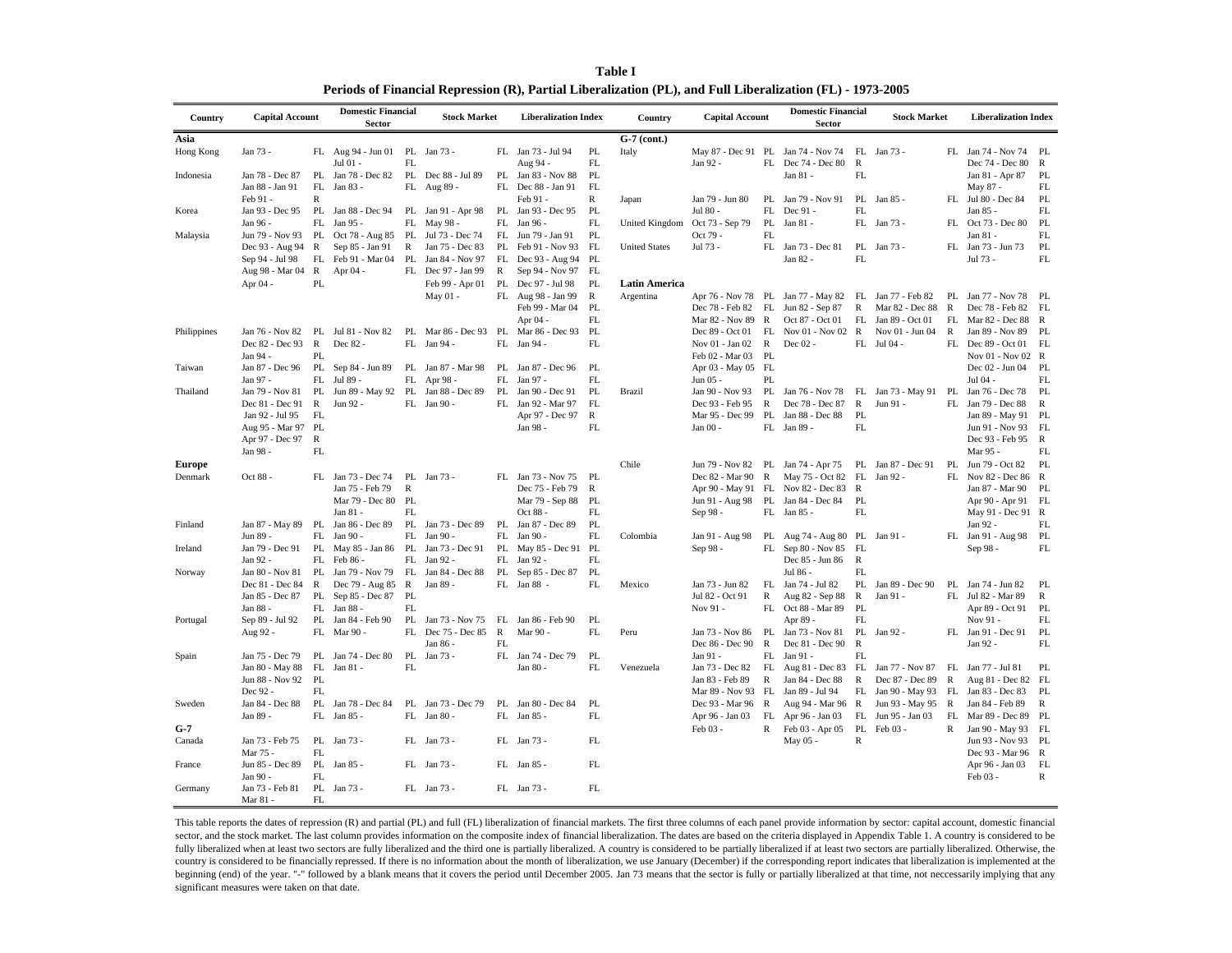#### **Table II The Process of Liberalization**

#### **Ordering of Liberalization**

|                      | <b>Proportion of Episodes in Which the Following Sector Partially Liberalized First</b> |                                  |                     |  |  |  |  |  |  |
|----------------------|-----------------------------------------------------------------------------------------|----------------------------------|---------------------|--|--|--|--|--|--|
| <b>Regions</b>       | (in percent)                                                                            |                                  |                     |  |  |  |  |  |  |
|                      | <b>Capital Account</b>                                                                  | <b>Domestic Financial Sector</b> | <b>Stock Market</b> |  |  |  |  |  |  |
| Asia                 | 33                                                                                      | 33                               | 33                  |  |  |  |  |  |  |
| <b>Europe</b>        |                                                                                         | 25                               | 75                  |  |  |  |  |  |  |
| $G-7$                |                                                                                         |                                  | 100                 |  |  |  |  |  |  |
| <b>Latin America</b> |                                                                                         | 54                               | 15                  |  |  |  |  |  |  |

|                |                        | <b>Proportion of Episodes in Which the Following Sector Fully Liberalized First</b> |                     |  |  |  |  |  |  |
|----------------|------------------------|-------------------------------------------------------------------------------------|---------------------|--|--|--|--|--|--|
| <b>Regions</b> | (in percent)           |                                                                                     |                     |  |  |  |  |  |  |
|                | <b>Capital Account</b> | <b>Domestic Financial Sector</b>                                                    | <b>Stock Market</b> |  |  |  |  |  |  |
| Asia           |                        | 50                                                                                  | 50                  |  |  |  |  |  |  |
| <b>Europe</b>  |                        | 25                                                                                  | 63                  |  |  |  |  |  |  |
| $G-7$          | 20                     |                                                                                     | 80                  |  |  |  |  |  |  |
| Latin America  |                        | 79                                                                                  |                     |  |  |  |  |  |  |

#### **Duration of the Liberalization Reform**

|                                  | Number of Months between        |
|----------------------------------|---------------------------------|
| <b>Regions</b>                   | the Opening of the First Sector |
|                                  | and the Third Sector            |
| Asia                             | 155                             |
| <b>Europe</b>                    | 55                              |
| $G-7$                            | 61                              |
| <b>Latin America</b>             | 62                              |
| <b>All Regions</b>               | 82                              |
|                                  |                                 |
|                                  | Number of Months between        |
| <b>First Sector to Open</b>      | the Opening of the First Sector |
|                                  | and the Third Sector            |
| <b>Capital Account</b>           | 107                             |
| <b>Domestic Financial Sector</b> | 68                              |
| <b>Stock Market</b>              | 47                              |

The bottom panel reports the duration of the liberalization reform measured as the average number of months between the partial opening of the first sector and the partial opening of the third sector.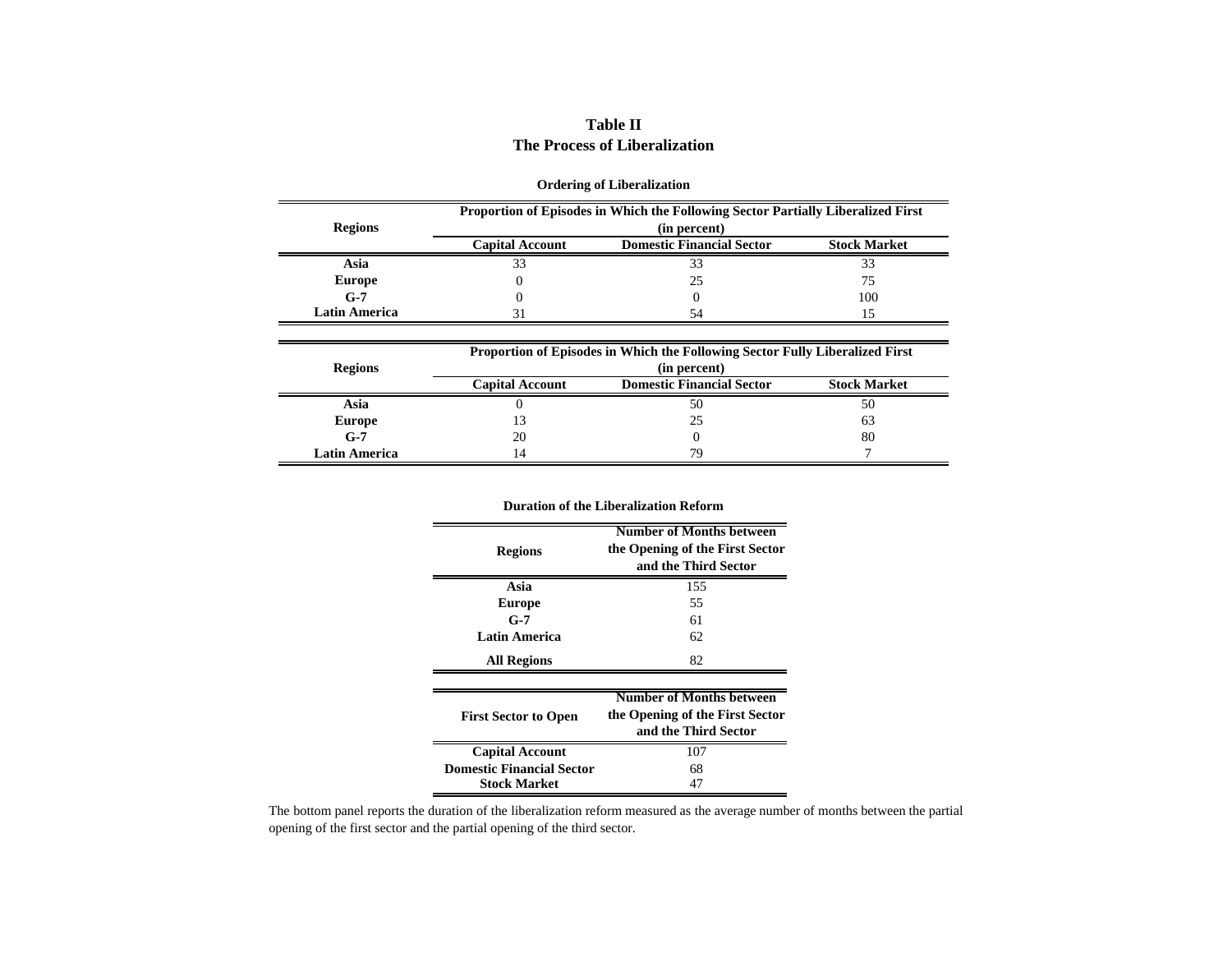|                               |                    |                |              | Amplitude               |                       |                |
|-------------------------------|--------------------|----------------|--------------|-------------------------|-----------------------|----------------|
| <b>Independent Variables</b>  | <b>All Markets</b> |                |              | <b>Emerging Markets</b> | <b>Mature Markets</b> |                |
|                               | <b>Booms</b>       | <b>Crashes</b> | <b>Booms</b> | <b>Crashes</b>          | <b>Booms</b>          | <b>Crashes</b> |
| <b>External Factors Index</b> | 8.10               | $-5.19$        | 13.36        | $-8.68$                 | 6.78                  | $-2.56$        |
|                               | $[2.10]$ ***       | $[2.33]$ **    | $[3.38]$ *** | $[4.85]$ *              | $[2.41]$ ***          | [2.04]         |
| Domestic Output Growth        | 0.72               | $-0.01$        | 0.51         | $-0.24$                 | 0.68                  | 0.08           |
|                               | $[0.18]$ ***       | [0.28]         | $[0.26]$ *   | [0.43]                  | $[0.24]$ ***          | [0.29]         |
| Repression                    | 68.39              | 62.08          | 81.34        | 70.11                   | 49.01                 | 54.56          |
|                               | $[5.87]$ ***       | $[6.73]$ ***   | $[7.48]$ *** | $[9.52]$ ***            | $[8.43]$ ***          | $[7.72]$ ***   |
| Short-Run Liberalization      | 87.69              | 74.59          | 108.72       | 92.94                   | 57.75                 | 43.64          |
|                               | $[6.88]$ ***       | $[7.51]$ ***   | $[9.36]$ *** | $[11.30]$ ***           | $[9.56]$ ***          | $[8.06]$ ***   |
| Long-Run Liberalization       | 52.04              | 52.55          | 55.53        | 69.24                   | 50.68                 | 41.61          |
|                               | $[3.52]$ ***       | $[3.82]$ ***   | $[5.94]$ *** | $[7.32]$ ***            | $[3.91]$ ***          | $[3.29]$ ***   |
| <b>Observations</b>           | 185                | 177            | 85           | 83                      | 100                   | 94             |
| R-squared                     | 0.83               | 0.72           | 0.88         | 0.78                    | 0.82                  | 0.76           |

**Table IIIEffects of Financial Liberalization on Booms and Crashes**

|                                                      |              |                    |              | <b>P-Value</b>          |                       |                |
|------------------------------------------------------|--------------|--------------------|--------------|-------------------------|-----------------------|----------------|
| <b>Hypothesis Tests</b>                              |              | <b>All Markets</b> |              | <b>Emerging Markets</b> | <b>Mature Markets</b> |                |
|                                                      | <b>Booms</b> | <b>Crashes</b>     | <b>Booms</b> | <b>Crashes</b>          | <b>Booms</b>          | <b>Crashes</b> |
|                                                      | 0.01         | 0.10               | 0.01         | 0.05                    | 0.24                  | 0.84           |
| Repression < Short-Run Liberalization                |              |                    |              |                         |                       |                |
| $Representation > Long-Run Liberalization$           | 0.01         | 0.10               | 0.00         | 0.47                    | 0.58                  | 0.06           |
| $Short-Run Liberalization > Long-Run Liberalization$ | 0.00         | 0.00               | 0.00         | 0.03                    | 0.24                  | 0.41           |

The top panel shows regressions of the amplitude of booms (crashes) in stock markets on changes in the external factors index, domestic output growth, and three indicator variables identifying "repression" episodes, "short-run liberalization" episodes, and "long-run liberalization" episodes. A country is considered to be (partially) liberalized if at least two sectors are partially liberalized. Otherwise, the country is considered to be financially repressed. The external factors index is the weighted average of world output growth and the decline in the world average real interest rate. The weights are inversely related to the volatility of the series. A positive value of the index indicates more favorable global economic conditions. Growth rates of the output variables and differences in real interest rates are calculated using the values at the beginning and at the end of the corresponding boom or crash. "Repression" is equal to one if the particular phase of the cycle occurs during repression times, and zero otherwise. "Short-run liberalization" is equal to one if the particular phase of the cycle occurs in the immediate aftermath of partial financial liberalization (four-year window), and zero otherwise. "Long-run liberalization" is equal to one if the particular phase of the cycle occurs after four years have elapsed from the time of the partial financial liberalization, and zero otherwise. The bottom panel reports hypothesis tests on the regression coefficients of the indicators of financial repression/liberalization. For example, the top left cell indicates that for all the countries in our sample, we reject the null hypothesis that the boom amplitudes during repression and short-run liberalization are equal, in favor of the one-side alternative hypothesis of the amplitude of booms being larger during the short run following liberalization than during repression, at <sup>a</sup> one-percen<sup>t</sup> confidence level. Standard errors are in brackets. \*, \*\*, \*\*\* mean significance at 10, 5, and 1 percent, respectively.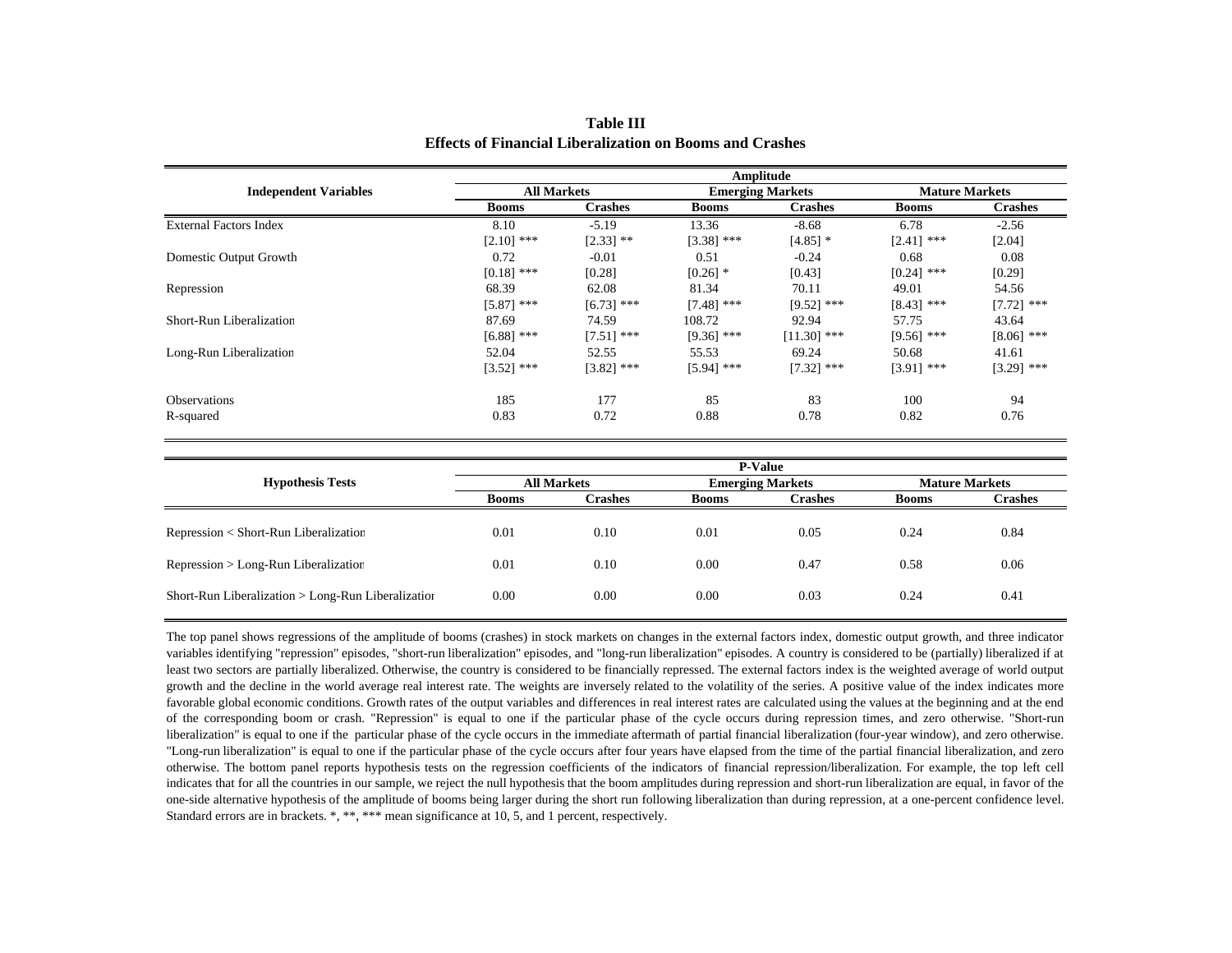| <b>Table IV</b>                                                 |  |  |  |  |  |
|-----------------------------------------------------------------|--|--|--|--|--|
| <b>Effects of Financial Liberalization on Booms and Crashes</b> |  |  |  |  |  |
| The Ordering of Liberalization                                  |  |  |  |  |  |

|                                       |              |                    |              | Amplitude               |                       |                |
|---------------------------------------|--------------|--------------------|--------------|-------------------------|-----------------------|----------------|
| <b>Independent Variables</b>          |              | <b>All Markets</b> |              | <b>Emerging Markets</b> | <b>Mature Markets</b> |                |
|                                       | <b>Booms</b> | <b>Crashes</b>     | <b>Booms</b> | <b>Crashes</b>          | <b>Booms</b>          | <b>Crashes</b> |
| <b>External Factors Index</b>         | 8.55         | $-4.83$            | 12.17        | $-2.62$                 | 6.91                  | $-2.82$        |
|                                       | $[2.07]$ *** | $[2.47]$ *         | $[3.27]$ *** | [5.73]                  | $[2.44]$ ***          | [2.12]         |
| Domestic Output Growth                | 0.79         | $-0.04$            | 0.71         | $-0.58$                 | 0.70                  | 0.08           |
|                                       | $[0.18]$ *** | [0.29]             | $[0.25]$ *** | [0.46]                  | $[0.23]$ ***          | [0.30]         |
| Repression                            | 60.24        | 65.45              | 71.45        | 79.40                   | 44.72                 | 53.31          |
|                                       | $[6.92]$ *** | $[8.19]$ ***       | $[9.03]$ *** | $[11.64]$ ***           | $[9.79]$ ***          | $[9.14]$ ***   |
| Short-Run Liberalization              | 88.12        | 67.96              | 106.20       | 81.44                   | 60.06                 | 55.40          |
|                                       | $[6.04]$ *** | $[7.22]$ ***       | $[7.95]$ *** | $[10.40]$ ***           | $[8.70]$ ***          | $[8.57]$ ***   |
| First Sector to Open: Capital Account | $-9.11$      | 14.05              | $-25.11$     | 71.02                   | 12.60                 | $-13.89$       |
|                                       | [15.71]      | [16.87]            | [25.24]      | $[32.60]$ **            | [18.30]               | [15.93]        |
| First Sector to Open: Stock Market    | $-26.95$     | $-3.60$            | $-32.53$     | 0.92                    | $-6.31$               | $-21.19$       |
|                                       | $[15.26]$ *  | [17.94]            | [19.79]      | [26.20]                 | [22.47]               | [20.83]        |
| Long-Run Liberalization               | 51.37        | 53.31              | 56.59        | 73.00                   | 48.46                 | 41.10          |
|                                       | $[3.53]$ *** | $[4.02]$ ***       | $[5.82]$ *** | $[7.55]$ ***            | $[4.01]$ ***          | $[3.53]$ ***   |
| <b>Observations</b>                   | 179          | 172                | 84           | 82                      | 95                    | 90             |
| R-squared                             | 0.84         | 0.72               | 0.88         | 0.78                    | 0.82                  | 0.76           |
|                                       |              |                    |              |                         |                       |                |

|                                                    | <b>P-Value</b> |                    |              |                         |                       |                |  |
|----------------------------------------------------|----------------|--------------------|--------------|-------------------------|-----------------------|----------------|--|
| <b>Hypothesis Tests</b>                            |                | <b>All Markets</b> |              | <b>Emerging Markets</b> | <b>Mature Markets</b> |                |  |
|                                                    | <b>Booms</b>   | <b>Crashes</b>     | <b>Booms</b> | <b>Crashes</b>          | <b>Booms</b>          | <b>Crashes</b> |  |
| Repression < Short-Run Liberalization              | 0.00           | 0.41               | 0.00         | 0.45                    | 0.12                  | 0.43           |  |
| First Sector to Open: Capital Account              | 0.13           | 0.17               | 0.35         | 0.02                    | 0.08                  | 0.77           |  |
| First Sector to Open: Stock Market                 | 0.48           | 0.52               | 0.46         | 0.46                    | 0.35                  | 0.82           |  |
| $Repression > Long-Run Liberalization$             | 0.11           | 0.08               | 0.07         | 0.32                    | 0.64                  | 0.10           |  |
| Short-Run Liberalization > Long-Run Liberalization | 0.00           | 0.03               | 0.00         | 0.24                    | 0.11                  | 0.06           |  |
| First Sector to Open: Capital Account              | 0.04           | 0.04               | 0.16         | 0.01                    | 0.09                  | 0.49           |  |
| First Sector to Open: Stock Market                 | 0.26           | 0.28               | 0.22         | 0.38                    | 0.40                  | 0.64           |  |

This table shows whether the short-run effects of liberalization depend on which sector is deregulated first. The top panel shows regressions of the amplitude of booms (crashes) in stock markets on changes in the external factors index, domestic output growth, and five indicator variables identifying "repression" episodes, "short-run liberalization" episodes, episodes in which the capital account is the first sector to open, episodes in which the stock market is the first sector to open, and "long-run liberalization" episodes. The external factors index is the weighted average of world output growth and the decline in the world average real interest rate. The weights are inversely related to the volatility of the series. A positive value of the index indicates more favorable global economic conditions. Growth rates of the output variables and differences in real interest rates are calculated using the values at the beginning and at the end of the corresponding boom or crash. "Repression" is equal to one if the particular phase of a cycle occurs during repression times, and zero otherwise. "Short-run liberalization" is equal to one if the particular phase of a cycle occurs in the immediate aftermath of partial financial liberalization (four-year window), and zero otherwise. "Long-run liberalization" is equal to one if the particular phase of the cycle occurs after four years have elapsed from the time of partial financial liberalization, and zero otherwise. "First sector to open: capital account (stock market)" is equal to one if the first sector to open is the capital account (stock market), and zero otherwise. The coefficient on short-run liberalization captures the average amplitude of booms and crashes in the short-run following liberalization if the banking sector is deregulated first. To estimate the effect on the amplitude of opening the capital account (stock market) first, the coefficients for "Short-run liberalization" and "First sector to open: capital account (stock market)" should be added. The bottom panel reports hypothesis tests on the regression coefficients of the indicators of financial repression/liberalization. "Short-run liberalization (first sector to open: capital account/stock market)" corresponds to the test of the null hypothesis that opening first the domestic financial sector (capital account/stock market) does not trigger larger booms and crashes relative to repression times or long-run liberalization, alternatively. For example, the top left cell indicates that we reject the null hypothesis that the boom amplitude during repression and short-run liberalization (when the domestic financial sector opens first) are equal, in favor of the one-side alternative hypothesis of the amplitude of booms being larger during the short run following liberalization (when the domestic financial sector opens first) than during repression, at a zero-percent confidence level. The cell below indicates that if the liberalization starts with the capital account, we cannot reject the null hypothesis that the amplitude of the booms in the inmediate aftermath of financial liberalization does not depend on whether the domestic financial sector or the capital account open first. The significance level of this test is 13 percent. Standard errors are in brackets. \*, \*\*, \*\*\* mean significance at 10, 5, and 1 percent, respectively.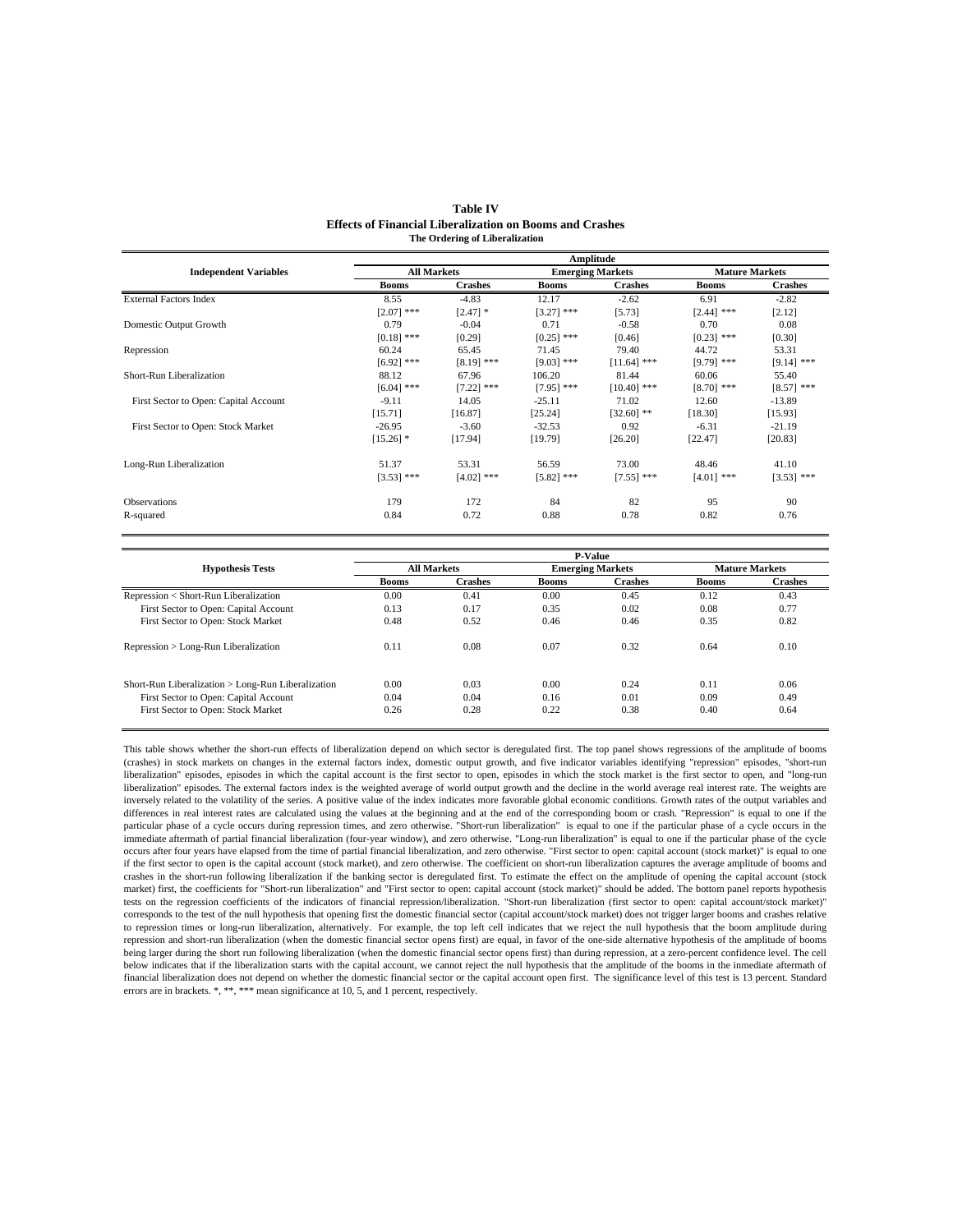#### **Table V Financial Liberalization and Institutional Reforms**

#### **Panel A Sequencing**

#### **Mature Markets**

|                                                                             |                  | <b>Probabilities of Liberalization Conditional on</b>                  |                                        |
|-----------------------------------------------------------------------------|------------------|------------------------------------------------------------------------|----------------------------------------|
| <b>Type of Financial Liberalization</b>                                     | <b>Existence</b> | <b>Insider Trading Laws</b> Insider Trading Laws<br><b>Enforcement</b> | <b>Improvement in Law</b><br>and Order |
| Partial Liberalization                                                      | $36***$          | 17                                                                     | 44 ***                                 |
| Full Liberalization                                                         | $64$ ***         | $25 *$                                                                 | $50***$                                |
| Hypothesis Test (P-Value)<br>Partial Liberalization $=$ Full Liberalization | 0.04             | 0.34                                                                   | 0.33                                   |

| <b>Emerging Markets</b>                                                     |                    |                                                                 |                                        |  |  |  |  |  |  |
|-----------------------------------------------------------------------------|--------------------|-----------------------------------------------------------------|----------------------------------------|--|--|--|--|--|--|
|                                                                             |                    | <b>Probabilities of Liberalization Conditional on</b>           |                                        |  |  |  |  |  |  |
| <b>Type of Financial Liberalization</b>                                     | <b>Existence</b>   | <b>Insider Trading Laws</b> Insider Trading Laws<br>Enforcement | <b>Improvement in Law</b><br>and Order |  |  |  |  |  |  |
| Partial Liberalization<br>Full Liberalization                               | $62***$<br>$77***$ | 11<br>44 **                                                     | 18<br>$64$ ***                         |  |  |  |  |  |  |
| Hypothesis Test (P-Value)<br>Partial Liberalization $=$ Full Liberalization | 0.17               | 0.08                                                            | 0.02                                   |  |  |  |  |  |  |

#### **Panel B**

**Effects of Liberalization and Institutional Reforms on Financial Cycles**

|                                | Amplitude          |                |  |  |
|--------------------------------|--------------------|----------------|--|--|
| <b>Independent Variables</b>   | <b>All Markets</b> |                |  |  |
|                                | <b>Booms</b>       | <b>Crashes</b> |  |  |
| <b>External Factors' Index</b> | 8.15               | $-5.08$        |  |  |
|                                | $[2.07]$ ***       | $[2.35]$ **    |  |  |
| Domestic Output Growth         | 0.74               | 0.04           |  |  |
|                                | $[0.18]$ ***       | [0.29]         |  |  |
| Repression                     | 73.77              | 61.80          |  |  |
|                                | $[6.15]$ ***       | $[7.38]$ ***   |  |  |
| Short-Run Liberalization       | 96.54              | 73.94          |  |  |
|                                | $[7.91]$ ***       | $[8.80]$ ***   |  |  |
| Long-Run Liberalization        | 67.54              | 51.79          |  |  |
|                                | $[7.01]$ ***       | $[8.22]$ ***   |  |  |
| Law and Order                  | $-17.17$           | $-5.49$        |  |  |
|                                | $[5.70]$ ***       | [6.68]         |  |  |
| <b>Insider Trading Laws</b>    |                    |                |  |  |
| Existence                      | $-8.28$            | 2.13           |  |  |
|                                | [6.49]             | [7.49]         |  |  |
| Enforcement                    | 7.41               | 6.30           |  |  |
|                                | [6.32]             | [7.50]         |  |  |
| Observations                   | 185                | 177            |  |  |
| R-squared                      | 0.84               | 0.73           |  |  |

Panel A shows the probability of financial liberalization conditional on the existence and enforcement of insider trading laws and on permanent improvement in law and order. Panel B reports the regression reported in Table 3 with the inclusion of the institutional variables: law and order, existence of insider trading laws, and enforcement of insider trading laws. "Law and Order" is equal to one in periods in which there is a "permanent" improvement in the International Country Risk Guide's index of law and order or the index is at its highest level. The improvement periods in this index are characterized by at least one point increase in the index from its two-year period average, and the maintainance of the index above this average for at least another two years. "Insider Trading Laws" are indicator variables that equal one after the existence or enforcement of those laws. The data come from Bhattacharya and Daouk (2000). See Appendix Table 3. Standard errors are in brackets. \*, \*\*, \*\*\* mean significance at 10, 5, and 1 percent, respectively.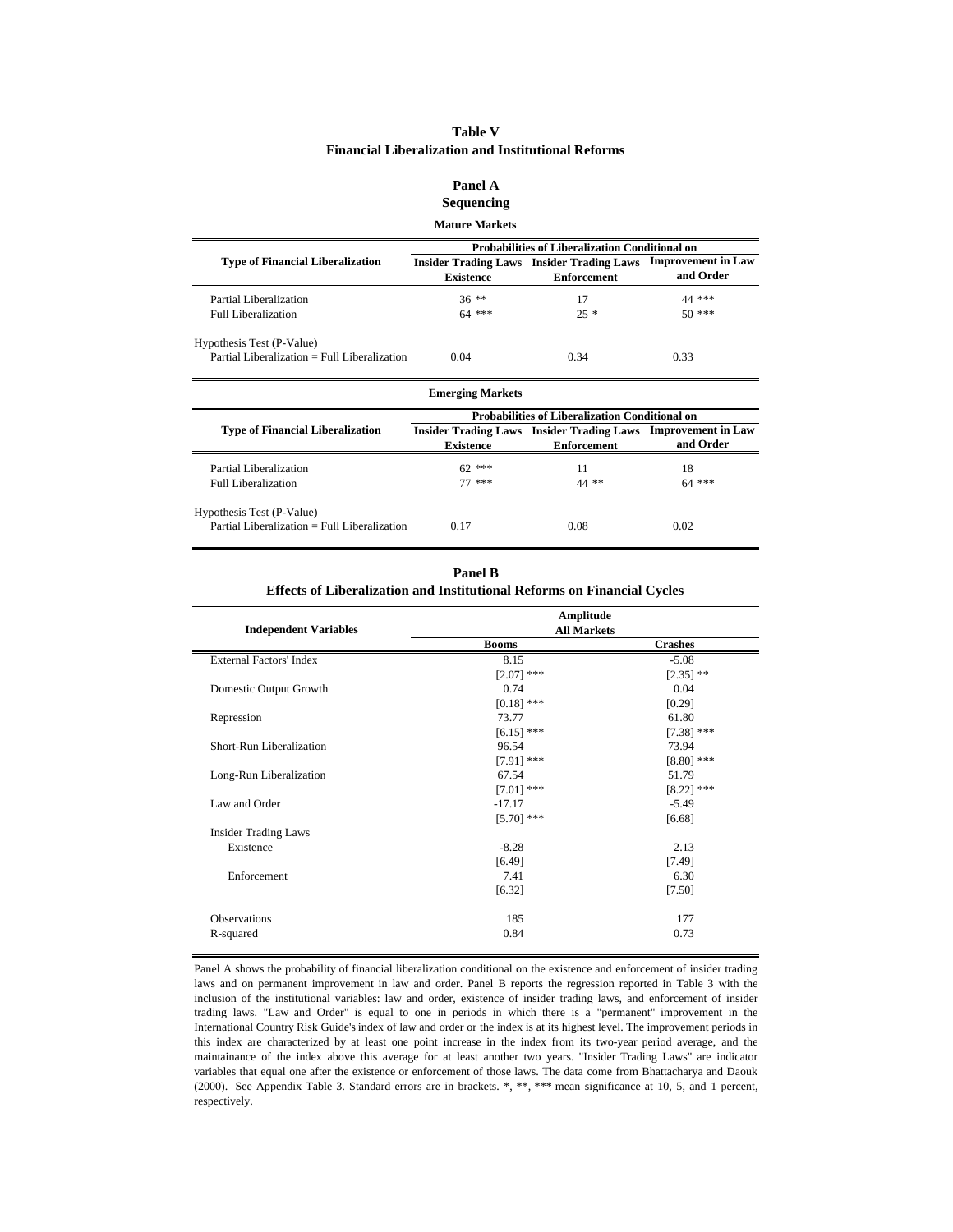

**Index of Financial Liberalization Figure 1**

The index of financial liberalization jointly shows the liberalization of the capital account, the domestic financial sector, and the stock market. The value 3 means repression, 2 means partial liberalization, and 1 means full liberalization. The index is a cross-country average. A country is considered to be fully liberalized when at least two sectors are fully liberalized and the third one is partially liberalized. A country is considered to be partially liberalized if at least two sectors are partially liberalized. Mature markets are: Canada, Denmark, Finland, France, Germany, Ireland, Italy, Japan, Norway, Portugal, Spain, Sweden, United Kingdom, and United States. Emerging markets are: Argentina, Brazil, Chile, Colombia, Hong Kong, Indonesia, Korea, Malaysia, Mexico, Peru, Philippines, Taiwan, Thailand, and Venezuela.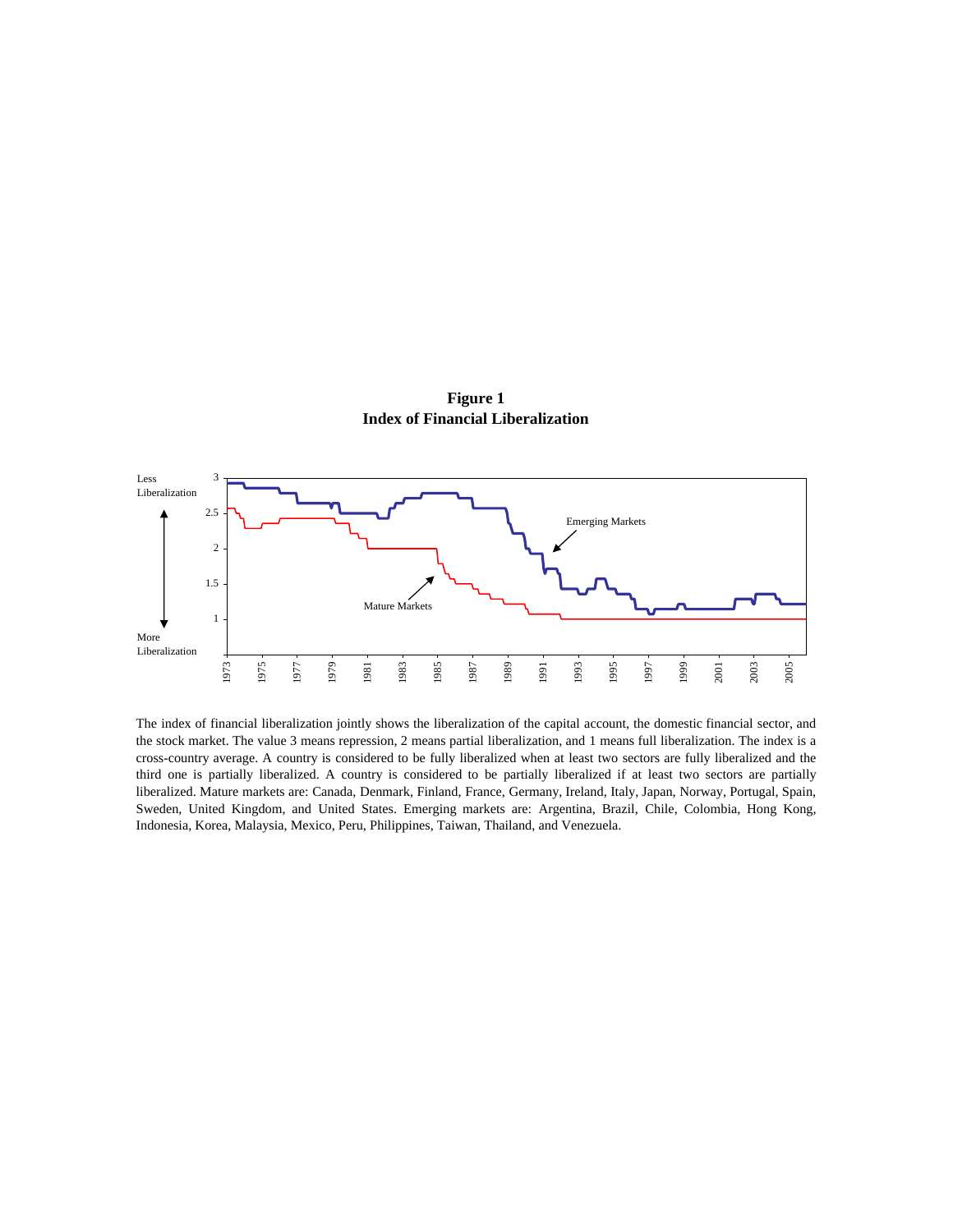**Indexes of Financial Liberalization by Sector Figure 2**



The three indexes display separately the liberalization of the capital account, the domestic financial sector, and the stock market. The value 3 means repression, 2 means partial liberalization, and 1 means full liberalization. The indexes are a crosscountry average. Mature markets are: Canada, Denmark, Finland, France, Germany, Ireland, Italy, Japan, Norway, Portugal, Spain, Sweden, United Kingdom, and United States. Emerging markets are: Argentina, Brazil, Chile, Colombia, Hong Kong, Indonesia, Korea, Malaysia, Mexico, Peru, Philippines, Taiwan, Thailand, and Venezuela.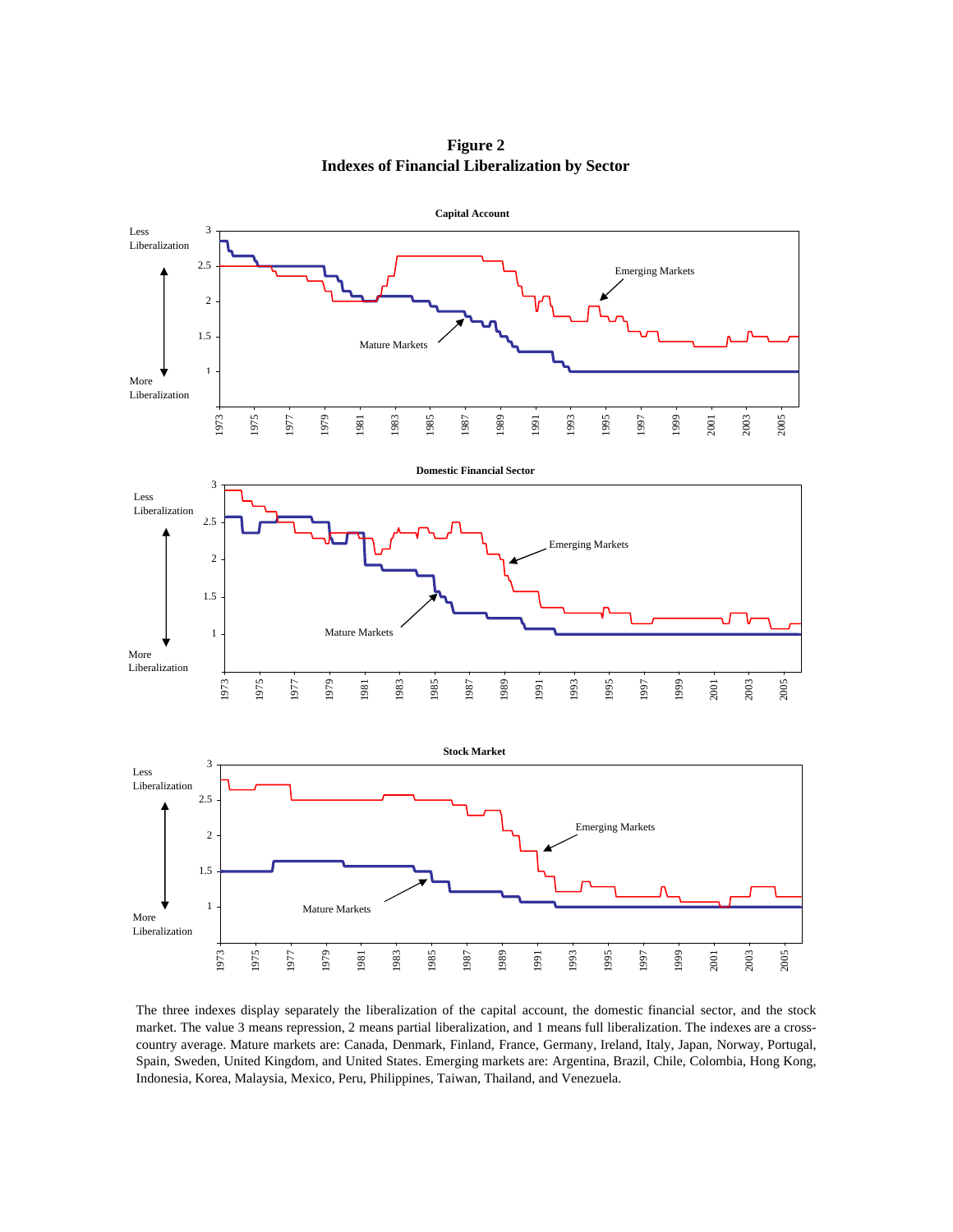

**Figure 3 Stock Markets Indexes**



**G-7 Countries** Japan  $\overline{30}$  **United Stat**  2005 Canada German  $\overline{30}$  **Italy**  France United Kingdom 



Stock market indexes are in constant (2000) U.S. dollars (in logs). The indexes are normalized to be equal to 100 in April 1993. The sample covers the period: January 1975 to December 2005. Peaks are calculated using +/- 12-month windows. The shaded areas mark the identified expansion episodes.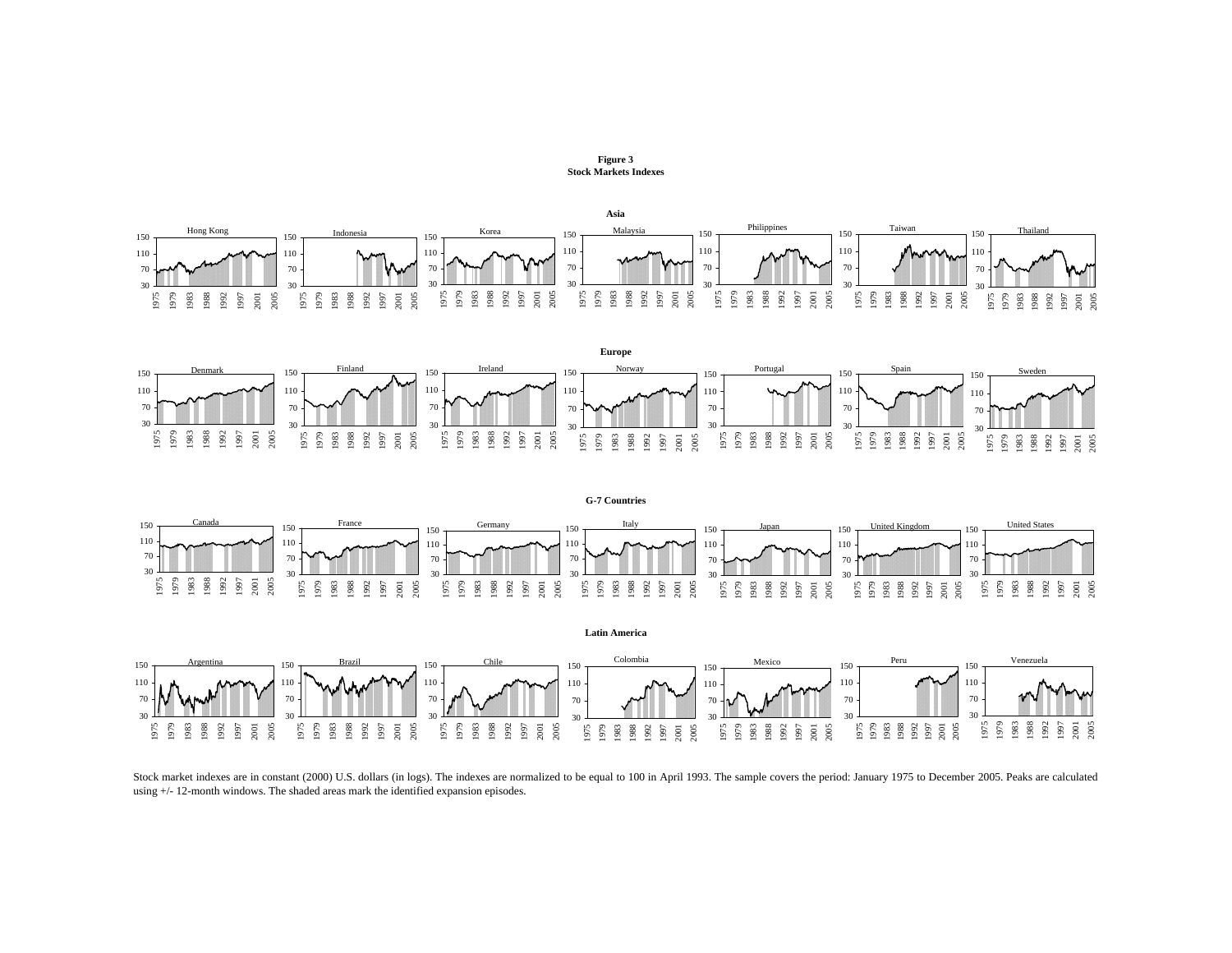# **Figure 4 Characteristics of Regional Cycles**

### **Emerging Markets**

|                | Asia                                                        |    | <b>Latin America</b>      |                                |  |
|----------------|-------------------------------------------------------------|----|---------------------------|--------------------------------|--|
| <b>Phase</b>   | Amplitude<br><b>Duration</b><br>(in months)<br>(in percent) |    | Amplitude<br>(in percent) | <b>Duration</b><br>(in months) |  |
| <b>Booms</b>   | 76                                                          | 23 | 98                        | 24                             |  |
| <b>Crashes</b> | 70                                                          |    | 84                        |                                |  |

| waatan cirtaa neg |                           |                                |                           |                                |  |
|-------------------|---------------------------|--------------------------------|---------------------------|--------------------------------|--|
|                   | Europe                    |                                | $G-7$                     |                                |  |
| <b>Phase</b>      | Amplitude<br>(in percent) | <b>Duration</b><br>(in months) | Amplitude<br>(in percent) | <b>Duration</b><br>(in months) |  |
| <b>Booms</b>      | 68                        | 28                             | 55                        | 29                             |  |
| <b>Crashes</b>    | 5 I                       | 22                             | 43                        |                                |  |

### **Mature Markets**

# **Average Regional Cycles**



The table and figure show the average cycle per region. The sample starts in January 1975 and ends in December 2005. The total number of cycles per region is as follows: 53 for Asia, 51 for Europe, 61 for G-7, and 57 for Latin America. In the top panel, duration is expressed in months while amplitude is expressed in percent; it is calculated as a deviation from the mid point between the peak and the trough.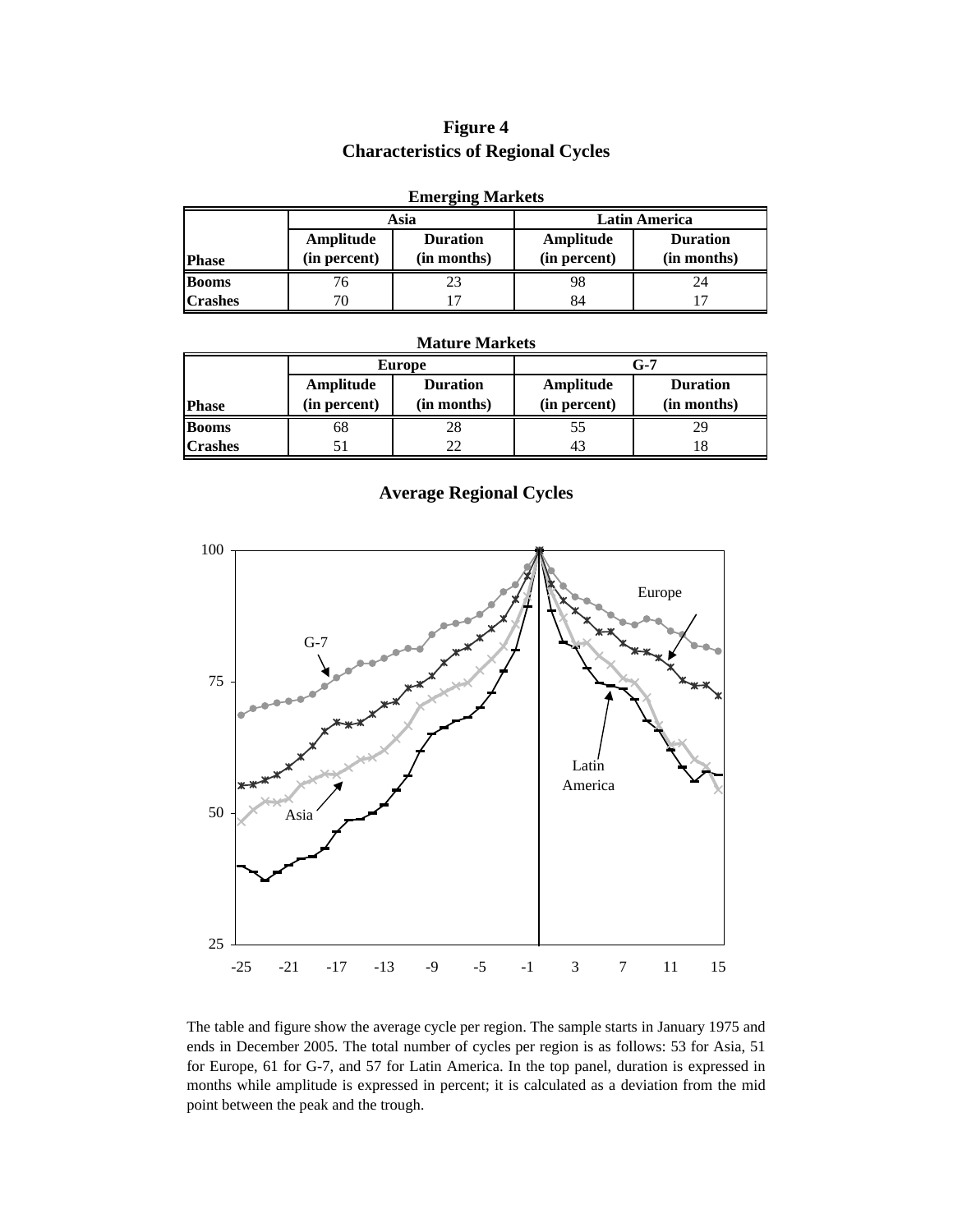

**Figure 5 Average Amplitude of Booms and Crashes (in percent)**

|                                                    | <b>P-Value</b>     |                |                         |                |                       |                |
|----------------------------------------------------|--------------------|----------------|-------------------------|----------------|-----------------------|----------------|
| <b>Hypothesis Tests</b>                            | <b>All Markets</b> |                | <b>Emerging Markets</b> |                | <b>Mature Markets</b> |                |
|                                                    | <b>Booms</b>       | <b>Crashes</b> | <b>Booms</b>            | <b>Crashes</b> | <b>Booms</b>          | <b>Crashes</b> |
| Repression < Short-Run Liberalization              | 0.01               | 0.18           | 0.00                    | 0.04           | 0.46                  | 0.92           |
| Repression > Long-Run Liberalization               | 0.01               | 0.02           | 0.03                    | 0.53           | 0.41                  | 0.01           |
| Short-Run Liberalization > Long-Run Liberalization | 0.00               | 0.00           | 0.00                    | 0.03           | 0.37                  | 0.39           |

The figure shows the average amplitude of booms and crashes in the different periods of financial liberalization and repression for mature and emerging markets. Repression periods are identified as those periods where less than two sectors are partially liberalized. Short-run liberalization periods are identified as those periods in the immediate aftermath of partial financial liberalization (four-year window). Long-run liberalization periods are identified as those periods in which four years have elapsed from the time of the partial financial liberalization. The table reports hypothesis tests on the regression coefficients of the indicators of financial repression/liberalization. For example, the top left cell indicates that for all the countries in our sample, we reject the null hypothesis that the boom amplitudes during repression and short-run liberalization are equal, in favor of the one-side alternative hypothesi of the amplitude of booms being larger during the short run following liberalization than during repression, at a one-percent confidence level.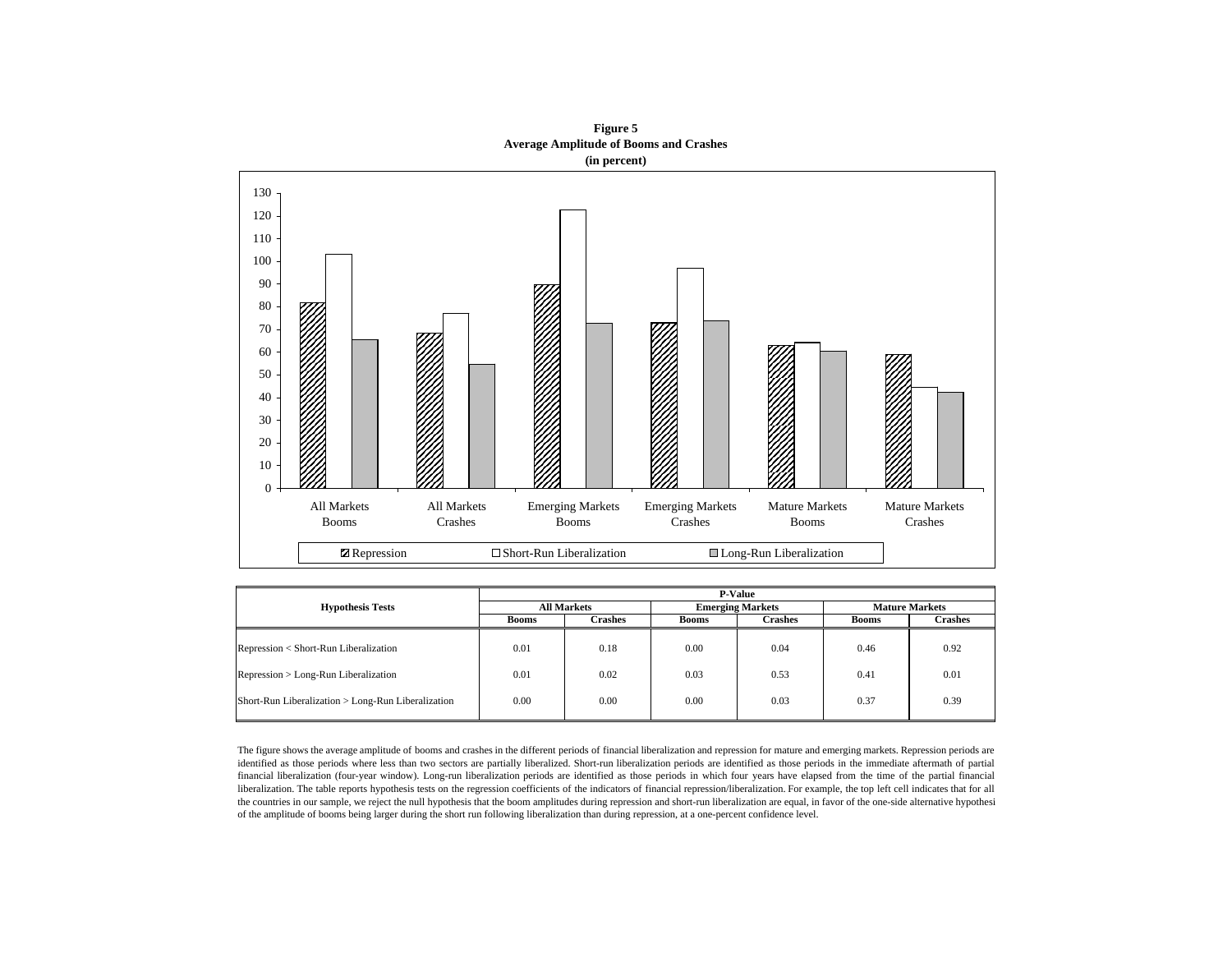# **Criteria to Define Liberalization Periods Appendix Table I**

#### **Capital Account**

| <b>Criteria for Full Liberalization</b>           |                                                                                                                                                                                                                                                                                                                   |
|---------------------------------------------------|-------------------------------------------------------------------------------------------------------------------------------------------------------------------------------------------------------------------------------------------------------------------------------------------------------------------|
| Borrowing abroad by banks and<br>corporations     | Banks and corporations are allowed to borrow abroad mostly freely. They may need to inform the authorities,<br>but the authorization is granted almost automatically. Reserve requirements might be in place but are lower<br>than 10 percent. The required minimum maturity is not longer than two years.<br>And |
| Multiple exchange rates and other<br>restrictions | There are no special exchange rates for either current account or capital account transactions. There are no<br>restrictions to capital outflows.                                                                                                                                                                 |
| <b>Criteria for Partial Liberalization</b>        |                                                                                                                                                                                                                                                                                                                   |
| Borrowing abroad by banks and<br>corporations     | Banks and corporations are allowed to borrow abroad but subject to certain restrictions. Reserve requirements<br>are between 10 and 50 percent. The required minimum maturity might be between two and five years. There<br>might be some caps in borrowing and certain restrictions to specific sectors.         |
|                                                   | Or                                                                                                                                                                                                                                                                                                                |
| Multiple exchange rates and other<br>restrictions | There are special exchange rates for current account and capital account transactions. There might be some<br>restrictions to capital outflows.                                                                                                                                                                   |
| <b>Criteria for No Liberalization</b>             |                                                                                                                                                                                                                                                                                                                   |
| Borrowing abroad by banks and<br>corporations     | Banks and corporations are mostly not allowed to borrow abroad. Reserve requirements might be higher than<br>50 percent. The required minimum maturity might be longer than five years. There might be caps in borrowing<br>and heavy restrictions to certain sectors.                                            |
|                                                   | Or                                                                                                                                                                                                                                                                                                                |
| Multiple exchange rates and other<br>restrictions | There are special exchange rates for current account and capital account transactions. There are restrictions to<br>capital outflows.                                                                                                                                                                             |

| <b>Domestic Financial Sector</b>           |                                                                                                                       |  |  |  |
|--------------------------------------------|-----------------------------------------------------------------------------------------------------------------------|--|--|--|
| Criteria for Full Liberalization           |                                                                                                                       |  |  |  |
| Lending and borrowing interest rates       | There are no controls (ceilings and floors) on interest rates.                                                        |  |  |  |
|                                            | And                                                                                                                   |  |  |  |
| Other indicators                           | There are no credit controls (subsidies to certain sectors or certain credit allocations). Deposits in foreign        |  |  |  |
|                                            | currencies are likely permitted.                                                                                      |  |  |  |
| <b>Criteria for Partial Liberalization</b> |                                                                                                                       |  |  |  |
| Lending and borrowing interest rates       | There might be controls in either lending or borrowing rates (ceilings or floors), but they are less spread out       |  |  |  |
|                                            | than during repression.                                                                                               |  |  |  |
|                                            | And                                                                                                                   |  |  |  |
| Other indicators                           | There might be controls in the allocation of credit controls (subsidies to certain sectors or certain credit          |  |  |  |
|                                            | allocations). Deposits in foreign currencies might not be permitted.                                                  |  |  |  |
| <b>Criteria for No Liberalization</b>      |                                                                                                                       |  |  |  |
| Lending and borrowing interest rates       | There are controls in lending rates and borrowing rates (ceilings and floors).                                        |  |  |  |
|                                            | Or                                                                                                                    |  |  |  |
| Other indicators                           | There are controls in the allocation of credit controls (subsidies to certain sectors or certain credit allocations). |  |  |  |
|                                            | Deposits in foreign currencies are likely not permitted.                                                              |  |  |  |

| <b>Stock Market</b>                                 |                                                                                                                                                                                                                                                           |  |  |
|-----------------------------------------------------|-----------------------------------------------------------------------------------------------------------------------------------------------------------------------------------------------------------------------------------------------------------|--|--|
| <b>Criteria for Full Liberalization</b>             |                                                                                                                                                                                                                                                           |  |  |
| Acquisition by foreign investors                    | Foreign investors are allowed to hold domestic equity without restrictions (except for certain specific sectors).                                                                                                                                         |  |  |
|                                                     | And                                                                                                                                                                                                                                                       |  |  |
| Repatriation of capital, dividends, and<br>interest | Capital, dividends, and interest can be repatriated freely within two years of the initial investment.                                                                                                                                                    |  |  |
| <b>Criteria for Partial Liberalization</b>          |                                                                                                                                                                                                                                                           |  |  |
| Acquisition by foreign investors                    | Foreign investors are allowed to hold up to 49 percent of each company's outstanding equity. There might be<br>restrictions to participate in certain sectors. There might be indirect ways to invest in the stock market, like<br>through country funds. |  |  |
|                                                     | Or                                                                                                                                                                                                                                                        |  |  |
| Repatriation of capital, dividends, and<br>interest | Capital, dividends, and interest can be repatriated, but typically not before two-to-five years of the initial<br>investment.                                                                                                                             |  |  |
| Criteria for No Liberalization                      |                                                                                                                                                                                                                                                           |  |  |
| Acquisition by foreign investors                    | Foreign investors are not allowed to hold domestic equity.<br><b>Or</b>                                                                                                                                                                                   |  |  |
| Repatriation of capital, dividends, and<br>interest | Capital, dividends, and interest can be repatriated, but not before five years of the initial investment.                                                                                                                                                 |  |  |

This table describes the criteria used to determine whether the capital account, the domestic financial sector, and the stock market are fully or partially liberalized.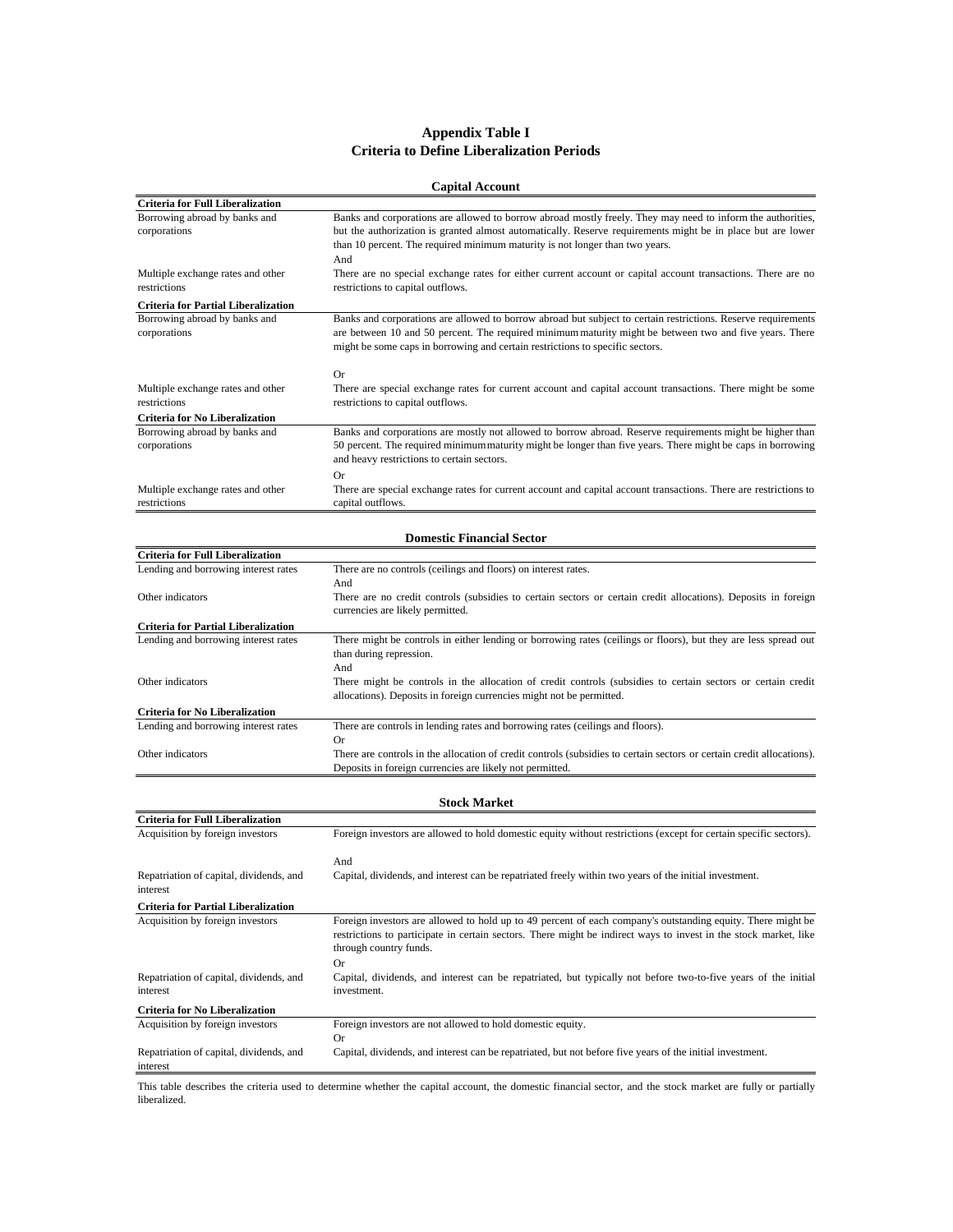| <b>Countries</b>     | <b>Stock Market Indexes</b>          | <b>Beginning Date</b> | <b>Ending Date</b> | Data Source                             |
|----------------------|--------------------------------------|-----------------------|--------------------|-----------------------------------------|
| Asia                 |                                      |                       |                    |                                         |
| Hong Kong            | Hang Seng                            | Jan 75                | Dec 05             | <b>Emerging Markets Database</b>        |
| Indonesia            | <b>JSE</b> Composite Index           | Dec 89                | Dec 05             | <b>Emerging Markets Database</b>        |
| Korea                | <b>KSE</b> Composite                 | Dec 75                | Dec 05             | <b>Emerging Markets Database</b>        |
| Malaysia             | <b>KLSE</b> Composite                | Dec 84                | Dec 05             | <b>Emerging Markets Database</b>        |
| Phillipines          | PSE Composite Index                  | Dec 84                | Dec 05             | <b>Emerging Markets Database</b>        |
| Taiwan               | TSE Average Index                    | Dec 84                | Dec 05             | <b>Emerging Markets Database</b>        |
| Thailand             | <b>SET</b> Index                     | Dec 75                | Dec 05             | <b>Emerging Markets Database</b>        |
| <b>Europe</b>        |                                      |                       |                    |                                         |
| Denmark              | Copenhagen Stock Exchange Index      | Jan 75                | Dec 05             | <b>International Finance Statistics</b> |
| Finland              | HEX-Index                            | Jan 75                | Dec 05             | <b>International Finance Statistics</b> |
| Ireland              | <b>ISEQ Total Index</b>              | Jan 75                | Dec 05             | <b>International Finance Statistics</b> |
| Norway               | Oslo Stock Exchange Industrial Index | Jan 75                | Dec 05             | <b>International Finance Statistics</b> |
| Portugal             | Banco Totta & Acores                 | Jan 88                | Dec 05             | <b>Emerging Markets Database</b>        |
| Spain                | Madrid Stock Exchange Index          | Jan 75                | Dec 05             | <b>International Finance Statistics</b> |
| Sweden               | Stockholm Exchange                   | Jan 75                | Dec 05             | <b>International Finance Statistics</b> |
| $G-7$                |                                      |                       |                    |                                         |
| Canada               | <b>TSE-300</b>                       | Jan 75                | Dec 05             | <b>International Finance Statistics</b> |
| France               | Average of 40 Largest Enterprises    | Jan 75                | Dec 05             | <b>International Finance Statistics</b> |
| Germany              | <b>CDAX</b>                          | Jan 75                | Dec 05             | <b>International Finance Statistics</b> |
| Italy                | MIB Index                            | Jan 75                | Dec 05             | <b>International Finance Statistics</b> |
| Japan                | <b>NK500</b>                         | Jan 75                | Dec 05             | <b>International Finance Statistics</b> |
| United Kingdom       | ASX all shares                       | Jan 75                | Dec 05             | <b>International Finance Statistics</b> |
| <b>United States</b> | S&P 500 Composite                    | Jan 75                | Dec 05             | <b>International Finance Statistics</b> |
| <b>Latin America</b> |                                      |                       |                    |                                         |
| Argentina            | <b>Bolsa Indice General</b>          | Dec 75                | Dec 05             | <b>Emerging Markets Database</b>        |
| <b>Brazil</b>        | <b>BOVESPA Market Index</b>          | Dec 75                | Dec 05             | <b>Emerging Markets Database</b>        |
| Chile                | <b>IGPA</b> Index                    | Dec 75                | Dec 05             | <b>Emerging Markets Database</b>        |
| Colombia             | <b>Bogota Stock Index</b>            | Dec 84                | Dec 05             | <b>Emerging Markets Database</b>        |
| Mexico               | <b>BMV</b> General                   | Dec 75                | Dec 05             | <b>Emerging Markets Database</b>        |
| Peru                 | <b>Indice General IGBVL</b>          | Dec 92                | Dec 05             | <b>Emerging Markets Database</b>        |
| Venezuela            | Index de Capitalization de la BVC    | Dec 84                | Dec 05             | <b>Emerging Markets Database</b>        |

# **Appendix Table II Stock Market Indexes and Their Sources**

The table shows which stock market index is used for each country, its beginning and ending date, and its data source. The "International Finance Statistics" database comes from the International Monetary Fund. The "Emerging Markets Database" (EMDB) comes from Standard & Poor's.